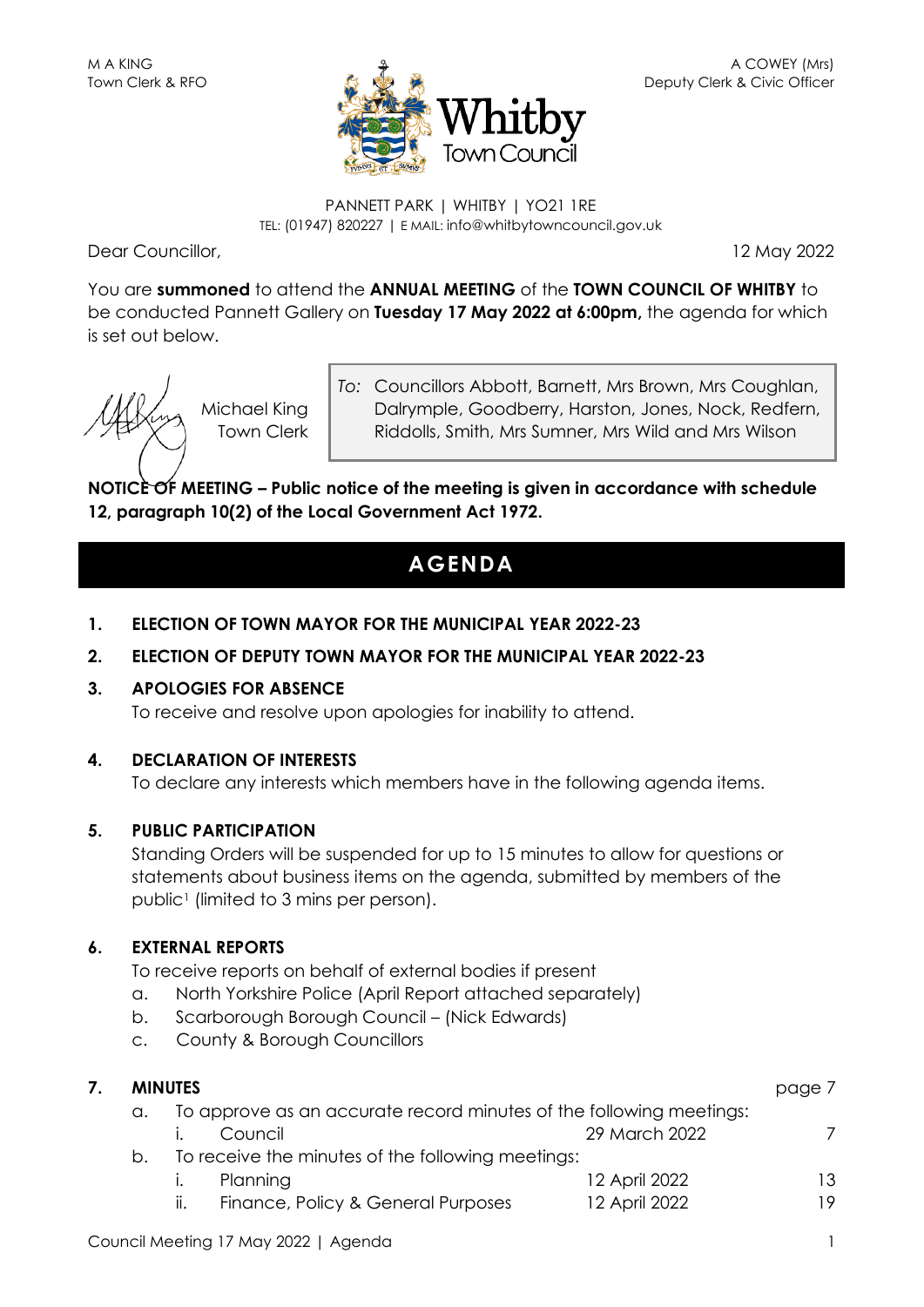| III. | Town Development & Improvement | 25 April 2022 | 25 |
|------|--------------------------------|---------------|----|
|      | iv. Planning                   | 26 April 2022 | 29 |
|      | v. Pannett Art Gallery         | 4 May 2022    | 35 |

#### **8. COMMITTEE RECOMMENDATIONS**

#### a. **Finance, Policy & General Purposes Committee 258/22 NOTICE OF MOTION**

**RECOMMENDED** that facilities in the Art Gallery are made compatible with the needs of people present with hearing impairment. All participants to have access to equipment to enable all persons present to fully take part in meetings, and be able to hear what speakers, the chair and members of the public are saying. (page 20)

#### b. **Finance, Policy & General Purposes Committee 259/22 APPROVAL OF EXPENDITURE**

**RECOMMENDED** that the schedule of expenditure up to 31 March 2022 in the sum of **£116.20** (as attached) is approved and that the income in the sum of **£10,085.89** is noted. (page 20)

#### c. **Finance, Policy & General Purposes Committee 261/22 QUOTATIONS FOR CHRISTMAS LIGHTING 2022-2025**

**RECOMMENDED** That the quotation from Blachere Illuminations UK Ltd, for threeyear hire, installation, removal & storage of Christmas Lighting at an annual cost of £22,488.72 (ex VAT) be approved. (page 21)

d. Any other matters arising from the minutes noted above.

#### **9. ITEMS FOR REVIEW AT THE ANNUAL MEETING OF THE TOWN COUNCIL**

Please note that the current versions of documents, as previously and considered below, are available on the town council's website: (https://www.whitbytowncouncil.gov.uk/documents.html?query=&tag=Policies&sort =latest)

## **a) REVIEW OF DELEGATION ARRANGEMENTS TO COMMITTEES, SUB-COMMITTEES, STAFF AND OTHER LOCAL AUTHORITIES; & REVIEW OF THE TERMS OF REFERENCE FOR COMMITTEES AND WORKING PARTIES**

**Recommendation:** That the Terms of Reference of Committees and Scheme of Delegation, as last approved on 4 May 2022, be adopted.

#### **b) APPOINTMENT OF MEMBERS TO EXISTING COMMITTEES**

A list of Councillors' preferences will be circulated to members separately.

i Appointment by poll, of the membership of committees which are oversubscribed on first preference. Each over-subscribed committee to be considered in turn. A poll will be held in which each member may vote for as many candidates as there are committee places (generally 7). Candidates (as self-nominated) will be ranked and places filled in the order of votes cast. In the event of a tie affecting the outcome, a run-off will be held between tied candidates. Substitute members will be drawn from the ranked list in order.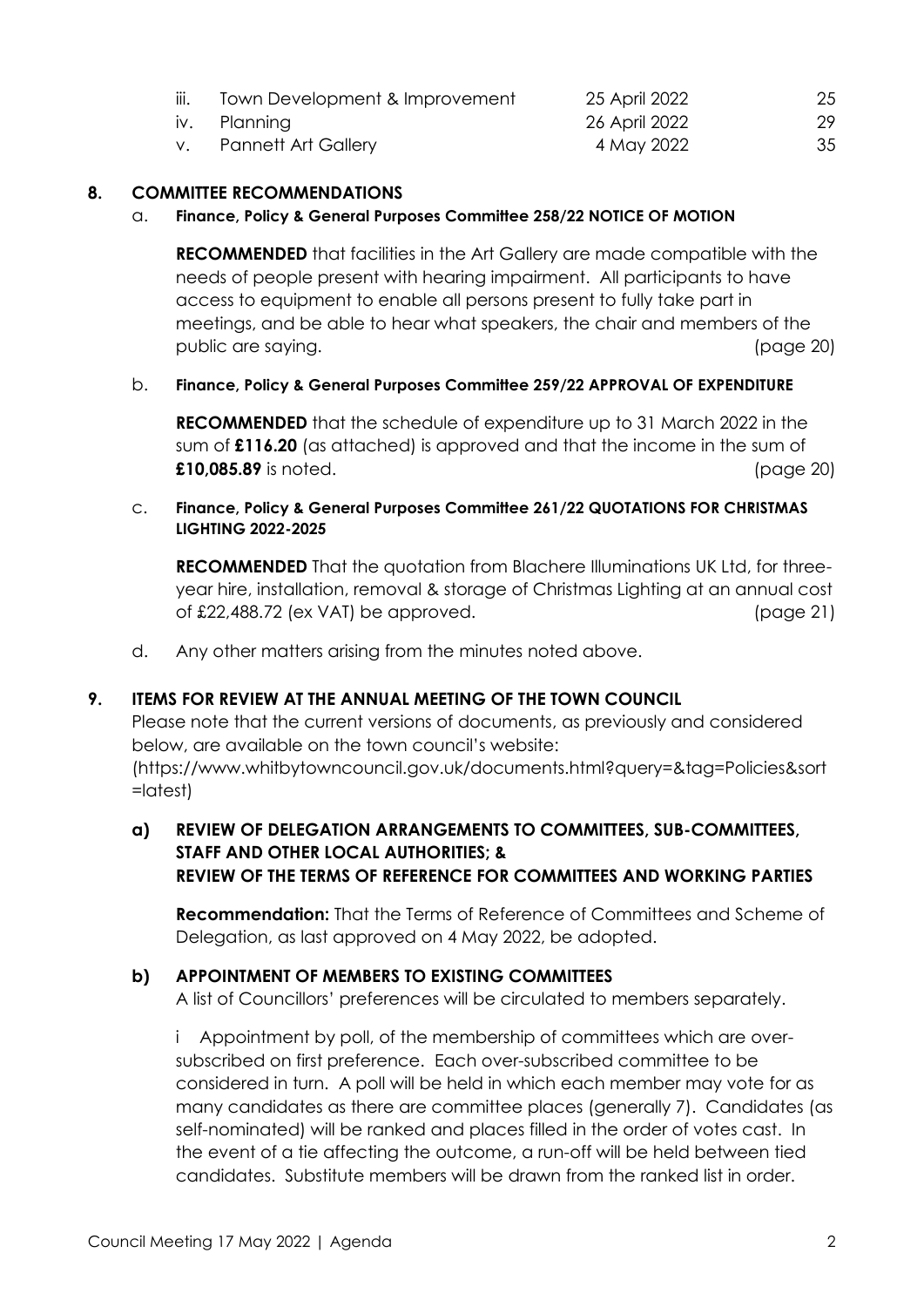A confirmatory vote to be moved on the conclusion of polling on all committees.

ii Appointment by confirmatory vote, of the membership (and substitute membership) of committees which are fully or under-subscribed on first preference.

Nominations (including self-nomination) to be made at the meeting. A confirmatory vote to be moved on the conclusion of nominations to all under-subscribed committees.

## **c) REVIEW AND ADOPTION OF APPROPRIATE STANDING ORDERS AND FINANCIAL REGULATIONS**

Revised drafts of both documents have been circulated to members separately. A report on the revisions to model documents issued by NALC in April 2022 is attached. (page 39)

**Recommendation**: That the revised Standing Orders and Financial Regulations, as circulated, be adopted.

**d) REVIEW OF ARRANGEMENTS, INCLUDING ANY CHARTERS AND AGENCY AGREEMENTS, WITH OTHER LOCAL AUTHORITIES AND REVIEW OF CONTRIBUTIONS MADE TO EXPENDITURE INCURRED BY OTHER LOCAL AUTHORITIES** To note that there are none in place.

## **e) REVIEW OF REPRESENTATION ON OR WORK WITH EXTERNAL BODIES AND ARRANGEMENTS FOR REPORTING BACK**

A list of those currently appointed is attached (page 41)

Nominations (including self-nomination) will be made at the meeting. A confirmatory vote to be moved on the conclusion of nominations to external bodies.

**Recommendation**: (i) That those standing nominated be appointed as representatives on the respective bodies and;

(ii) That substantive reports, following meetings of the external body be made to the next scheduled meeting of Full Council.

## **f) REVIEW OF INVENTORY OF LAND AND ASSETS INCLUDING BUILDINGS AND OFFICE EQUIPMENT**

**Recommendation:** That Asset Register as approved by the Finance Policy and General Purposes Committee on 1 March 2022 (205/22), be adopted.

## **g) CONFIRMATION OF ARRANGEMENTS FOR INSURANCE COVER IN RESPECT OF ALL INSURED RISKS**

**Recommendation:** To note that all insurance cover in respect of the art gallery (and museum building), the councils services and public liability is assigned to Blackwall Green – specialist broker at an annual premium of £11,091.31.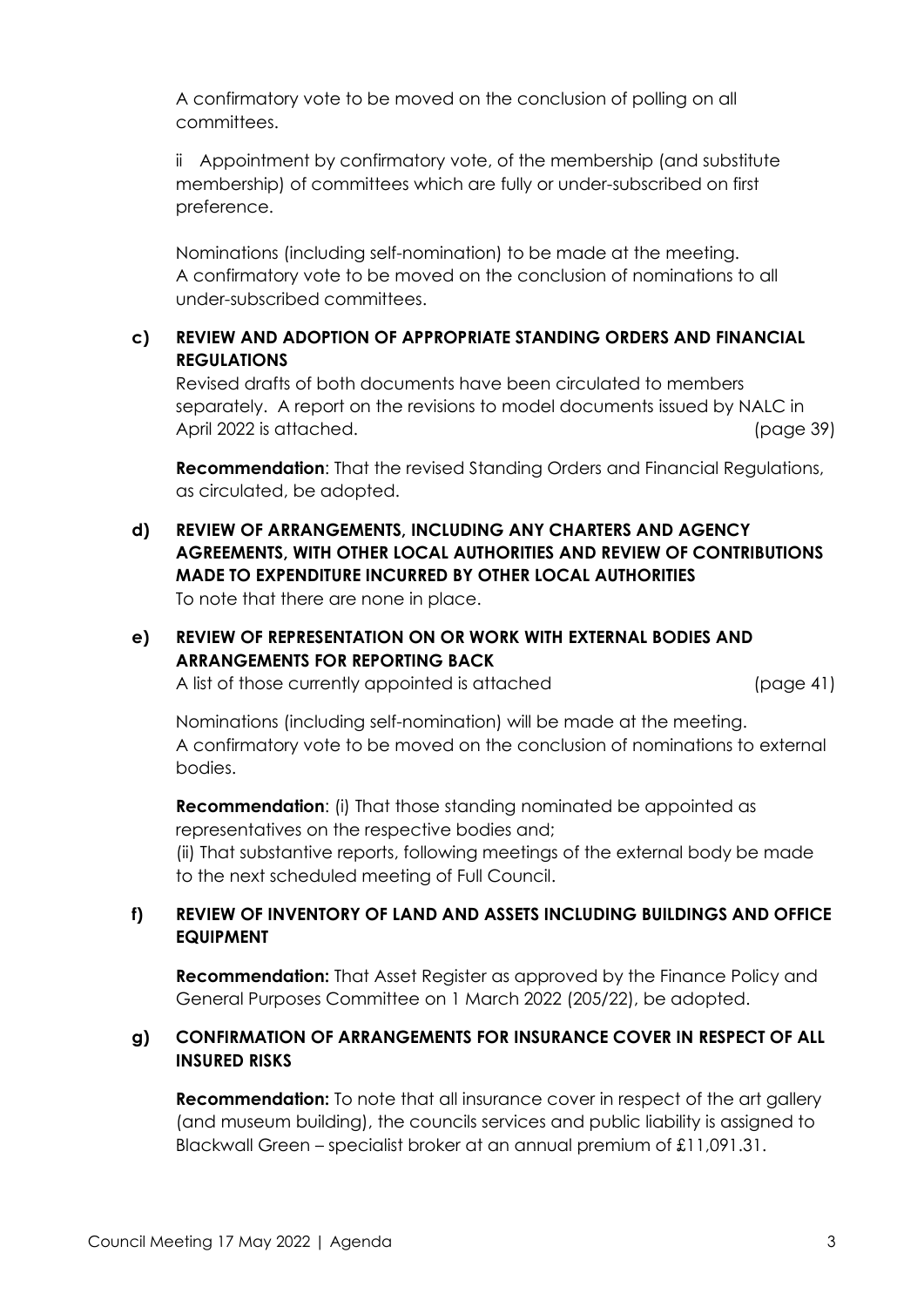## **h) REVIEW OF THE COUNCIL'S AND/OR STAFF SUBSCRIPTIONS TO OTHER BODIES**

**Recommendation:** (a) To note that the town council is a member of the Yorkshire Local Councils Association (& National Association of Local Councils) at an annual subscription (2022/23) of £1,496; and (b) To note that the Clerk and Deputy Clerk are (contractually) members of the Society of Local Council Clerks at an annual subscription (2022) of £606.

## **i) REVIEW OF THE COUNCIL'S POLICIES AND PROCEDURES:**

- **i. COMPLAINTS PROCEDURE**
- **ii. REVIEW OF THE COUNCIL'S POLICIES, PROCEDURES AND PRACTICES IN RESPECT OF ITS OBLIGATIONS UNDER THE FREEDOM OF INFORMATION ACT 2000 AND THE DATA PROTECTION ACT 2018**
- **iii. REVIEW OF THE COUNCIL'S POLICY FOR DEALING WITH THE MEDIA**
- **iv. REVIEW OF THE COUNCIL'S EMPLOYMENT POLICIES AND PROCEDURES**

**Recommendation:** That the policies and procedures listed, as last adopted on 4 May 2021, or where subsequently revised by resolution, be adopted.

## **j) REVIEW OF THE COUNCIL'S EXPENDITURE INCURRED UNDER s137 OF THE LOCAL GOVERNMENT ACT 1972**

**Recommendation:** That consideration of s137 expenditure be deferred until consideration of unaudited accounts by Council in June.

## **k) DETERMINING THE TIME AND PLACE OF ORDINARY MEETINGS OF THE FULL COUNCIL UP TO AND INCLUDING THE NEXT ANNUAL MEETING OF FULL COUNCIL.** Attached (page 43)

**Recommendation:** That Council adopts the attached calendar of meetings, based on a bi-monthly cycle.

## **10. LOBSTER HATCHERY**

Cllr Redfern, as General Manager at The Whitby Lobster Hatchery will provide an update on the facility. (Separate report attached).

## **11. CO-OPTION ARRANGEMENTS** (page 45)

Council's formal decision to proceed with co-option to the four vacancies resulting from the recent elections is requested.

## **12. MAYOR'S REPORT**

Civic engagements in the 2021/22 Mayoral Year, undertaken since 29 March 2022 and other activities to note.

## **13. CLERK'S REPORT**

The Clerk will provide a update on issues and correspondence arising since the last meeting. (page 47)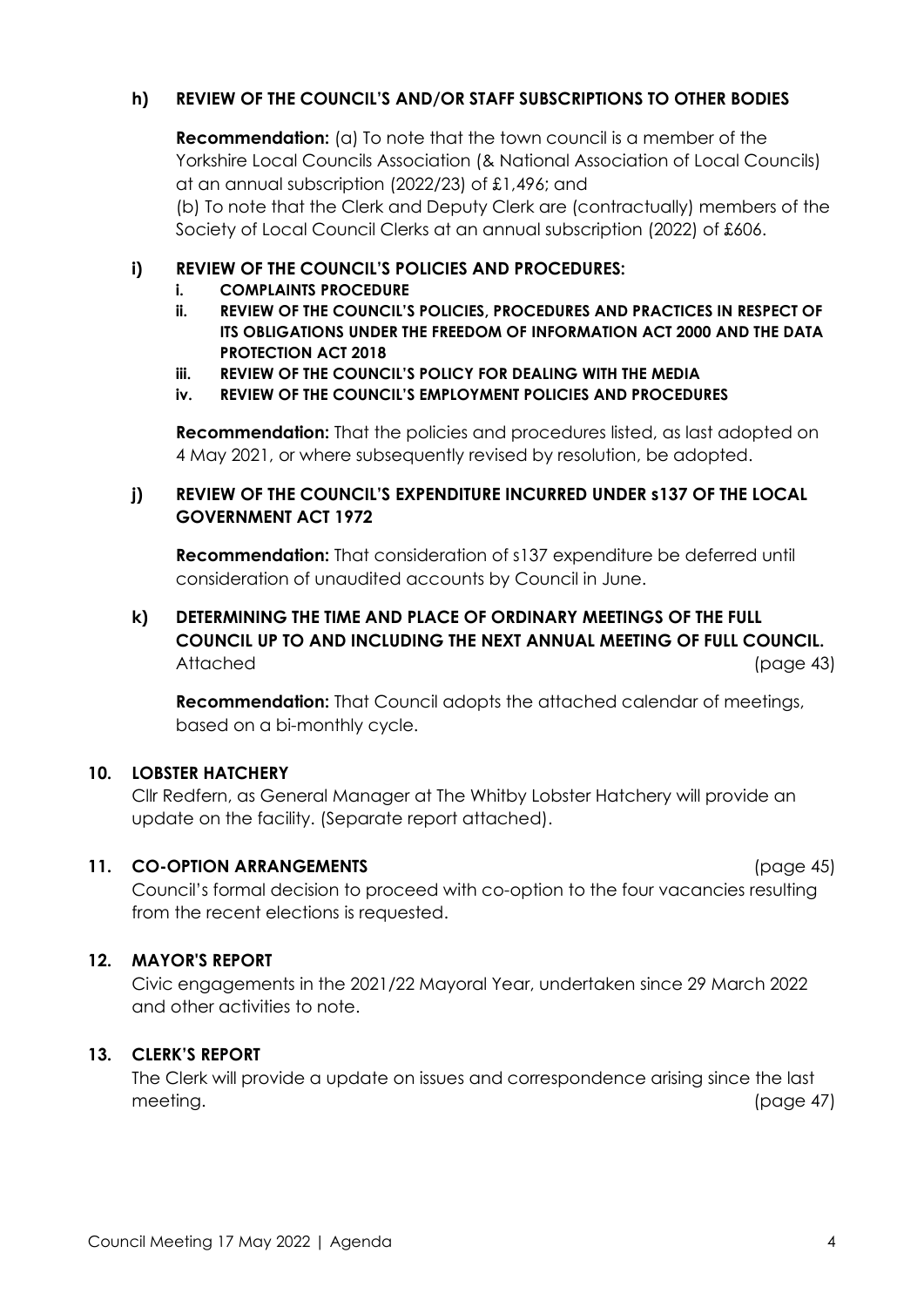## **14. FLOODING AWARENESS - STANDING ITEM**

Tides above 5.5 metres up until 5 July (next Ordinary Full Council).

- 16-18 May
- 14-18 June
- 1. Anyone who wishes to register to participate under Item 3, please contact the Town Clerk (town.clerk@whitbytowncouncil.gov.uk)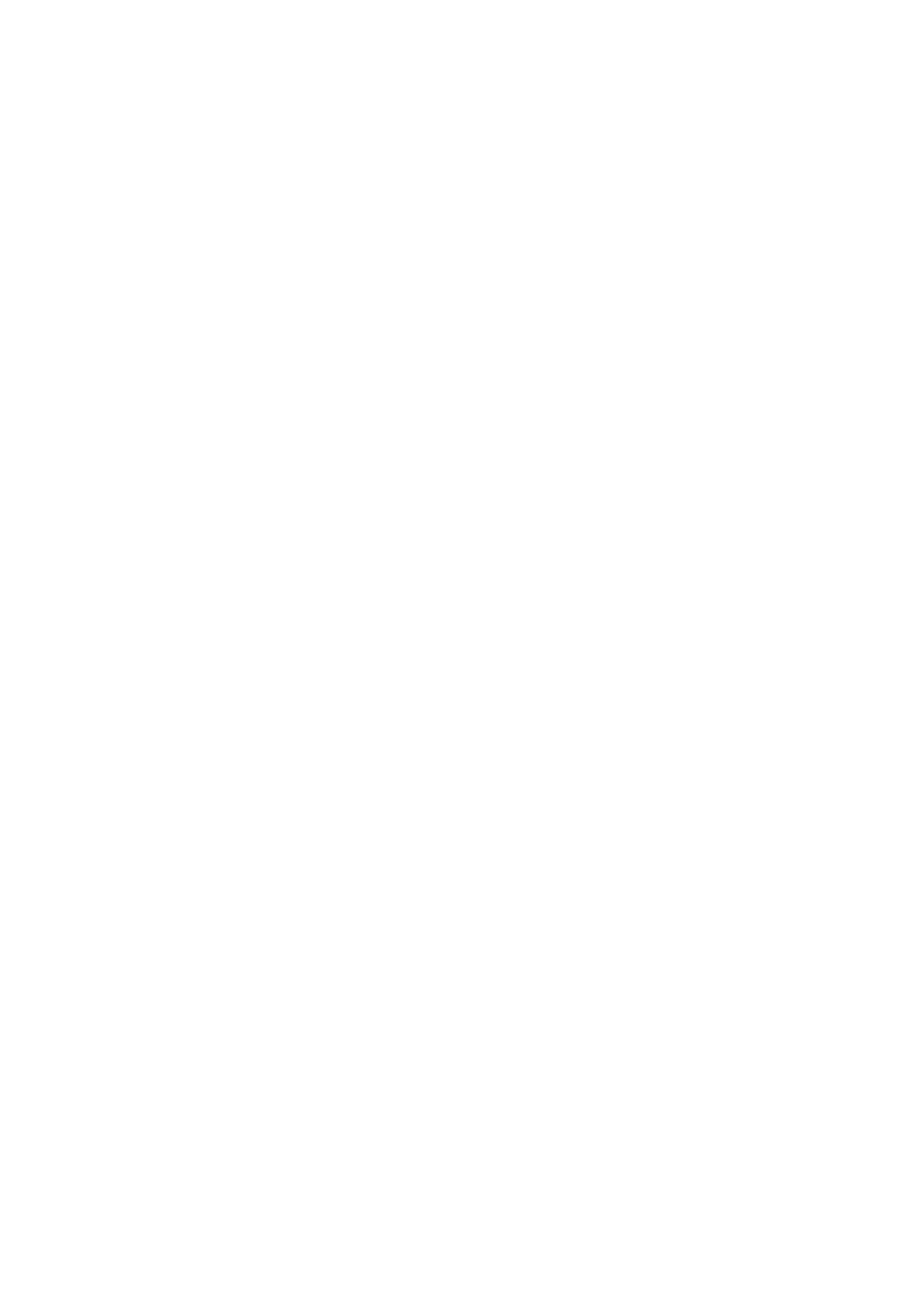## **WHITBY TOWN COUNCIL**

Report of the meeting of the Town Council of Whitby, duly convened, and conducted in Pannett Art Gallery on Tuesday 29 March 2022 at 6.00pm.

- **Present** Councillor Mrs L Wild (Mayor) and Councillors A Abbott, R Barnett, Mrs H Coughlan, R Dalrymple, G Goodberry, J Harston, G Jackson, A Jones, J Nock, J Redfern, C Riddolls, S Smith, Mrs H Sumner and Mrs N L Wilson.
- **Also** M King, Town Clerk (Via Zoom), Mrs A Cowey, Deputy Town Clerk, with Mr N Edwards, Deputy Chief Executive, Scarborough Borough Council, Mr R Marr (NYCC Area Manager), PSCO Katie Butler (North Yorkshire Police) and 5 members of the public.

## **NOTICE OF MEETING – Public Notice of the Meeting was given in accordance with Schedule 12, paragraph 10 (2) of the Local Government Act 1972.**

## **233/22 APOLOGIES**

**MOVED** by Councillor J Nock, seconded by J Harston and

**RESOLVED** that apologies for inability to attended are received from Councillors Mrs A Brown and Mrs S Smith.

#### **234/22 DECLARATION OF INTERESTS**

There were no declarations of interest.

## **STANDING ORDERS SUSPENDED**

## **235/22 PUBLIC PARTICIPATION**

A member of the public spoke about further education in Whitby - as this was not on the agenda they were asked to submit this issue in writing to the Council office to be placed on a future agenda.

## **STANDING ORDERS REINSTATED**

## **236/22 EXTERNAL REPORTS**

To receive reports on behalf of external bodies if present

## **a) North Yorkshire Police**

PCSO Katie butler reported on the crime figures and the work being carried out with Licenced premises including going into the schools to work with the teachers regarding teenage drink and drug issues.

Councillors asked the following questions:- Whether or not the police knew who was supplying the drink and drugs – *The Police have a good idea who they are;*

The need for the Police to talk to the schools and parents and get their support to promote and tackle the issues;

In the past the Police have been asked to support the CIZ and no response has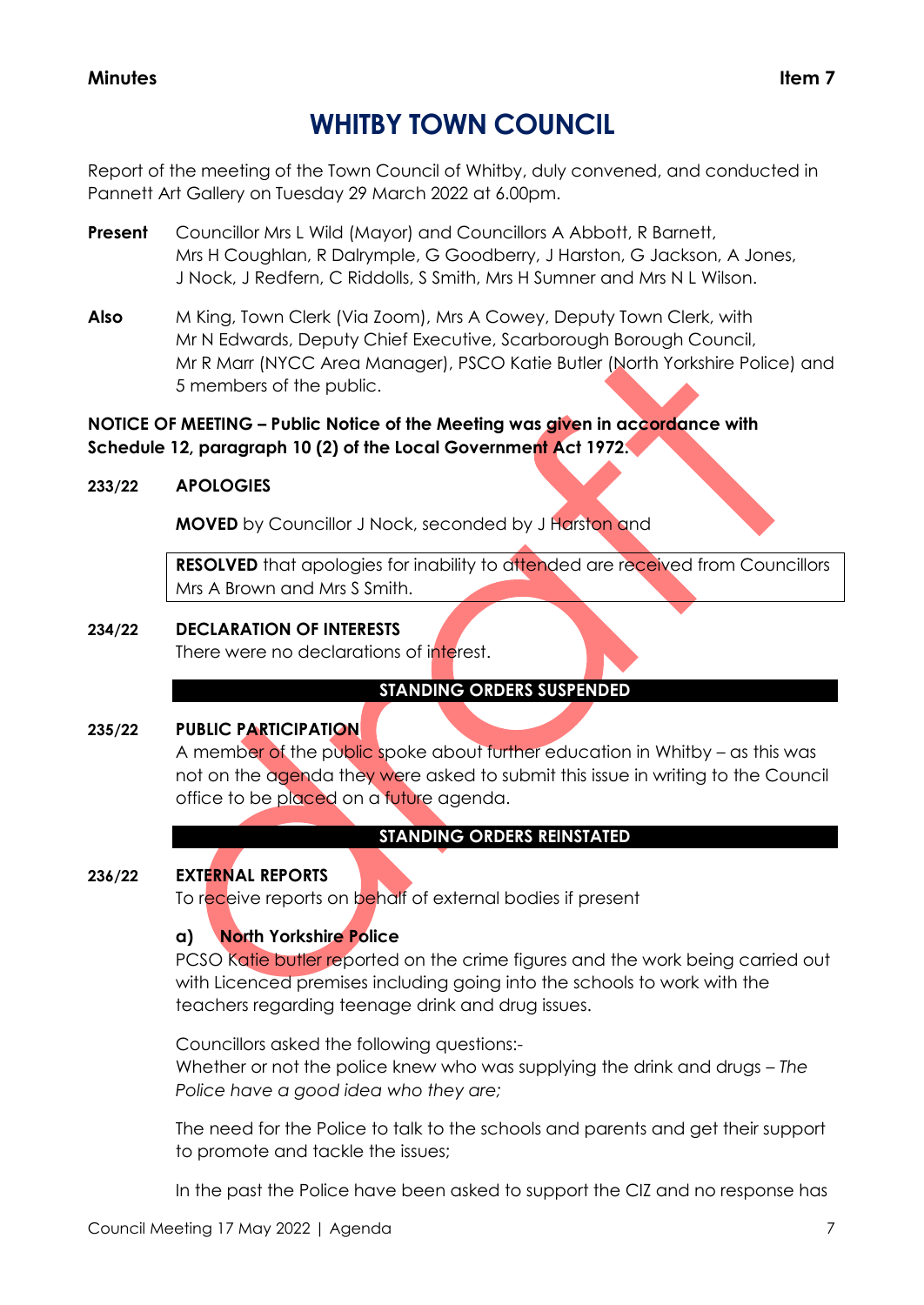been received – *PSCO Butler will report back and pursue;*

The drug issue is serious what are the Police doing to combat this issue – *The Police have an idea regarding the supplying of some of the drugs but the edibles are obtained online and this issue is being dealt with at a higher level;*

Tate Hill Beach is littered with gas canisters regularly – *The Police struggle to get reports on this type of incident.*

## **b) Anglo American**

Matt Parsons sent his apologies

## **c) Scarborough Borough Council – Nick Edwards**

Mr Edwards reported on:

- Local Government reorganisation the structural change orders are in place and a date for the local elections has been set for the 5 May 2022. There will be some restrictions from the 23 May as all ratifications will need to go to the shadow cabinet relating to financial thresholds and contractual arrangements.
- Paul Thompson met with some councillors to walk around the town to look at areas which would benefit from funding through project Sunshine, such as: painting of railings – solar compactable bins – signage – addition of benches and planters on Baxtergate – new seating on Church Street and Dockend as well as additional planters. Larger projects under consideration are the tennis courts and paddling pool on West Cliff. Some ideas have been put forward which are being worked on in similar areas in Filey – these ideas will come back to the Town Council.

Councillors asked questions on the paddling pool *- any ideas brought forward regarding this area will be taken to Town Development and Improvement* Committee; Union Steps was highlighted along with yards leading from Baxtergate to New Quay Road which are overgrown with weeds and rubbish and in need of regular attention – *All areas in need of attention should be given to the Town Clerk to pass on to Mr Thompson for attention.*

## **d) County & Borough Councillors**

None Present.

**MOVED** by Councillor J Harston, seconded by Councillor G Jackson and

**RESOLVED** unanimously that the above reports are noted

## **237/22 MINUTES**

**MOVED** by Councillor G Jackson, seconded by Councillor J Nock and

**RESOLVED** unanimously that the Minutes of the ordinary meeting of the Full Council held on 15 February 2022 are confirmed as an accurate record and signed by the Town Mayor.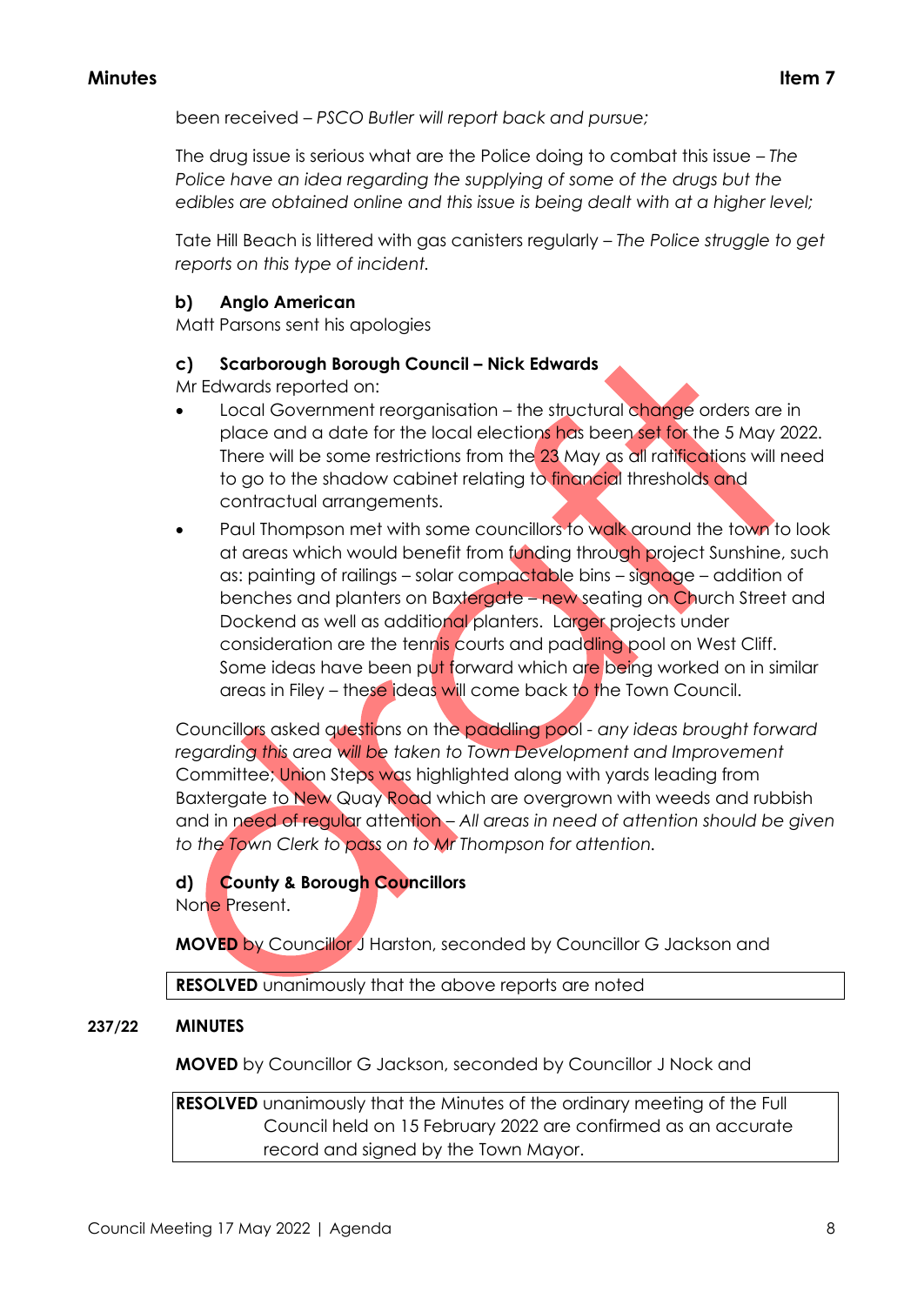**MOVED** by Councillor J Harston, seconded by Councillor S Smith

| <b>RESOLVED</b> unanimously that following Committee meetings are received en |                  |  |
|-------------------------------------------------------------------------------|------------------|--|
| bloc                                                                          |                  |  |
| <b>Human Resources</b>                                                        | 22 February 2022 |  |
| <b>Planning Committee</b>                                                     | 22 February 2022 |  |
| Finance Policy & General Purposes                                             | 01 March 2022    |  |
| <b>Planning Committee</b>                                                     | 08 March 2022    |  |
| Town Development & Improvement                                                | 14 March 2022    |  |
| Joint Management                                                              | 17 March 2022    |  |
| <b>Planning Committee</b>                                                     | 22 March 2022    |  |

## **238/22 COMMITTEE RECOMMENDATIONS**

a. Human Resources Committee 22 February 2022 **i) HR189/22 STAFFING** 

**RECOMMENDED** that with staff agreement they carry over 5 day and any outstanding holidays at the end of March 2022 are paid.

b. FP&GP Committee 1 March **i) F202/22 APPROVAL OF EXPENDITURE** 

> **RECOMMENDED** that the schedule of expenditure up to 23 February 2022 in the sum of **£127,503.63** is approved and that the income in the sum of **£13,879.57** is noted.

**ii) F204/22 (a) REVIEW OF INTERNAL CONTROLS (RISK REGISTER)**

**RECOMMENDED** that the town council's risk policy and register be approved

**ii) F205/22 REVIEW OF INTERNAL CONTROLS (ASSET REGISTER)**

**RECOMMENDED** that the town council's asset register be approved

**MOVED** Councillor G Goodberry, seconded by Councillor J Harston and

**RESOLVED** that the Committee recommendations listed above are approved.

c. Any other matters arising from the minutes noted above.

Mr Marr NYCC Area Manager spoke to members and answered questions following an invitation from the Town Improvement and Development to attend the next meeting of Full Council.

- There are no plans to sign post pedestrian use of the Swing Bridge
- There are no plans to introduce additional variable vehicle signage or temporary traffic control at Helredale Road and Prospect Hill but NYCC are monitoring the situation
- Park and Ride (West) is open as normal SBC has been approached regarding funding towards the Park & Ride from the Abbey Plain Car Park
- Traffic orders are in place to close the swing bridge for any events in the town or to respond to excessive pedestrian crowds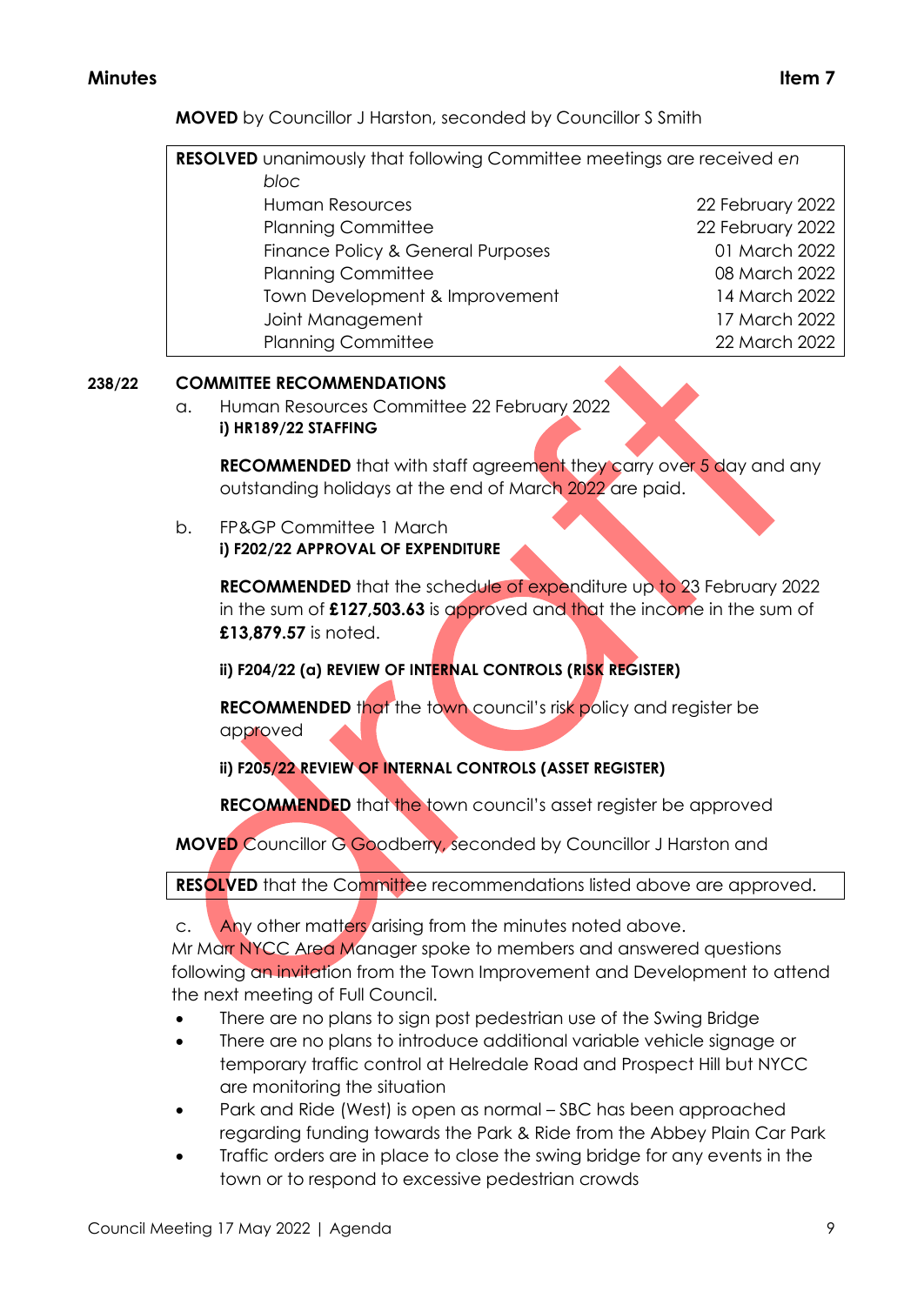- There are no plans at present to proceed with automatic number plate recognition – it is felt that this would not be good for tourism
- Information regarding diversionary routes for traffic unable to cross the swing bridge which isn't visible in the town centre will be installed, but it will not be in place for the beginning of the summer season.
- There are no plans in place to publish and publicise alternative parking provision for displaced cars
- Tin Ghaut Car Park is out of action VMS will be put in place to identify car parks - the signage will be variable and altered daily

Councillors asked questions regarding

- Pedestrian signage on the swing bridge *this may be removed as social distancing restrictions are no longer in place*
- The promotion of safety on the bridge, not aware of any fatalities on the bridge – *the pedestrianisation of the swing bridge funding is from the Town Deal therefore the Highways do not have to adhere to the same criteria for funding as through the highway authority*
- The need for a Park and Ride opposite Sainsburys the Abbey Plain car park is too far out of the town – *Park and Ride is not part of this scheme*  and highways are struggling to find funding for another of review of *parking in Whitby*
- The use of s106 money from the building of B&M and Aldi be used to implement a Park and Ride Scheme – *106 funding cannot be used for park and ride it is for issues coming from the development such as the need for pedestrian crossings etc.*
- Joint venture with SBC to run a bus service to the Abbey Plain Car Park *it comes down to finances*
- Could bollard be used on the swing bridge to help with public safety *the area needs to be kept open – this system was tried unsuccessfully on St Ann's Staith*
- The chaos caused by road works on the A171 which is a major feeder route into Whitby – *Highways have a duty to maintain the highways and try to carry out as much work as possible out of season.*
- Could taxis be allowed to go over the swing bridge when pedestrianised *following initial discussion it was agreed that while the trial was in place taxis would not be allowed to use the pedestrianised swing bridge as it could have a negative impact on the results of the trial*

Mr Marr responded to the three written questions submitted by members of the public

- As part of the public consultation, they would be happy to meet the public and attend a meeting at the Green Lane Centre.
- As it was an experimental Traffic Order in place the Highways department are not required to hold a public consultation
- Spital Bridge Junction improvements is going to be re-visited there is no funding at present any proposals and no works will be carried out this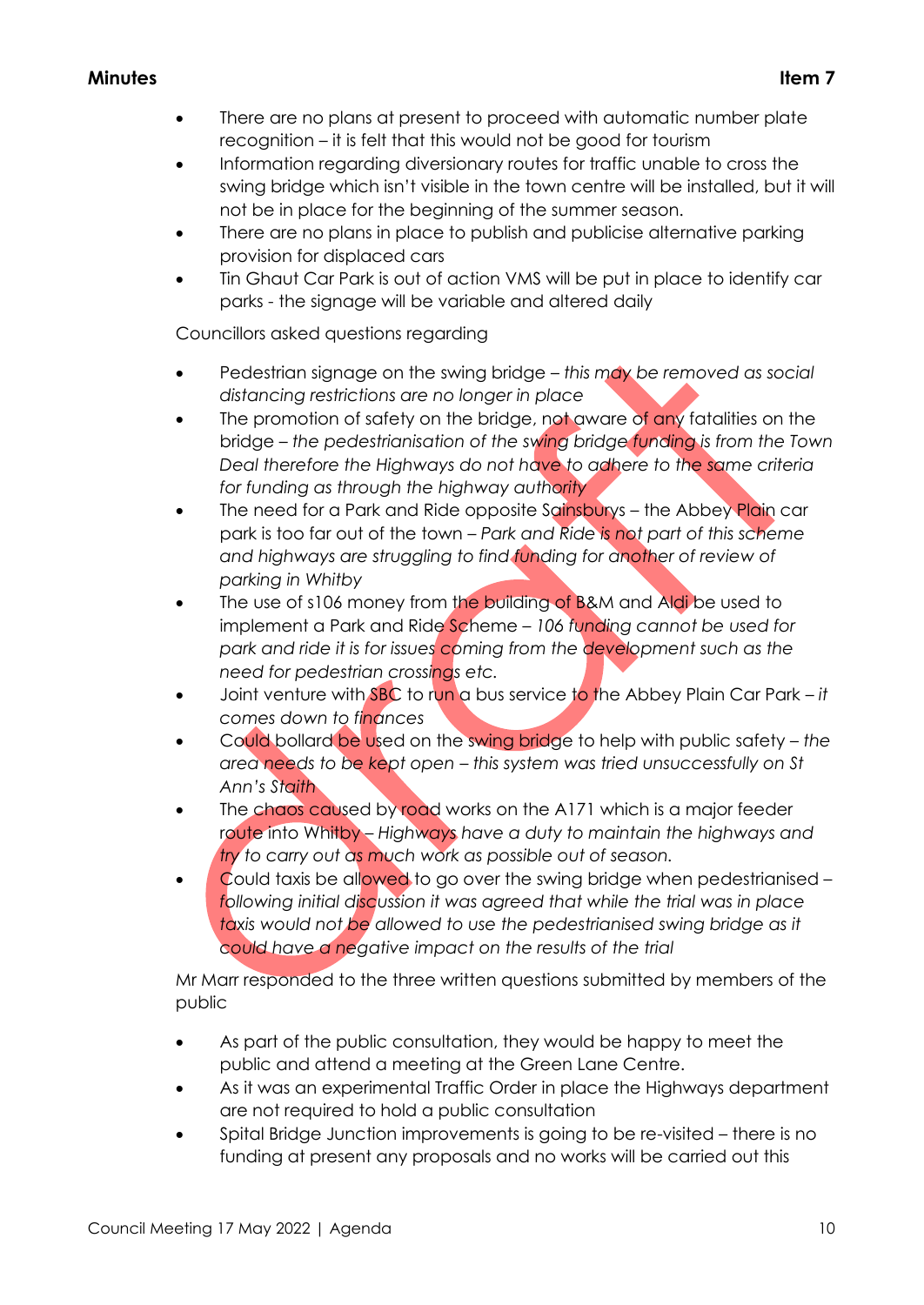summer. Once the funding has been received in May any works will be carried out on this junction prior to works in the centre of town.

**MOVED** by Councillor G Jackson, seconded by Councillor J Redfern

**RESOLVED** unanimously that the report from Mr Marr is received.

#### **239/22 REPORTS FROM REPRESENTATIVES ON EXTERNAL BODIES**

The Town Mayor reported on the last meeting of the Harbour Users Group where the situation with the fishermen in the town was discussed – there has been no financial help forthcoming. The Harbour Master reported that the shellfish situation has cleared up, but it will be many years before the stocks are replenished.

Councillor Mrs Coughlan attended the meeting of the Friends of Pannett Park – the minutes will be forwarded on to the Town Clerk.

## **240/22 LOCAL ELECTIONS**

Information about the local elections 2022 was circulated to all member with the agenda

**MOVED** by Councillor S Smith, seconded by Councillor G Jackson

**RESOLVED** unanimously that the information regarding the local elections 2022 is received.

## **241/22 ANNUAL TOWN MEETING**

Members were made aware that an Annual Town Assembly will take place at 6.30pm on Wednesday 20 April 2022 at the Coliseum.

**MOVED** by Councillor G Jackson, seconded by Councillor A Abbott

**RESOLVED** unanimously that the above information is received.

## **242/22 YEAR END APPROVALS**

**MOVED** by Councillor G Goodberry, seconded by Councillor A Jones

**RESOLVED** unanimously that the payments on behalf of the council to the 23 March 2022 and the year-end reserve movements for the 2021–22 financial year are approved.

## **243/22 MAYORS REPORT**

The Town Mayor reported on her Mayoral engagements and meetings attended on behalf of the council since the 15 February 2022

**MOVED** by Councillor J Redfern, seconded by Councillor R Dalrymple and

**RESOLVED** unanimously that the Mayoral report is received.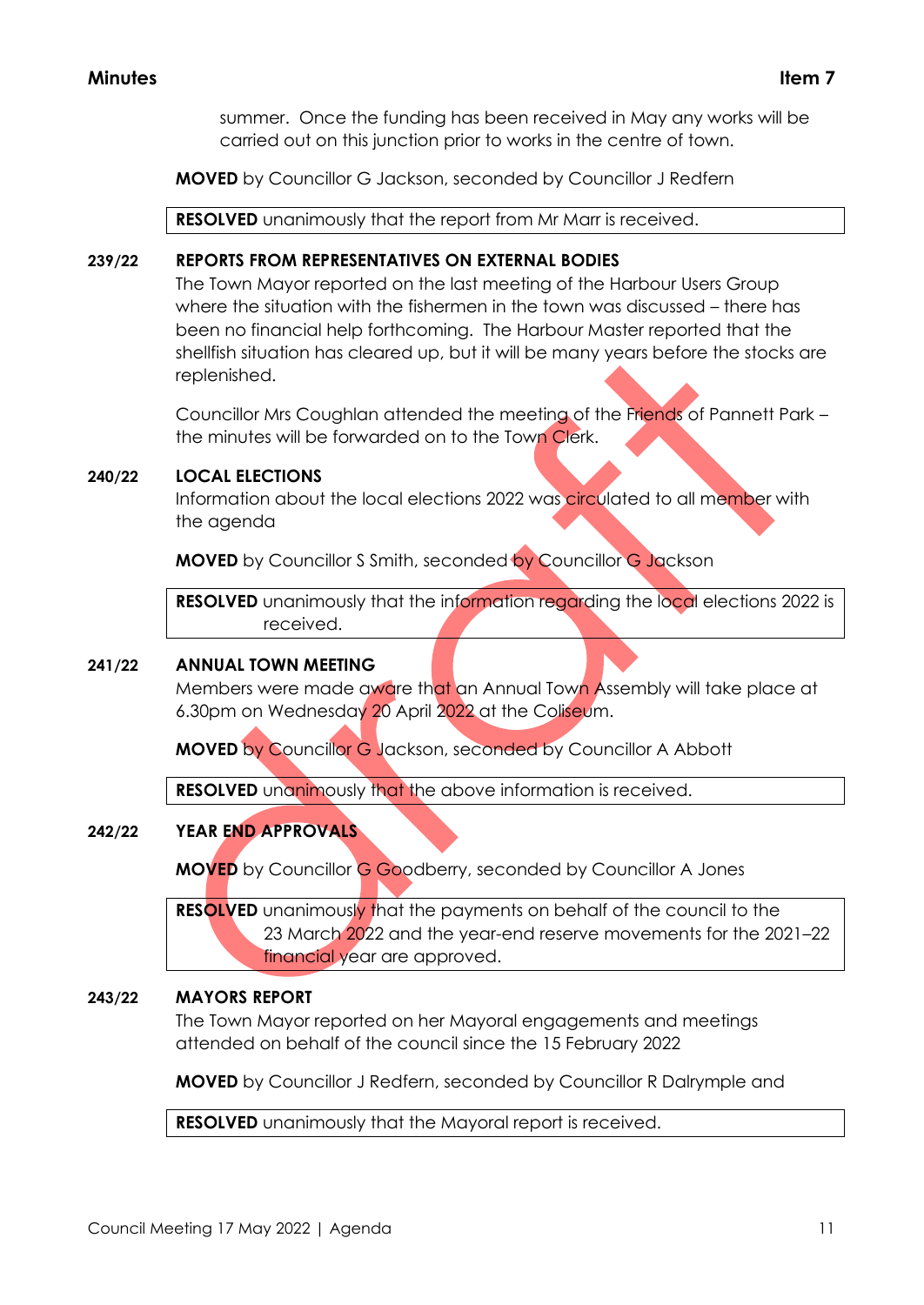#### **244/22 CLERKS REPORT**

Members discussed in full the issues relating to the Made In Yorkshire Market highlighted by a letter signed by a number of market traders.

Mr Edwards took on board the concerns and complaint made and comments by members and offered to take this issue back to SBC to establish the operating framework for these markets.

**MOVED** by Councillor Mrs Wilson, seconded by Councillor Mrs H Sumner

**RESOLVED** unanimously that Mr Edwards takes this issue back to SBC for a resolution

#### **245/22 FLOODING AWARENESS - STANDING ITEM**

Tides above 5.5 metres up until 17 May 2022

31 March 2022 1 – 4 April 2022 16 – 19 April 2022 16 - 17 May 2022

**MOVED** by Councillor R Dalrymple, seconded by Councillor G Jackson and unanimously

**RESOLVED** that the information be received.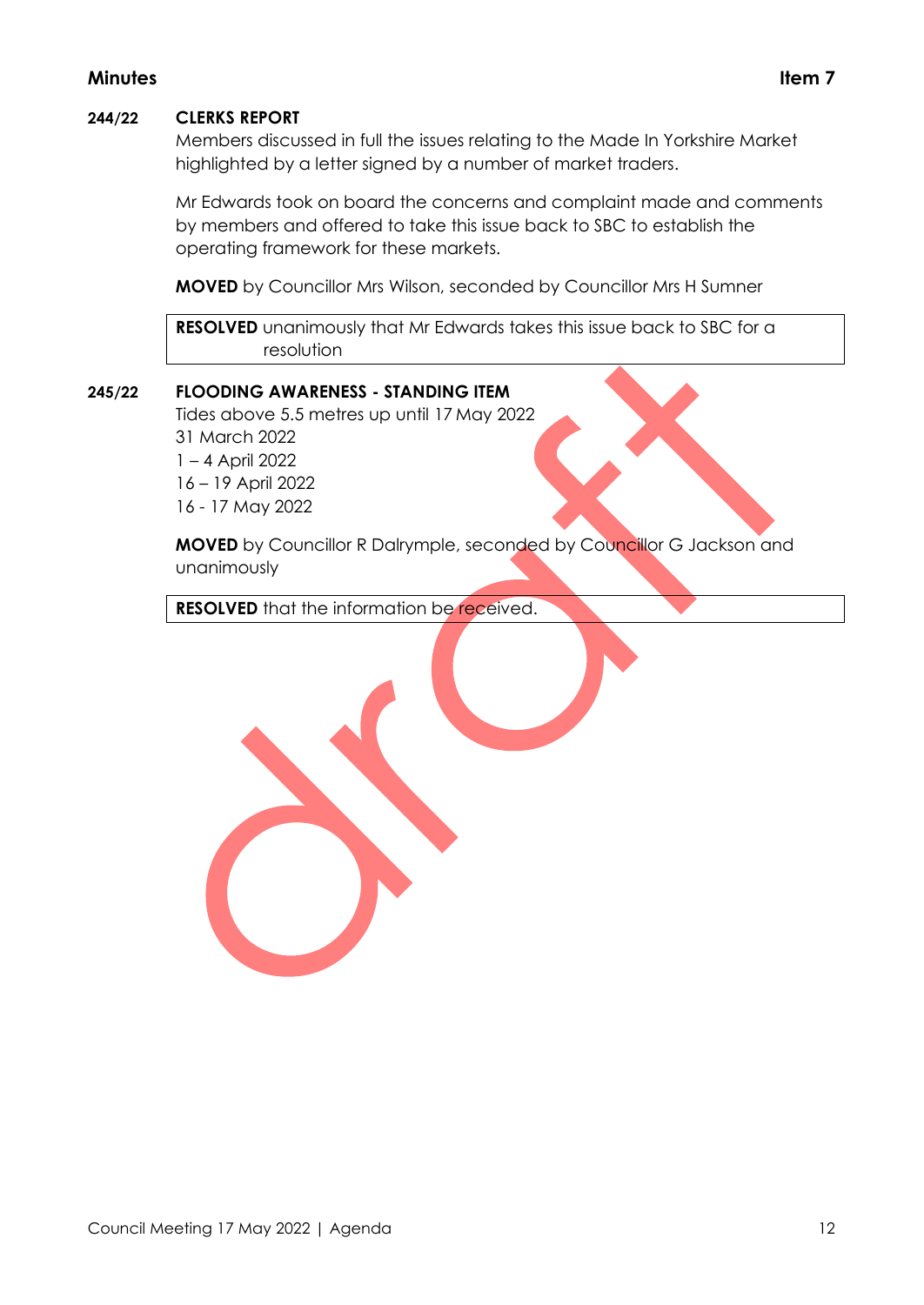## **WHITBY TOWN COUNCIL**

Minutes of the meeting of the **PLANNING** Committee conducted on **Tuesday 12 April 2022** at 5.30pm in Pannett Art Gallery, Whitby.

**Present** Councillors Mrs N Wilson (Chair), R Dalrymple, J Harston and J Nock.

**Also** Mrs A Cowey Deputy Clerk

**NOTICE OF MEETING – Public Notice of the Meeting has been given in accordance with Schedule 12, paragraph 10 (2) of the Local Government Act 1972.**

## **246/22 APOLOGIES**

Apologies for inability to attend were received from Councillors G Jackson and Mrs S Smith.

## **247/22 DECLARATION(S) OF INTEREST**

Councillor Mrs Wilson declared an interest in Planning application 22/00478/HS – 37 Rose Avenue

Councillor J Harston declared an interest in Planning application 22/00479/LB – Abbey Stables, East Cliff

## **STANDING ORDERS SUSPENDED**

## **248/22 PUBLIC PARTICIPATION**

No public participation

## **STANDING ORDERS REINSTATED**

## **249/22 PLANNING APPLICATIONS**

**RESOLVED** that the Planning Applications, as detailed at Annex A, were considered and the Planning Committees recommendations duly recorded and submitted to the Planning Authority.

Councillor Mrs Wilson did not vote or take part in any discussion regarding application 22/00428/HS

## **250/22 LISTED BUILDINGS**

Nothing to report

**251/22 LICENCING**

**MOVED** by Cllr J Nock, seconded by Councillor R Dalrymple and

**RESOLVED** that Licensing Services are asked to notify the Town Council of any licensing applications within Whitby.

## **252/22 STREET NAMING**

**MOVED** by Councillor J Harston, seconded by Councillor R Dalrymple and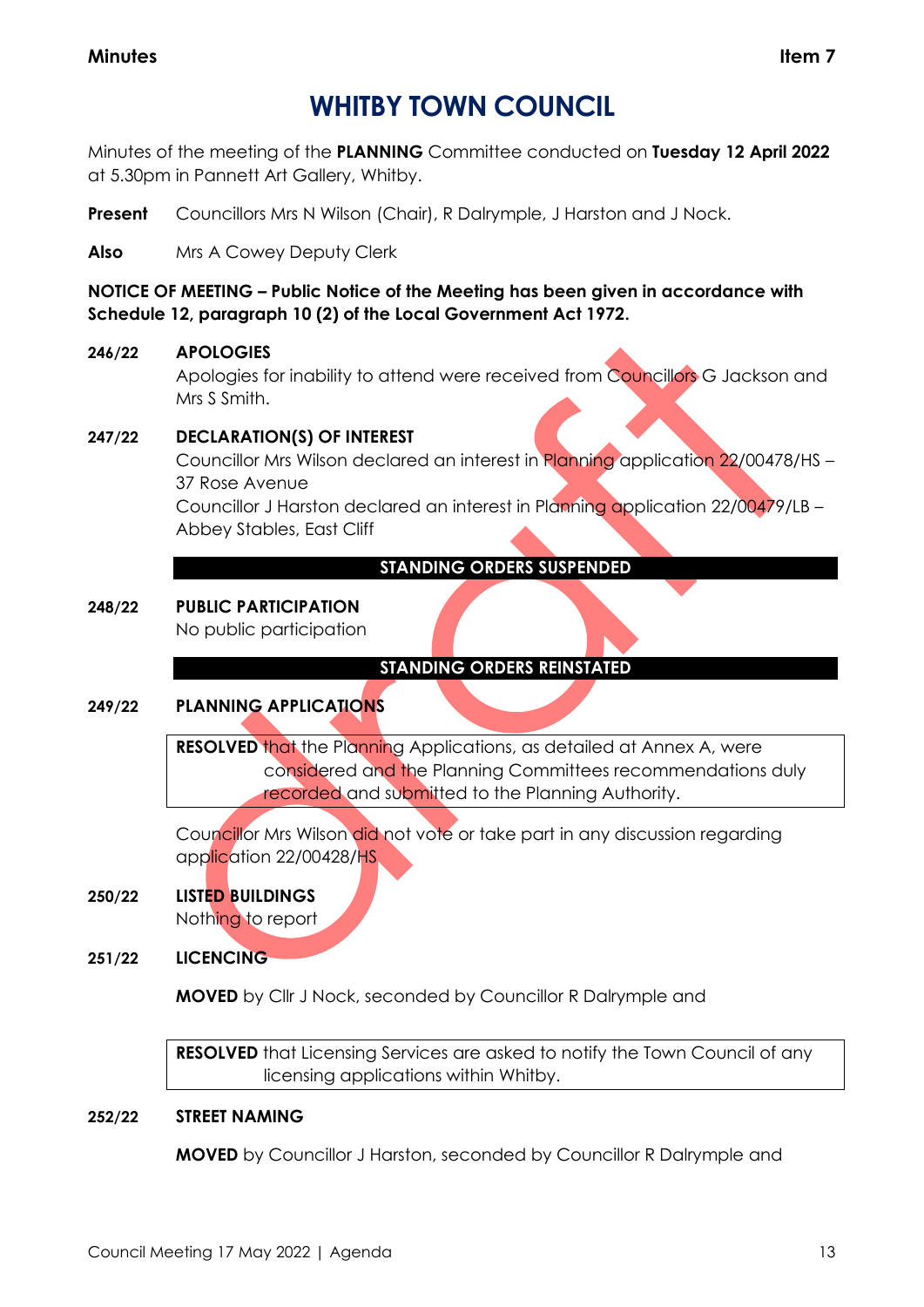**RESOLVED** unanimously that this item is deferred to the next meeting of the Planning Committee

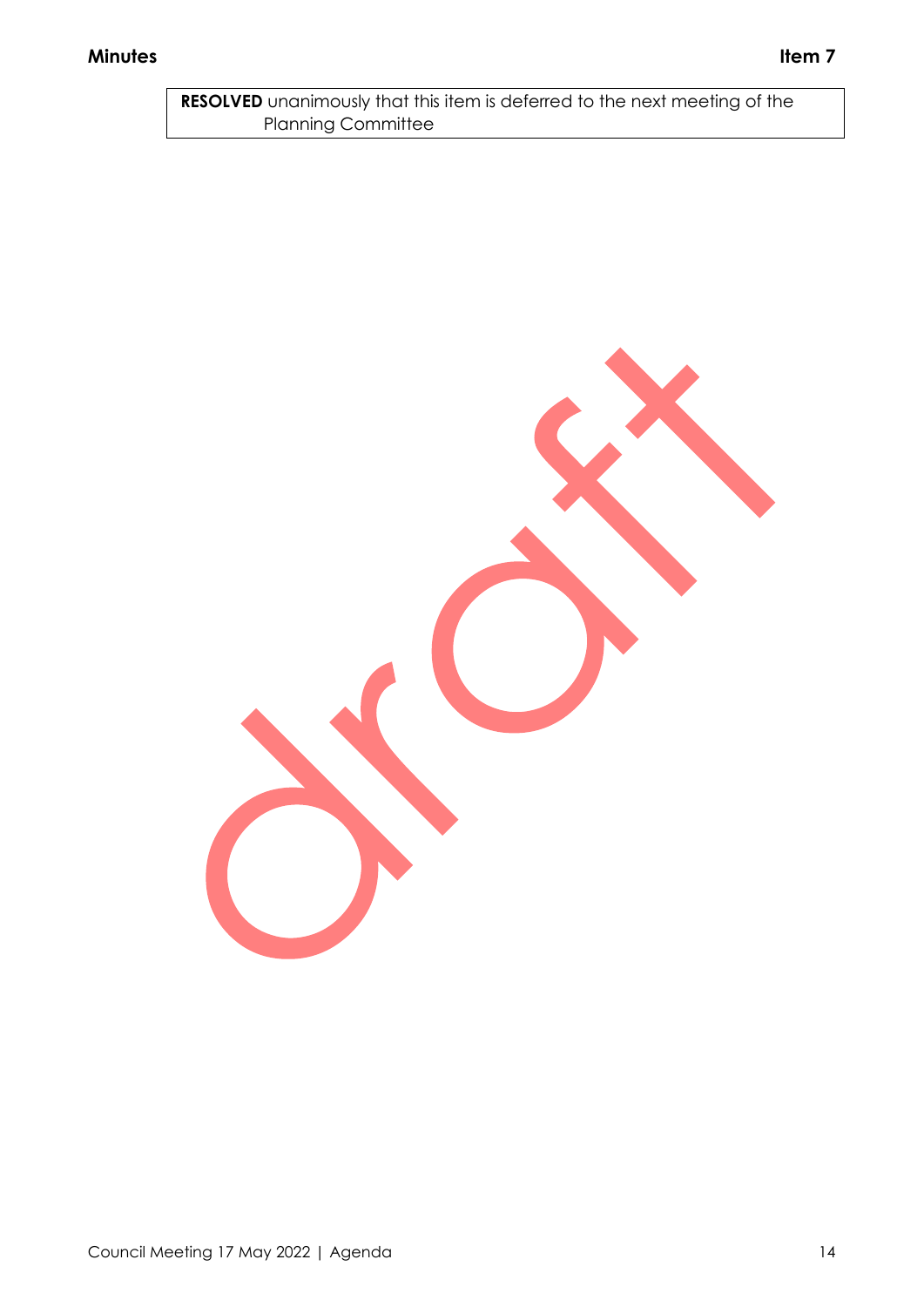# Planning Applications Considered on 12 April 2022

**1** *Plan Number District Reference Road/Street Date of meeting* **Brunswick Street** *Applicant House Name Road Locality* Shearers (Mrs Clare Buckley) *Town County Post Code Application date* North Yorkshire **Change of use from a hair salon (Class E) to a holiday let (C£) with associated alterations, Shearers (Mrs Clare Buckley), 16 Brunswick Street, WHITBY, North Yorkshire, YO211RG** *Comment* **object - Parking issues - over development -inappropriate use of a building 2** *Plan Number District Reference Road/Street Date of meeting* **Argyle Road Applicant House Name Road Road Locality**<br> **Mr Nick Howell Argyle Road Argyle Road** *Argyle Road* 4 Metropole Towers **Town County Post Code** *Application date Merity Noth Yorkshire YO213HU 17/03/22* North Yorkshire **Installation of Upvc windows and doors, Mr Nick Howell, 4 Metropole Towers, Argyle Road, WHITBY, North Yorkshire, YO213HU** *Comment* **Support this application 3** *Plan Number District Reference Road/Street Date of meeting* **New Quay Road** *Applicant House Name Road Locality* Kymel Trading Ltd *Town County Post Code Application date* WHITBY North Yorkshire YO211DH 17/03/22 **Erection of single storey rear extension to restaurant, Kymel Trading Ltd, Trenchers, New Quay Road, WHITBY, North Yorkshire, YO211DH** *Comment* **Object - Over development - unacceptable loss of a green space - impact on a listed building - out of character in a conservation area - fire safety concerns 4** *Plan Number District Reference Road/Street Date of meeting* 22/00241/FL *Applicant House Name Road Locality* Mrs Kerry Woods **Town**<br> **County Post Code Application date**<br> **Post Code** *Post Code Application date*<br> **PO213ET 17/03/22 North Yorkshire Installation of replacement windows in Upvc, Mrs Kerry Woods, 17 John Street, WHITBY, North Yorkshire, YO213ET**

#### *Comment*

**support this application subject to the use of heritage style windows with bars**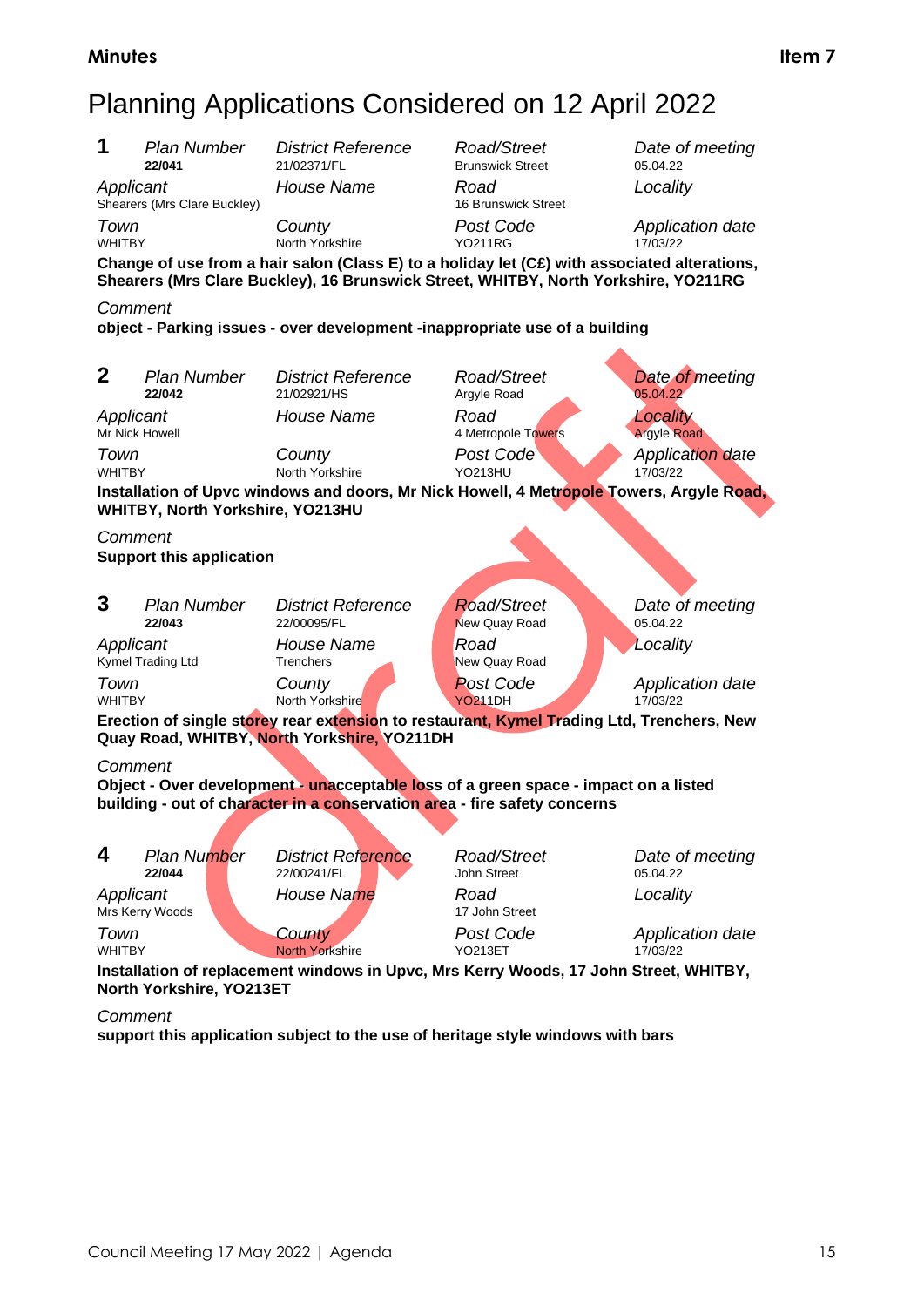| 5                                                                                                                                                                                                          | <b>Plan Number</b><br>22/045  | <b>District Reference</b><br>22/00297/HS                                                                                                          | Road/Street<br>Westbourne Road            | Date of meeting<br>05.04.22         |  |
|------------------------------------------------------------------------------------------------------------------------------------------------------------------------------------------------------------|-------------------------------|---------------------------------------------------------------------------------------------------------------------------------------------------|-------------------------------------------|-------------------------------------|--|
| Applicant                                                                                                                                                                                                  | <b>Beverley Winspear</b>      | House Name                                                                                                                                        | Road<br>19 Westbourne Road                | Locality                            |  |
| Town<br><b>WHITBY</b>                                                                                                                                                                                      |                               | County<br>North Yorkshire                                                                                                                         | Post Code<br><b>YO213ND</b>               | Application date<br>17/03/22        |  |
|                                                                                                                                                                                                            | North Yorkshire, YO213ND      | Proposed 2 storey side extension, Beverley Winspear, 19 Westbourne Road, WHITBY,                                                                  |                                           |                                     |  |
| Comment                                                                                                                                                                                                    | support this application      |                                                                                                                                                   |                                           |                                     |  |
| 6                                                                                                                                                                                                          | <b>Plan Number</b><br>22/046  | <b>District Reference</b><br>22/00309/HS                                                                                                          | Road/Street<br>East Way                   | Date of meeting<br>05.04.22         |  |
| Applicant<br>Mr E Chadwick                                                                                                                                                                                 |                               | House Name                                                                                                                                        | Road<br>18 East Way                       | Locality                            |  |
| Town<br><b>WHITBY</b>                                                                                                                                                                                      |                               | County<br>North Yorkshire                                                                                                                         | Post Code<br><b>YO213PE</b>               | <b>Application date</b><br>17/03/22 |  |
|                                                                                                                                                                                                            |                               | Single storey rear extension to create bedroom and living room, Mr E Chadwick, 18 East<br>Way, WHITBY, North Yorkshire, YO213PE                   |                                           |                                     |  |
| Comment                                                                                                                                                                                                    | support this application      |                                                                                                                                                   |                                           |                                     |  |
|                                                                                                                                                                                                            |                               |                                                                                                                                                   |                                           |                                     |  |
| 7                                                                                                                                                                                                          | <b>Plan Number</b><br>22/047  | <b>District Reference</b><br>21/02940/FL                                                                                                          | <b>Road/Street</b><br>Chubb Hill Road     | Date of meeting<br>05.04.22         |  |
| Applicant                                                                                                                                                                                                  | Cooks Quarters Ltd (B Thorpe) | House Name                                                                                                                                        | Road<br>2 Chubb Hill Road                 | Locality                            |  |
| Town<br><b>WHITBY</b>                                                                                                                                                                                      |                               | County<br>North Yorkshire                                                                                                                         | <b>Post Code</b><br>YO <sub>211</sub> JP  | <b>Application date</b><br>18/03/22 |  |
|                                                                                                                                                                                                            |                               | Sub-division and alteration of dwelling to form apartments, Cooks Quarters Ltd (B Thorpe),<br>2 Chubb Hill Road, WHITBY, North Yorkshire, YO211JP |                                           |                                     |  |
| Comment                                                                                                                                                                                                    |                               |                                                                                                                                                   |                                           |                                     |  |
| Object - over development - Highways and access                                                                                                                                                            |                               |                                                                                                                                                   |                                           |                                     |  |
| 8                                                                                                                                                                                                          | <b>Plan Number</b><br>22/048  | <b>District Reference</b><br>22/00137/FL                                                                                                          | Road/Street<br><b>High Street Ruswarp</b> | Date of meeting<br>05.04.22         |  |
| Applicant                                                                                                                                                                                                  | Mr C and Mrs A Scarth         | House Name<br>Old Hall Hotel                                                                                                                      | Road<br>4 - 6 High Street                 | Locality<br><b>RUSWARP</b>          |  |
| Town<br><b>WHITBY</b>                                                                                                                                                                                      |                               | County<br>North Yorkshire                                                                                                                         | Post Code<br><b>YO211NH</b>               | <b>Application date</b><br>18/03/22 |  |
| Removal of 1 no beech tree, partial demolition and rebuilding of wall and associated gate<br>piers, Mr C and Mrs A Scarth, Old Hall Hotel, 4 - 6 High Street, RUSWARP, WHITBY, North<br>Yorkshire, YO211NH |                               |                                                                                                                                                   |                                           |                                     |  |

*Comment* **support this application**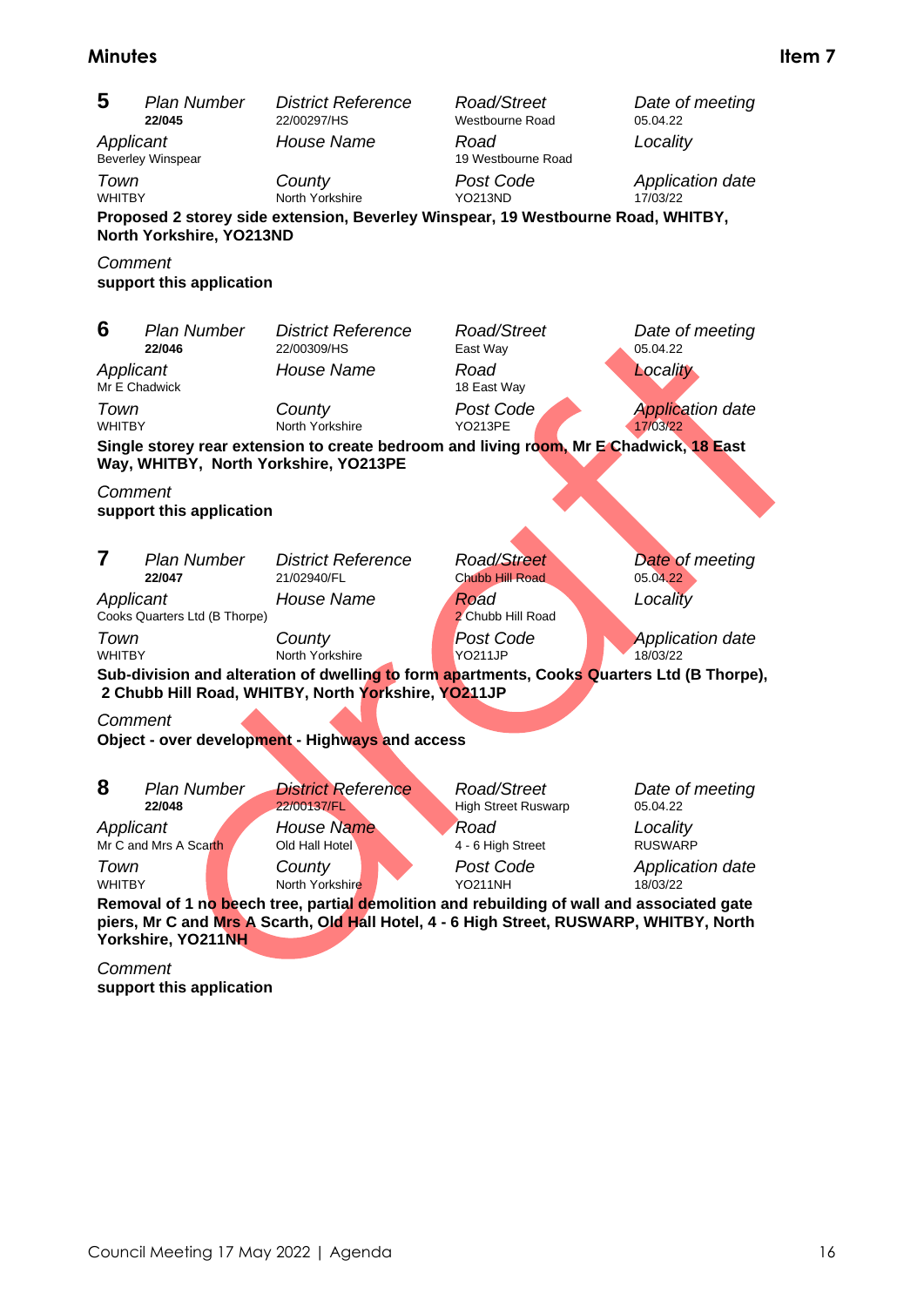| 9                           | <b>Plan Number</b><br>22/049         | <b>District Reference</b><br>21/01523/FLA                    | Road/Street<br><b>Cliff Street</b>                                                                                         | Date of meeting<br>05.04.22          |
|-----------------------------|--------------------------------------|--------------------------------------------------------------|----------------------------------------------------------------------------------------------------------------------------|--------------------------------------|
| Applicant<br>Mr C Middleton |                                      | House Name<br>The Mount                                      | Road<br><b>Cliff Street</b>                                                                                                | Locality                             |
| Town<br><b>WHITBY</b>       |                                      | County<br>North Yorkshire                                    | Post Code<br><b>YO223DD</b><br>Variation of condition 1 on decision reference 20/02697/FL to allow formation of garage and | <b>Application date</b><br>22/03/22  |
|                             |                                      |                                                              | roof terrace, Mr C Middleton, The Mount, Cliff Street, WHITBY, North Yorkshire, YO223DD                                    |                                      |
| Comment                     | Object - support highways objections |                                                              |                                                                                                                            |                                      |
|                             |                                      |                                                              |                                                                                                                            |                                      |
| 10                          | <b>Plan Number</b><br>22/050         | <b>District Reference</b><br>22/00223/HS                     | Road/Street<br><b>Carr Hall Gardens</b>                                                                                    | Date of meeting<br>05.03.22          |
| Applicant                   | Mr Stephen Davies                    | House Name                                                   | Road<br>4 The Stables                                                                                                      | Locality<br><b>Carr Hall Gardens</b> |
| Town<br>Ruswarp             |                                      | County<br>North Yorkshire                                    | Post Code<br><b>YO211RW</b>                                                                                                | <b>Application date</b><br>22/03/22  |
|                             |                                      | Gardens, Ruswarp, North Yorkshire, YO211RW                   | Replacement of timber windows with upvc, Mr Stephen Davies, 4 The Stables, Carr Hall                                       |                                      |
| Comment                     |                                      |                                                              |                                                                                                                            |                                      |
|                             |                                      | support this application subject to the use of like for like |                                                                                                                            |                                      |
|                             |                                      |                                                              |                                                                                                                            |                                      |
| 11                          | <b>Plan Number</b><br>22/051         | <b>District Reference</b><br>22/00428/HS                     | <b>Road/Street</b><br><b>Captain Cook Crescent</b>                                                                         | Date of meeting                      |
| Applicant                   | Mr & Mrs M & K Young                 | House Name                                                   | Road<br>5 Captain Cook Crescent                                                                                            | Locality                             |
| Town<br><b>WHITBY</b>       |                                      | County<br>North Yorkshire                                    | <b>Post Code</b><br>YO224HL                                                                                                | <b>Application date</b><br>23/03/22  |
|                             | WHITBY, North Yorkshire, YO224HL     |                                                              | Erection of single storey rear extension, Mr & Mrs M & K Young, 5 Captain Cook Crescent,                                   |                                      |
|                             |                                      |                                                              |                                                                                                                            |                                      |
| Comment                     | support this application             |                                                              |                                                                                                                            |                                      |
|                             |                                      |                                                              |                                                                                                                            |                                      |
| 12                          | <b>Plan Number</b><br>22/052         | <b>District Reference</b><br>22/00478/HS                     | Road/Street<br>Rose Avenue                                                                                                 | Date of meeting<br>05.04.22          |
| Applicant<br>Mr Trotter     |                                      | House Name                                                   | 'Road<br>37 Rose Avenue                                                                                                    | Locality                             |
| Town<br><b>WHITBY</b>       |                                      | County<br>North Yorkshire                                    | Post Code<br><b>YO213JA</b>                                                                                                | <b>Application date</b><br>24/03/22  |
|                             | Yorkshire, YO213JA                   |                                                              | Erection of single storey front extension, Mr Trotter, 37 Rose Avenue, WHITBY, North                                       |                                      |
| Comment                     |                                      |                                                              |                                                                                                                            |                                      |

**support this application subject to restrictions on building hours 8pm - 8am**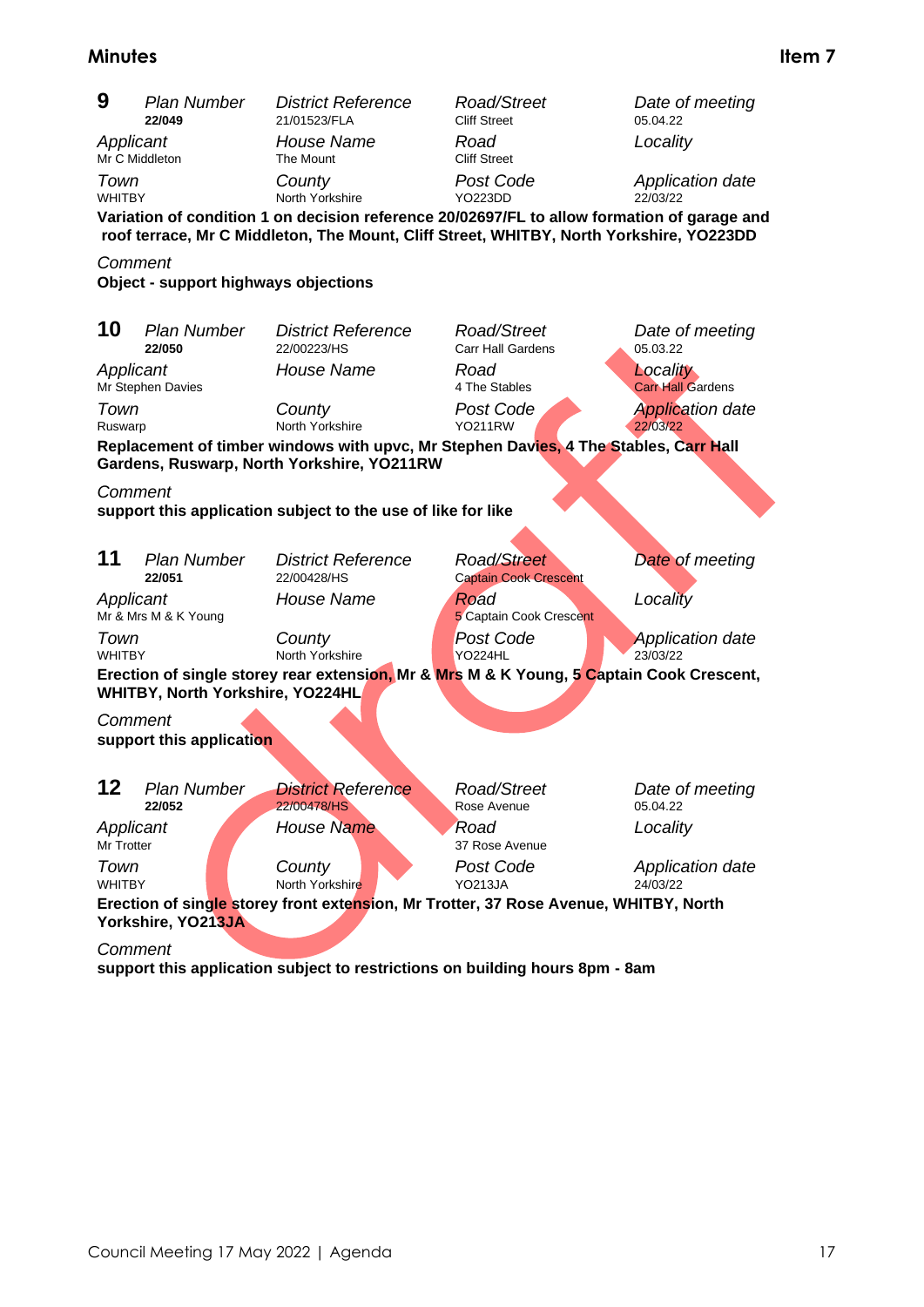| 13                                                                                                                                                                                         |                                                               |                                                      |                                                                                                                                                                              |                                                                                             |
|--------------------------------------------------------------------------------------------------------------------------------------------------------------------------------------------|---------------------------------------------------------------|------------------------------------------------------|------------------------------------------------------------------------------------------------------------------------------------------------------------------------------|---------------------------------------------------------------------------------------------|
|                                                                                                                                                                                            | 22/053                                                        | <b>Plan Number District Reference</b><br>22/00265/FL | Road/Street<br>Date of meeting<br>Nightingale Drive                                                                                                                          | 05.04.22                                                                                    |
| Applicant                                                                                                                                                                                  | Mr Jake Howell                                                | House Name                                           | Road<br>54 Nightingale Drive                                                                                                                                                 | Locality                                                                                    |
| Town<br><b>WHITBY</b>                                                                                                                                                                      |                                                               | County<br>North Yorkshire                            | Post Code<br><b>YO224QP</b>                                                                                                                                                  | <b>Application date</b><br>24/03/22                                                         |
|                                                                                                                                                                                            |                                                               |                                                      | Retrospective planning permission for the installation of ground floor window opening on<br>sought elevation, Mr Jake Howell, 54 Nightingale Drive, WHITBY, North Yorkshire, |                                                                                             |
| Comment                                                                                                                                                                                    |                                                               |                                                      | support this application - unhappy with another retrospective application                                                                                                    |                                                                                             |
| 14                                                                                                                                                                                         | <b>Plan Number</b><br>22/054                                  | <b>District Reference</b><br>21/02512/HS             | Road/Street<br>Esplanade                                                                                                                                                     | Date of meeting<br>05.04.22                                                                 |
| Applicant                                                                                                                                                                                  | Mrs Sally Tucker                                              | House Name<br>Flat 5                                 | Road<br>9 Esplanade                                                                                                                                                          | Locality                                                                                    |
| Town<br><b>WHITBY</b>                                                                                                                                                                      |                                                               | County<br>North Yorkshire                            | Post Code<br><b>YO213HH</b>                                                                                                                                                  | <b>Application date</b><br>28/03/22                                                         |
|                                                                                                                                                                                            | WHITBY, North Yorkshire, YO213HH                              |                                                      | Installation of velux windows to mansard roof, Mrs Sally Tucker, Flat 5, 9 Esplanade,                                                                                        |                                                                                             |
| Comment                                                                                                                                                                                    |                                                               |                                                      |                                                                                                                                                                              |                                                                                             |
|                                                                                                                                                                                            | conservation area                                             |                                                      | Object - additional window not in keeping with the number of windows on the building in a                                                                                    |                                                                                             |
|                                                                                                                                                                                            |                                                               |                                                      |                                                                                                                                                                              |                                                                                             |
| 15                                                                                                                                                                                         | <b>Plan Number</b><br>22/055                                  | <b>District Reference</b><br>22/00479/LB             | <b>Road/Street</b><br><b>East Cliff</b>                                                                                                                                      | Date of meeting<br>05.04.22                                                                 |
| Applicant                                                                                                                                                                                  | YHA(England & Wales) Ltd (Mr Abbey Stables<br>Phil Kenwright) | House Name                                           | Road                                                                                                                                                                         | Locality<br>East Cliff                                                                      |
| Town<br><b>WHITBY</b>                                                                                                                                                                      |                                                               | County<br>North Yorkshire                            | <b>Post Code</b><br><b>YO224JT</b>                                                                                                                                           | Application date<br>29/03/22                                                                |
|                                                                                                                                                                                            |                                                               |                                                      | Refurbishment of stables building to provide staff accommodation, YHA(England & Wales)                                                                                       |                                                                                             |
| Comment                                                                                                                                                                                    |                                                               |                                                      | Ltd (Mr Phil Kenwright), Abbey Stables, East Cliff, WHITBY, North Yorkshire, YO224JT                                                                                         |                                                                                             |
|                                                                                                                                                                                            | of the building                                               |                                                      |                                                                                                                                                                              | support this application subject to the retention of the carved YHA on the Church Lane side |
|                                                                                                                                                                                            |                                                               |                                                      |                                                                                                                                                                              |                                                                                             |
| 16                                                                                                                                                                                         | <b>Plan Number</b><br>22/056                                  | <b>District Reference</b><br>21/00750/LB             | Road/Street<br><b>St Hildas Terrace</b>                                                                                                                                      | Date of meeting<br>05.05.22                                                                 |
| Applicant<br>Mr T Ruff                                                                                                                                                                     |                                                               | House Name                                           | Road<br>7 St Hildas Terrace                                                                                                                                                  | Locality                                                                                    |
| Town                                                                                                                                                                                       |                                                               | County<br><b>North Yorkshire</b>                     | Post Code<br><b>YO213AE</b>                                                                                                                                                  | Application date<br>19/03/22                                                                |
| <b>WHITBY</b><br>Formation of new garage door opening, removal of existing chimney stack and alterations<br>to rear roof, Mr T Ruff, 7 St Hildas Terrace, WHITBY, North Yorkshire, YO213AE |                                                               |                                                      |                                                                                                                                                                              |                                                                                             |
| Comment                                                                                                                                                                                    |                                                               |                                                      |                                                                                                                                                                              |                                                                                             |
|                                                                                                                                                                                            | support this application                                      |                                                      |                                                                                                                                                                              |                                                                                             |
|                                                                                                                                                                                            |                                                               |                                                      |                                                                                                                                                                              |                                                                                             |
|                                                                                                                                                                                            |                                                               |                                                      |                                                                                                                                                                              |                                                                                             |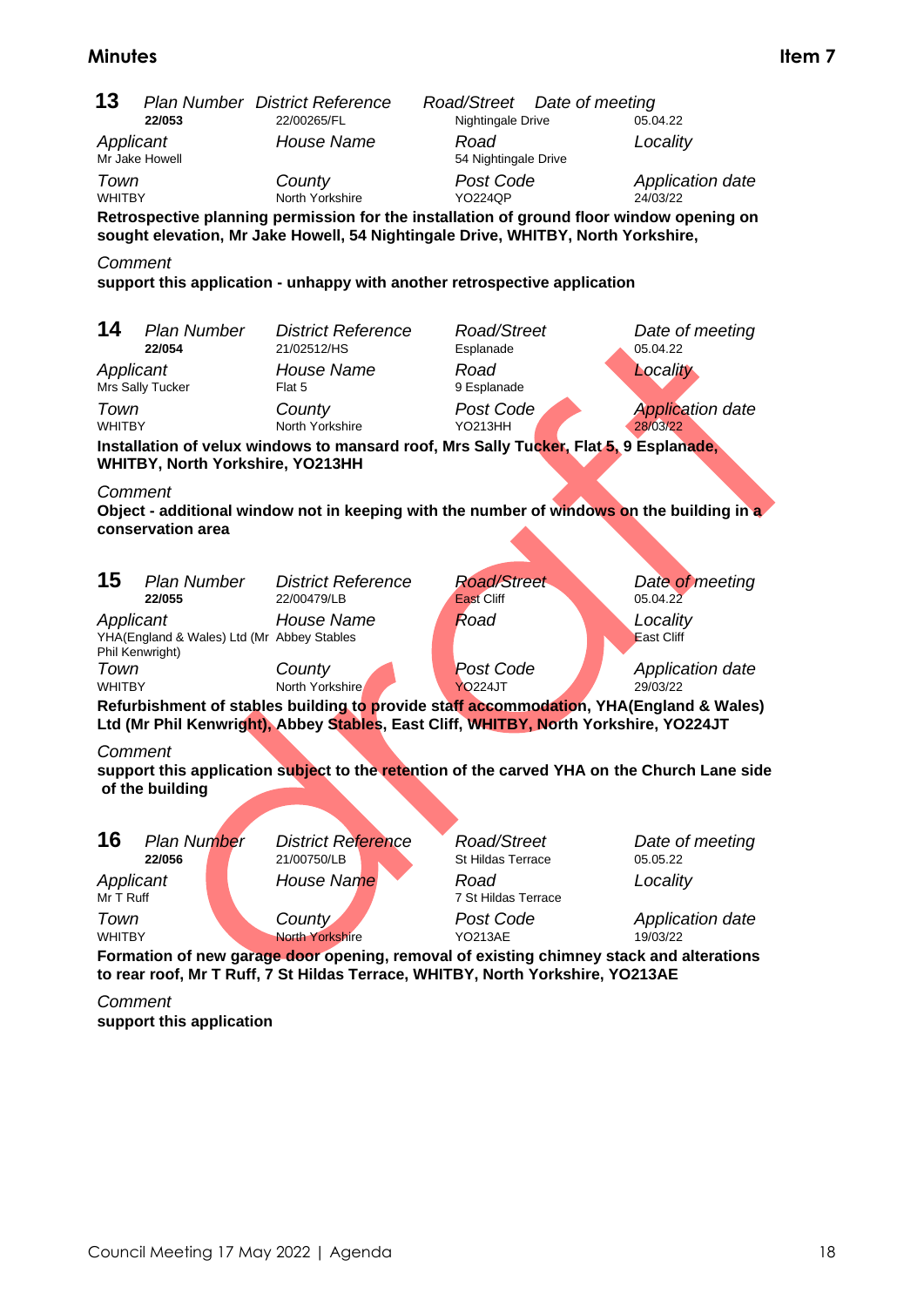## **WHITBY TOWN COUNCIL**

Minutes of the meeting of the **Finance, Policy and General Purposes** Committee held in the Pannett Gallery on Tuesday 12 April 2022 at 6:05pm (following a meeting of the Planning Committee).

- **Present:** Councillors Harston (Chair) Mrs Coughlan, B Dalrymple, Goodberry, Mrs L Wild, and Mrs N Wilson.
- **Also:** M King, Town Clerk.

## **NOTICE OF MEETING – Public Notice of the Meeting was given in accordance with Schedule 12, paragraph 10(2) of the Local Government Act 1972**

## **253/22 APOLOGIES FOR ABSENCE**

Apologies were received from Councillor G Jackson.

**MOVED** by Councillor Harston, seconded by Councillor Mrs Wilson and unanimously

**RESOLVED** that Cllr Jackson's apologies be accepted.

**254/22 DECLARATION OF INTERESTS & REQUESTS FOR DISPENSATION** None.

## **255/22 PUBLIC PARTICIPATION**

No members of the public were present.

## **GENERAL PURPOSES & POLICY**

## **256/22 MINUTES OF MEETING HELD ON 1 MARCH 2022**

**MOVED** by Councillor Mrs Wilson, seconded by Councillor Mrs Wild and unanimously

**RESOLVED** that the minutes of the meeting of the Finance Policy & General Purposes Committee meeting, held 1 March 2022 are accepted as an accurate record.

## **257/22 ACTION OUTSTANDING FROM PREVIOUS MEETING**

The Clerk provided a verbal update on the progress of resolutions from the previous meeting, which had been referred to Council, or for action at future meetings.

It was noted that following the unopposed election of 15 members with effect 9 May 2022, the resulting (4) vacancies would be advertised for co-option with a date for determination (prior to 28 June 2022) to be made at Annual Council on 17 May.

**MOVED** by Councillor Mrs Coughlan, seconded by Councillor Goodberry and unanimously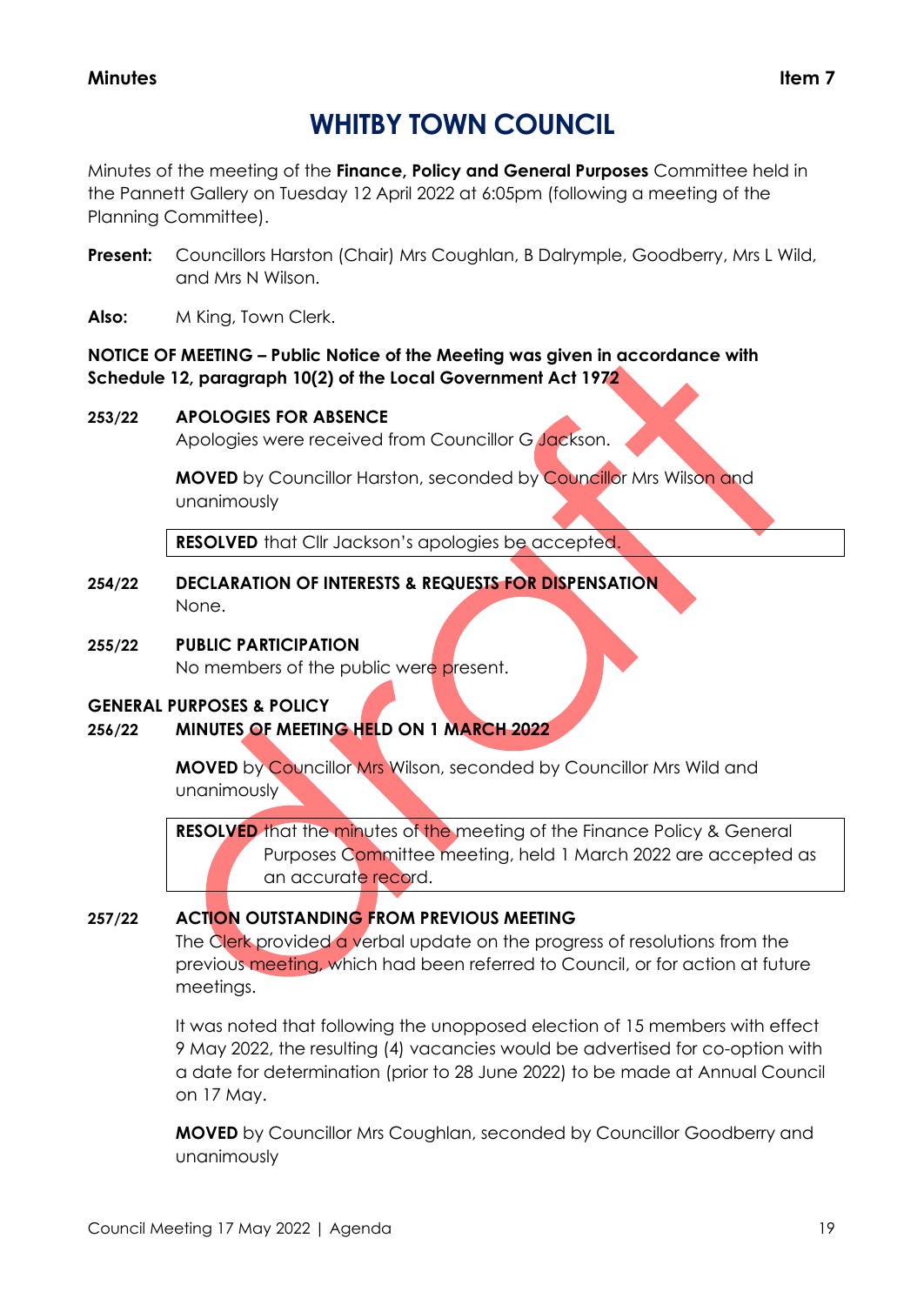#### **RESOLVED** that the information be received.

## **258/22 NOTICE OF MOTION**

The motion was raised on the agenda by Cllr Barnett. Under Standing Order 1c it was taken on by Cllr Mrs Wild with a new seconder (Cllr Goodberry).

It was agreed that in response to the proposed motion, the areas to be examined should include:

- Acoustic dampening
- Portable wireless microphones and amplification; and
- Induction loop technology

**MOVED** by Councillor Mrs Wild, seconded by Councillor Goodberry and unanimously

**RESOLVED** that facilities in the Art Gallery are made compatible with the needs of people present with hearing impairment. All participants to have access to equipment to enable all persons present to fully take part in meetings, and be able to hear what speakers, the chair and members of the public are saying.

#### **FINANCE**

#### **259/22 APPROVAL OF EXPENDITURE**

To approve payments and note receipts on behalf of the Council to 31 March 2022 (Appendix A).

**MOVED** by Councillor Mrs Coughlan, seconded by Councillor Goodberry and unanimously

**RESOLVED** that the schedule of expenditure up to 31 March 2022 in the sum of **£116.20** (as attached) is approved and submitted to Full Council and that the income in the sum of **£10,085.89** is noted.

## **260/22 UNAUDITED BALANCE SHEET TO 31 MARCH 2022**

Submitted: the unaudited out-turn figures for the year ending 31 March 2022.

**MOVED** by Councillor Mrs Wild, seconded by Councillor Dalrymple and unanimously

**RESOLVED** that the information be received.

#### **261/22 CONSIDER QUOTATIONS FOR CHRISTMAS LIGHTING 2022-2025**

Submitted: three quotations from two suppliers to provide Christmas Lighting for the tree seasons 2022-23, 2023-24 and 2024-25.

The preferred specification was: HIRE, INSTALLATION, REMOVAL & STORAGE OF: 22 no. Bio-Print pole mounted motifs 7 no. Bio-Print 1m x 1m star motifs 4 no. 1.15m x 1.5m Bio-Print star motifs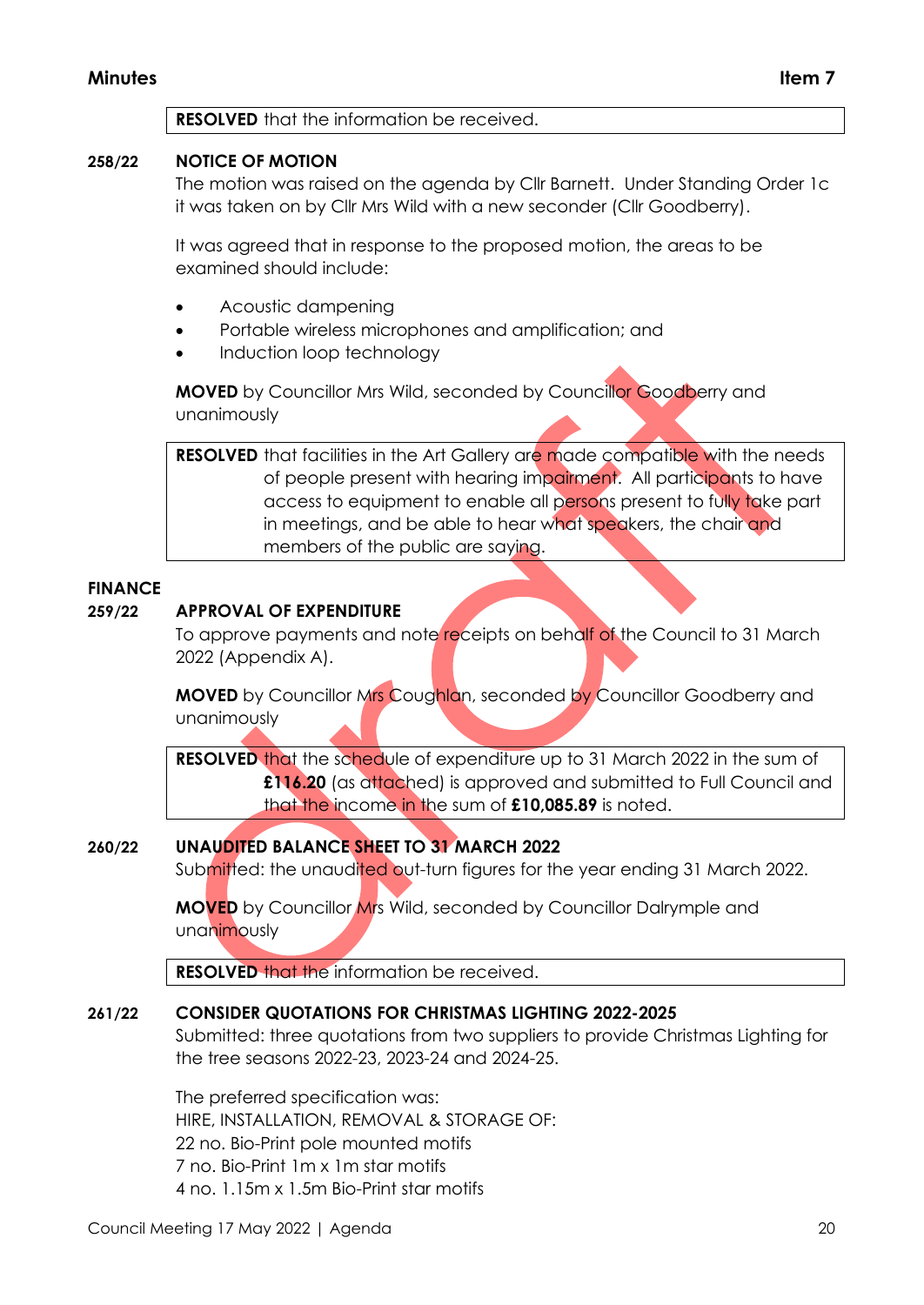2 no. 1m x 1m Warm white bow motifs 4 no. W.2m x H.5m Twinkling warm white curtain lights 1 no. Bespoke 'Merry Christmas Whitby Bio-Print motif 120m Low voltage warm white twinkling string lights to 2 no. Trees 120m Low voltage red twinkling string lights to 2 no. Trees 120m Low voltage blue twinkling string lights to 2 no. Trees 2 no. 0.6m x 0.6m Star tree toppers 1 no. Recy-Print Whale 1 no. 150W Projector installed and left in situ Testing of 48 no. Eyebolts – Year 1 Health check of electrical infrastructure – Year 1

**MOVED** by Councillor Harston, seconded by Councillor Mrs Wilson and unanimously

June 2022

**RESOLVED** That the quotation from Blachere Illuminations UK Ltd, for three-year hire, installation, removal & storage of Christmas Lighting at an annual cost of £22,488.72 (ex VAT) be recommended to full council for approval.

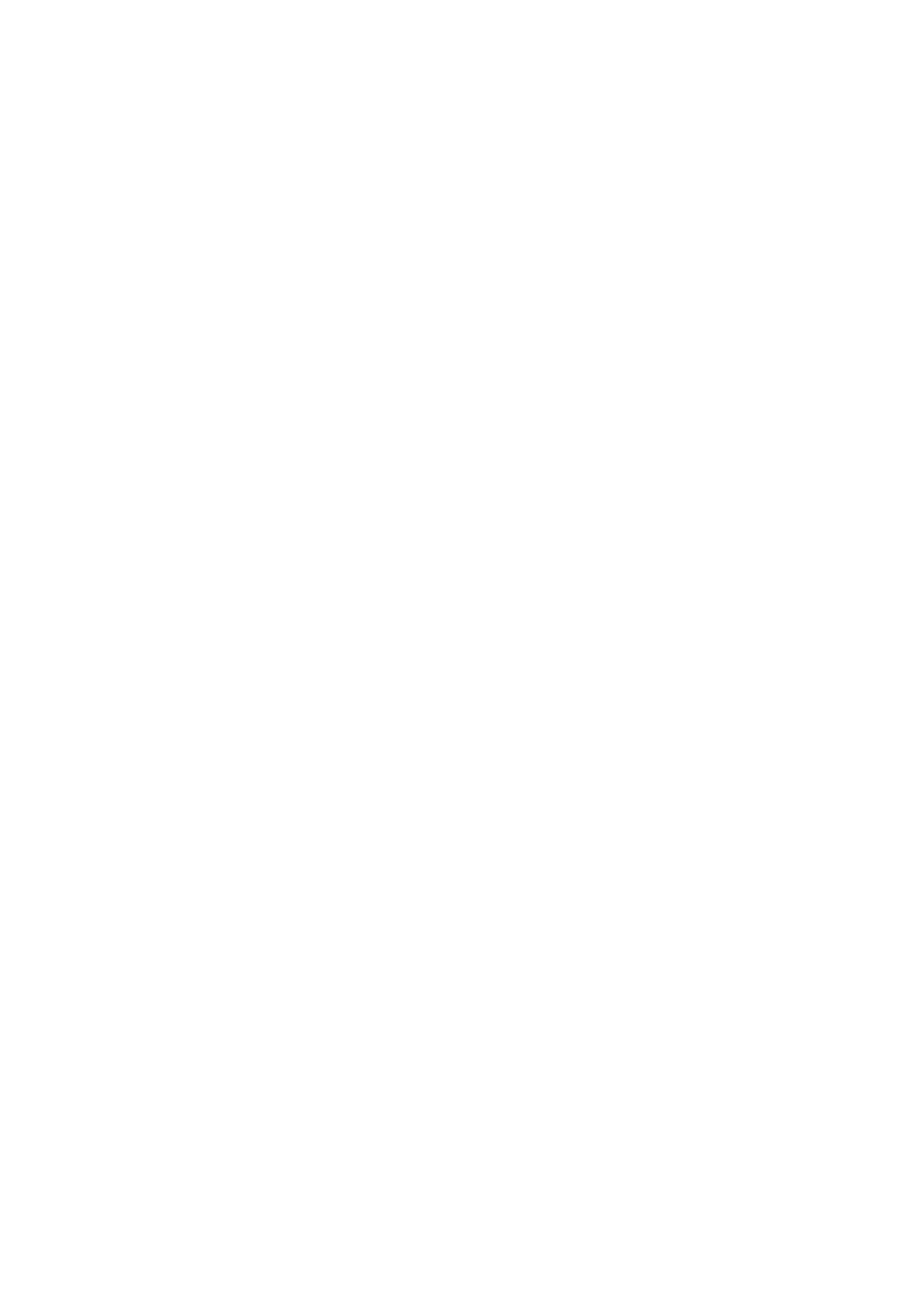## **FINANCE POLICY & GENERAL PURPOSES COMMITTEE – 12 APRIL 2022 APPROVAL OF EXPENDITURE & NOTING OF INCOME**

## **Whitby Town Council**

## Expenditure transactions - payments approval list – period to **31 March 2022**

| Tn No | Gross   | Date       | Detail                     |                                         |
|-------|---------|------------|----------------------------|-----------------------------------------|
| 371   | £13.68  | 28/03/2022 | Sapphire Print Solutions   | Cost per copy charges for February 2022 |
| 372   | £23.40  | 28/03/2022 | Cathedral Hygiene          | Supply of Hygiene Services              |
| 373   | £79.12  | 31/03/2022 | Normans Business Solutions | Stationery & Supplies                   |
|       | £116.20 |            | Total                      |                                         |

## Income transactions - period to **31 March 2022**

| Tn No | Gross      | <b>Date</b> | <b>Detail</b>                                                             | Heading |
|-------|------------|-------------|---------------------------------------------------------------------------|---------|
| 1154  | £2.23      | 07/03/2022  | Barclays Bank - Loyalty Reward                                            | 4000/15 |
| 1163  | £3.46      | 07/03/2022  | Barclays Bank - Base Rate Tracker Account Gross Interest 7 Dec - 6<br>Mar | 11      |
| 1153  | £20.00     | 08/03/2022  | School (Toilet Code) - Toilet Code - Cheque - Ingleby Mill Primary        | 4000/18 |
| 1156  | £30.00     | 08/03/2022  | School (Toilet Code) - Toilet Code - Cheque - Churwell Primary            | 4000/18 |
| 1159  | £4,720.20  | 09/03/2022  | Literary & Philosophical Society - 60% Admission February 2022            | 4000/7  |
| 1157  | £20.00     | 10/03/2022  | School (Toilet Code) - Toilet Code - Cheque - Strawberry Fields           | 4000/18 |
| 1158  | £30.00     | 14/03/2022  | School (Toilet Code) - Toilet Code - Cheque - Cross Gates                 | 4000/18 |
| 1160  | £5,000.00  | 16/03/2022  | Scarborough Borough Council - Grant for Pannett storage<br>development    | 4000/16 |
| 1161  | £250.00    | 23/03/2022  | Stallholder, Christmas Festival 2022 Stall                                | 4000/17 |
| 1162  | £10.00     | 28/03/2022  | School (Toilet Code) - Toilet Code - BACS - Academy St James              | 4000/18 |
|       | £10,085.89 |             | Total                                                                     |         |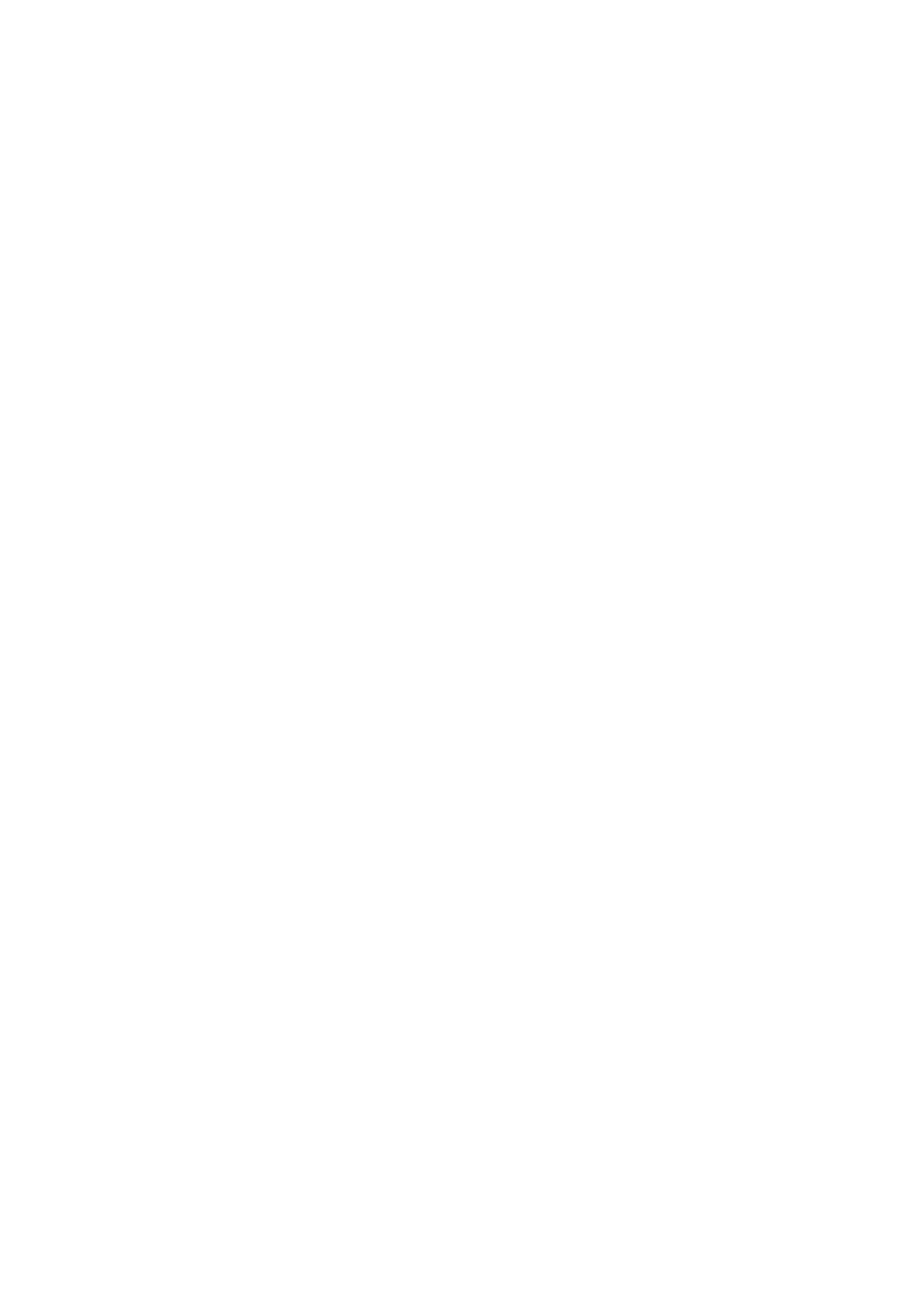## **WHITBY TOWN COUNCIL**

Minutes of the meeting of the **TOWN DEVELOPMENT & IMPROVEMENT** Committee held on **Monday 25 April 2022** conducted in the Pannett Gallery at 6:00pm.

- **Present** Councillors Harston (Chair), G Jackson, A Jones, J Nock, Mrs L Wild and Mrs N Wilson (sub).
- **Also** M King, Clerk and one member of the public.

**NOTICE OF MEETING – Public Notice of the Meeting was given in accordance with Schedule 12, paragraph 10 (2) of the Local Government Act 1972.**

## **262/22 APOLOGIES FOR ABSENCE**

Apologies were received from Cllr Dalrymple.

**MOVED** by Cllr Harston, seconded by Cllr Mrs Wild and unanimously

**RESOLVED** that Cllr Dalrymple's apologies be approved.

## **263/22 DECLARATION OF INTEREST AND REQUESTS FOR DISPENSATION** No declarations of interests or requests for dispensations were received.

## **STANDING ORDERS SUSPENDED**

## **264/22 PUBLIC PARTICIPATION SESSION**

Standing Orders were suspended to enable a member of the public speak on an issue to be considered at Minute TDI266(A) (below) to speak.

## **STANDING ORDERS REINSTATED**

## **265/22 MINUTES OF MEETING HELD ON 14 MARCH 2022**

**MOVED** by Cllr Mrs WIld, seconded by Cllr Jackson and unanimously

**RESOLVED** that the minutes of the meeting of the Town Development and Improvement Committee held on 14 March 2022 are accepted as an accurate record and approved.

## **266/22 CLERK'S UPDATE ON MATTERS RAISED PREVIOUSLY A) Whitby Golf Club**

Submitted: Background information on the council's request to Scarborough Borough Council to support the Whitby Golf Club by agreeing a new lease, writing off its debts and repairing the bridge over the Upgang Ravine, as landlord in June 2021.

The relative priority of this request was considered with those made against Phase II of the Sunshine Fund, following the last meeting. It was noted that officers of the borough council had indicated that mainstream funding to support Whitby Golf Club was available from other sources. Work to repair the bridge had previously been discussed as fundable by the borough council at the time of the land transfer deal involving the area behind Love Lane now forming area HA22 of the local plan.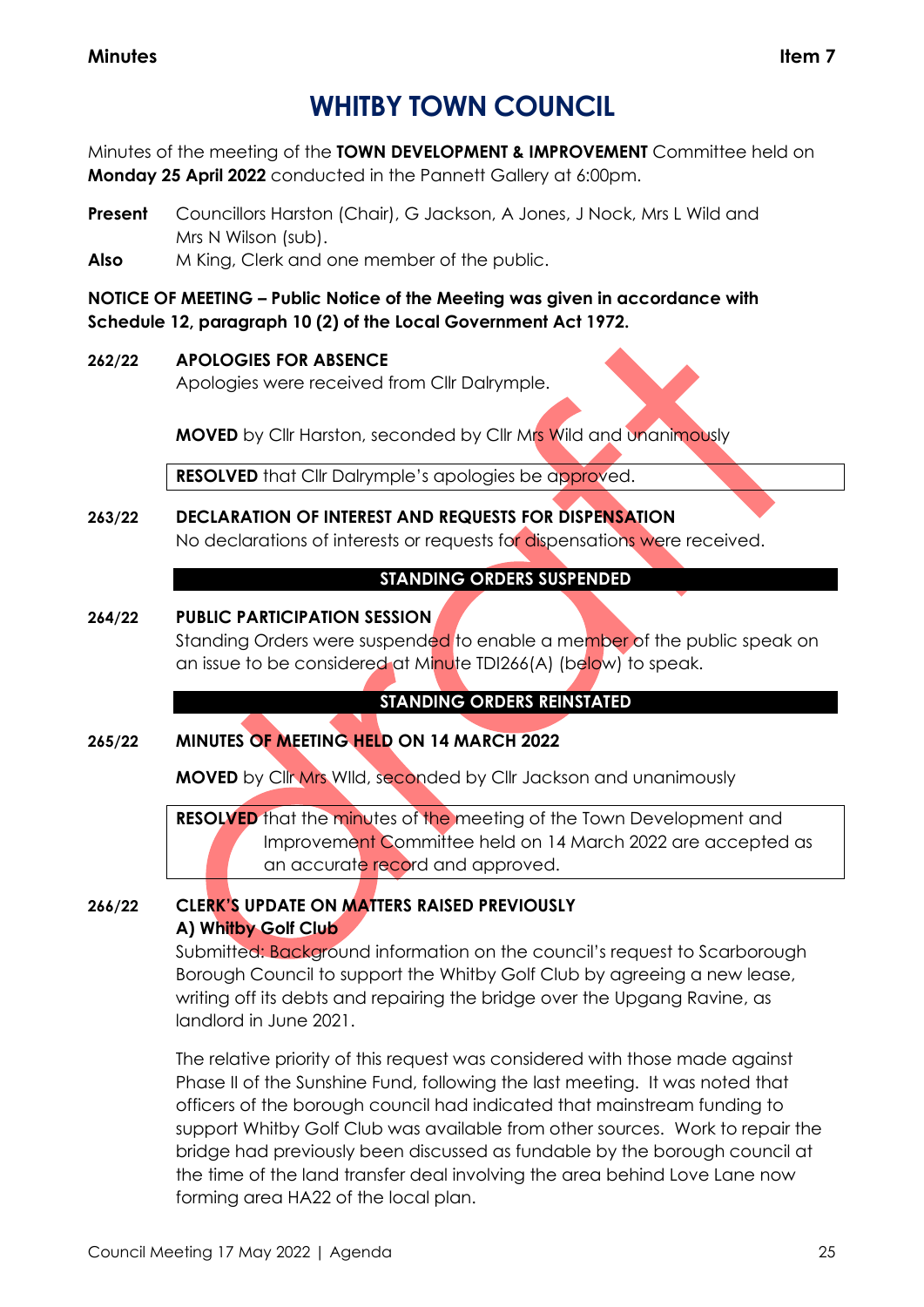It was further noted that lack of inclusion of the bridge repairs in the list of projects might be interpreted as lack of priority for the works from the town council.

**MOVED** by Cllr Mrs Wild, seconded by Cllr Nock and unanimously

**RESOLVED** (a) that, by 23 May 2022, in addition to the list of town priorities identified for funding from phase II of the Sunshine Fund, Whitby Town Council requests that this fund, or suitable alternatives, are prioritised to be used to repair the pedestrian bridge over the Upgang ravine, consistent with the request made to the Chief Executive of Scarborough Borough Council dated 15 June 2021 and that it be noted that the costs of these repairs would have been considerably less if the work had been carried out in 2018; and (b) that an approach be made to Newholm cum Dunsley Parish Council for a joint request to NYCC Highways to restrict vehicles from using the bridleway between the A171 and the sea at Upgang Ravine.

## **B) Verbal report from the Clerk**

The clerk confirmed that actions resolved at the previous meeting had been taken and that responses were awaited from NYCC, SBC and Ruswarp School.

**MOVED** by Cllr Mrs Wild, seconded by Cllr Mrs Wilson and unanimously

**RESOLVED** (c) that the information be received.

## **267/22 NOTICES OF MOTION**

**MOVED** by Councillor Jones, seconded by Councillor Mrs Wilson and unanimously

**RESOLVED** (a) that Whitby Town Council should engage with North Yorkshire County Council and the five primary schools in Whitby to identify and bridge the potential funding gap that may exist in Bikeability being free at the point of use for Year 5 and 6 primary school pupils in Whitby.

**MOVED** by Councillor Jackson, seconded by Councillor Mrs Wild and unanimously

**RESOLVED** (b) that the council comment on the issues raised in the press regarding the increasing number of second homes in Whitby and its effect on the availability of properties for local home occupiers.

The committee considered the policy options available, chiefly to district councils, through planning and local taxations powers to prioritise the building of affordable housing as primary residences. Members discussed the approach taken to the identification and management of dwellings converted to holiday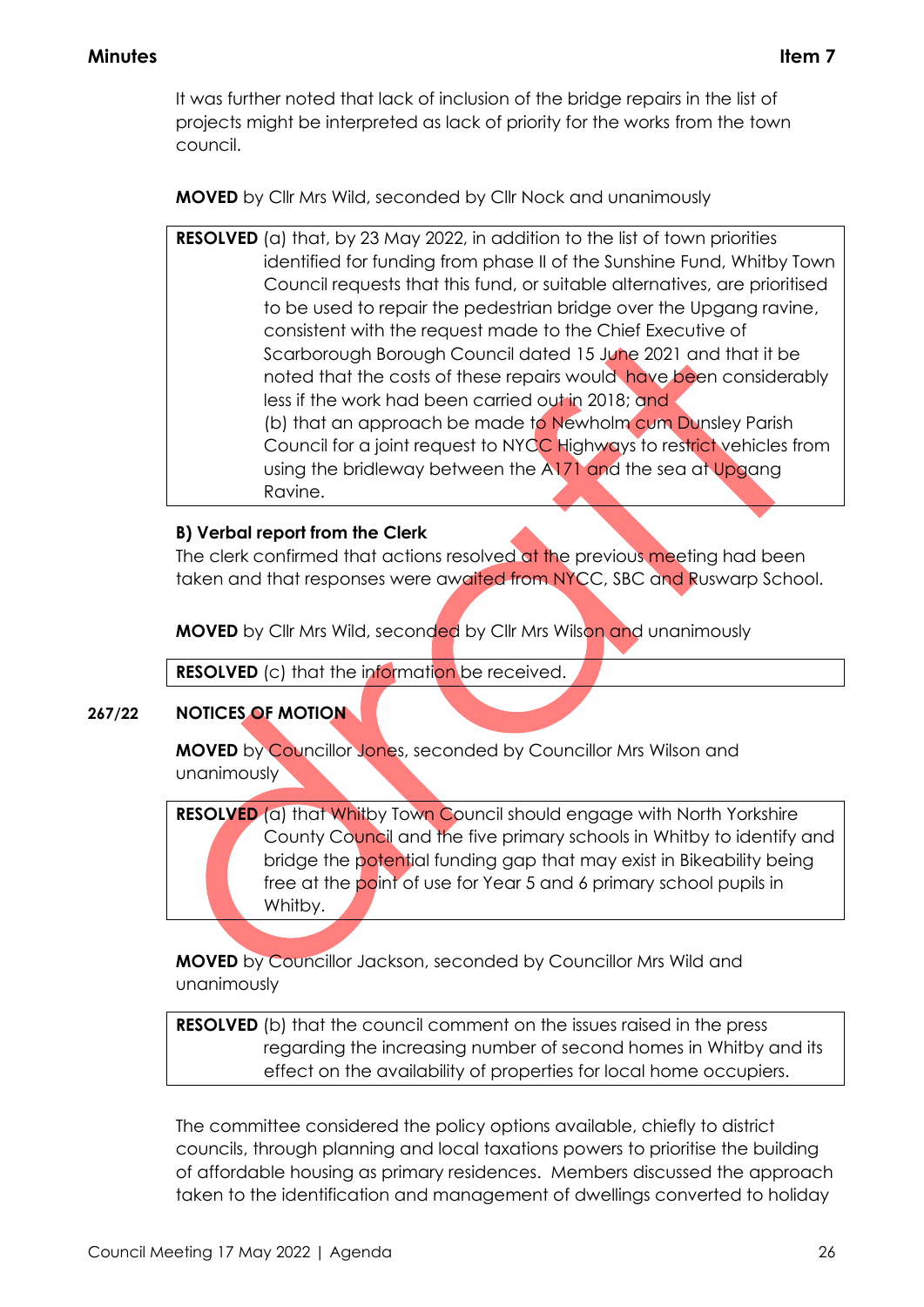lets or used from time to time for short-term letting and the regulation and tax position that affected dwellings in these categories.

It was also noted that the enforcement of existing provisions, particularly with respect to the percentage of affordable dwellings within new developments was key to achieving good results in this area.

**MOVED** by Councillor Nock, seconded by Councillor Jones and unanimously

**RESOLVED** (c) that the council should investigate the approaches that are taken by others to support affordability and reduce the impact of second and holiday homes on the stock of local housing by researching and documenting the proportions of dwellings in each category in Whitby and the enforcement of existing powers by (among others) the borough council.

## **268/22 WHITBY CLIFF LIFT**

Submitted: an update on the condition of the cliff lift from the West Cliff to the Esplanade, which had been prepared for borough councillors.

**MOVED** by Councillor Nock, seconded by Councillor Jackson and unanimously

**RESOLVED** that in view of the comments attributed to the borough council, Scarborough Borough Council should be asked whether it had a case against the workmanship of repairs carried out in the past three years and to explain its plans for the repair and maintenance of the cliff lift.

## **269/22 MATTERS OF REPAIR AND MAINTENANCE REQUIRED IN TOWN**

The following areas of concern were identified to be brought to the attention of the appropriate department at the borough or county council.

**1.** *24A-24C Church Street*, following redevelopment of a garage in this location, the sign for 'Prospect Place' had ben removed.

**MOVED** by Cllr Harston, seconded by Cllr Nock and unanimously

**RESOLVED** a) That the Clerk write to Scarborough Borough Council to request that the 'Prospect Place' sign is replaced by the developer.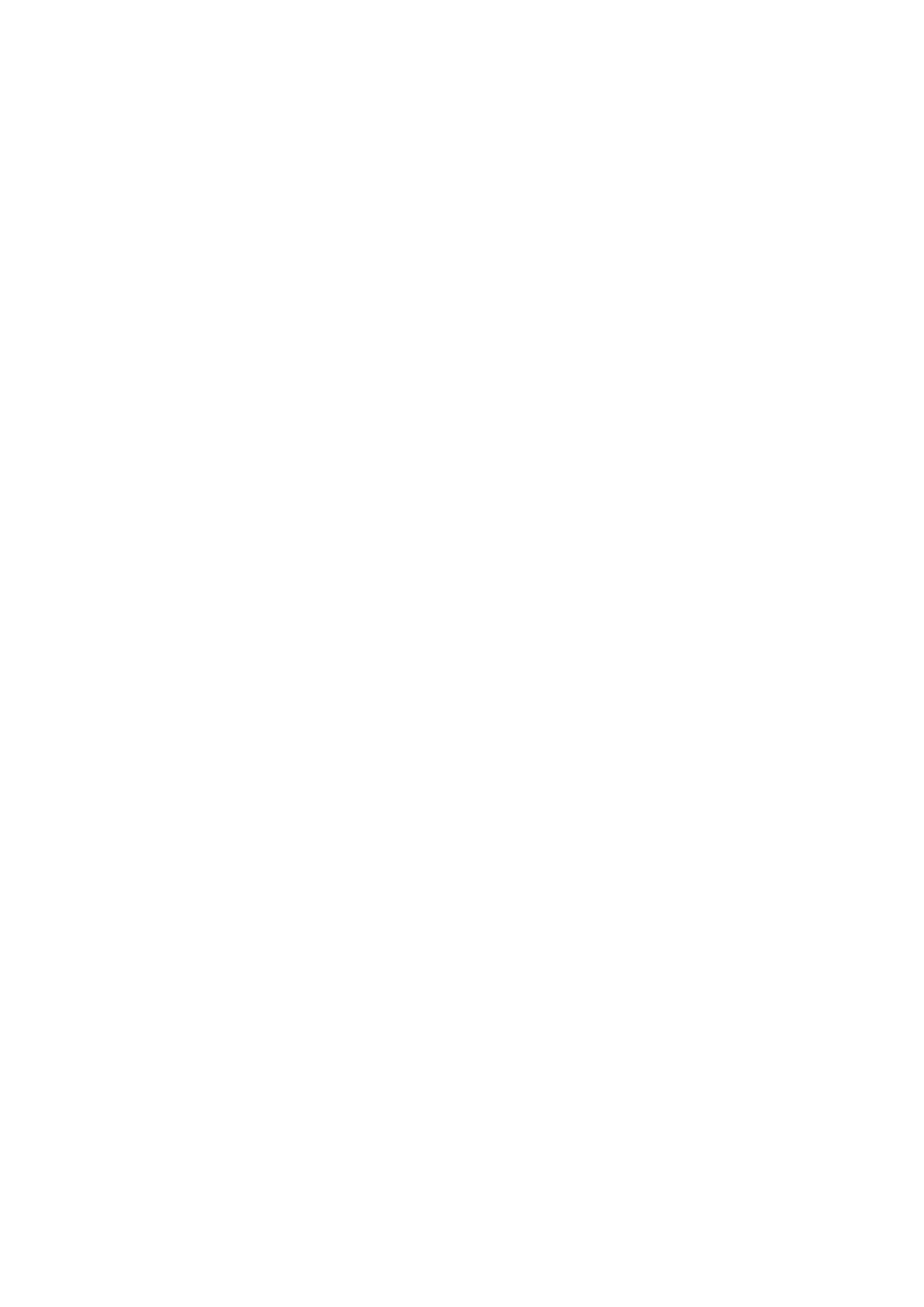## **WHITBY TOWN COUNCIL**

Minutes of the meeting of the **PLANNING** Committee conducted on **Tuesday 26 April 2022** at 5.30pm in Pannett Art Gallery, Whitby.

**Present** Councillors Mrs N Wilson (Chair), R Dalrymple, J Harston, G Jackson and J Nock.

**Also** Mrs A Cowey Deputy Clerk

**NOTICE OF MEETING – Public Notice of the Meeting has been given in accordance with Schedule 12, paragraph 10 (2) of the Local Government Act 1972.**

## **270/22 APOLOGIES**

Apologies for inability to attend were received from Councillor Mrs S Smith.

## **271/22 DECLARATION(S) OF INTEREST**

Councillor R Dalrymple declared a non-pecuniary interest in Planning application 21/02917/LB and 21/02916/FL Kirbys Flats, 1 East Terrace

## **STANDING ORDERS SUSPENDED**

#### **272/22 PUBLIC PARTICIPATION** No public participation

## **STANDING ORDERS REINSTATED**

## **273/22 PLANNING APPLICATIONS**

**RESOLVED** that the Planning Applications, as detailed at Annex A, were considered and the Planning Committees recommendations duly recorded and submitted to the Planning Authority.

## **274/22 LISTED BUILDINGS**

Nothing to report

## **275/22 LICENCING**

Councillors considered and discussed an application for a premises licence in respect of 11 Flowergate, Whitby, YO21 3BA

**MOVED** by Cllr R Dalrymple, seconded by Councillor J Nock and

**RESOLVED** that objections are submitted to SBC Licensing on public safety (no fire escape) and the negative impact on the area

## **276/22 STREET NAMING**

Members considered the proposed street names put forward for the development at Broomfield Farm.

**MOVED** by Councillor J Harston, seconded by Councillor G Jackson and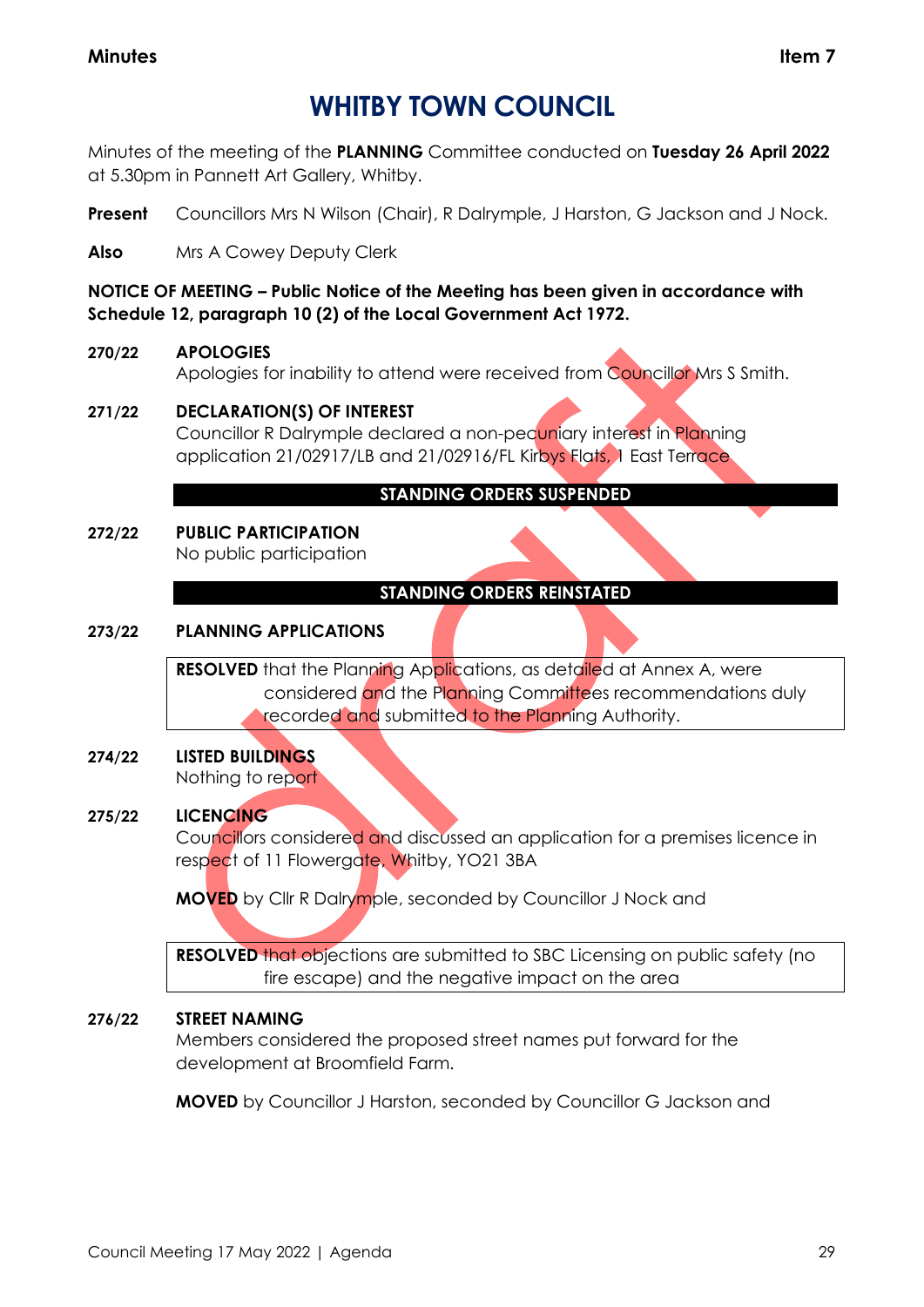**RESOLVED** unanimously that the following street names are submitted to replace street names are put forward by the developer: Abbey View Road replaces Abbey View Way Merlin Lane replaces Voyage Lane Corncrake Drive replaces Captains Drive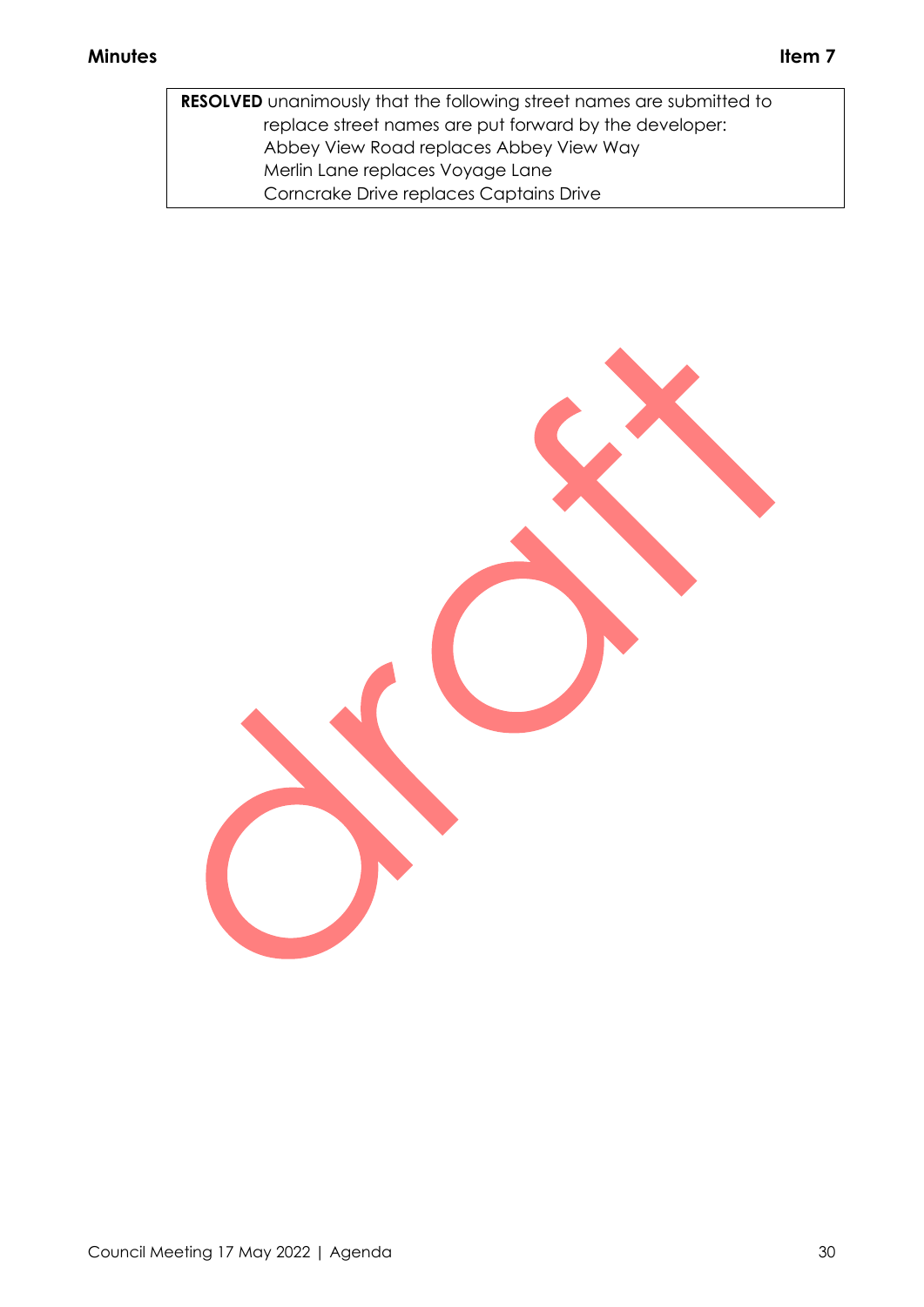# Planning Applications Considered on 26 April 2022

**1** *Plan Number District Reference Road/Street Date of meeting Applicant House Name Road Locality*

**Upgang Lane** 129 Upgang Lane WHITBY **North Yorkshire** YO213JW 05/04/22

*Town County Post Code Application date*

**Proposed annexe and glazed link Mr Nigel Heath, 129 Upgang Lane, WHITBY, North Yorkshire, YO213JW**

*Comment*

**SUPPORT this application subject to the annexe not being used for holiday lets**

**2** *Plan Number District Reference Road/Street Date of meeting Applicant House Name Road Locality* Mr C &Mrs M Hewkin 2 Clevedon Square

WHITBY North Yorkshire YO213QB 08/04/22

**22/058** 22/00317/HS Clevedon Square 26.04.22

*Town County Post Code Application date*

**Installation of rear dormer window and balcony rooflight, juliet balcony and french doors to front. Replacement rendering and installation of replacement windows throughout. Enlargement of store,** 

**Mr C & Mrs M Hewkin, 2 Clevedon Square, WHITBY, North Yorkshire, YO213QB**

#### *Comment*

**OBJECT- effect on the character and appearance of the area - over development - visually detrimental to the property and area**

| 3<br>Plan Number<br>22/059                                                                                                                                                               | <b>District Reference</b><br>22/00400/HS | Road/Street<br><b>Mayfield Road</b> | Date of meeting<br>26.04.22  |  |  |
|------------------------------------------------------------------------------------------------------------------------------------------------------------------------------------------|------------------------------------------|-------------------------------------|------------------------------|--|--|
| Applicant<br>Mr M & Mrs L Coates                                                                                                                                                         | <b>House Name</b>                        | Road<br>115 Mayfield Road           | Locality                     |  |  |
| Town<br><b>WHITBY</b>                                                                                                                                                                    | County<br>North Yorkshire                | Post Code<br><b>YO211LT</b>         | Application date<br>13/04/22 |  |  |
| Proposed alterations & single storey extensions to provide holiday cottage (C3) Mr M &<br>Mrs L Coates, 11 <mark>5 M</mark> ayfield Road, <mark>WHIT</mark> BY, North Yorkshire, YO211LT |                                          |                                     |                              |  |  |
|                                                                                                                                                                                          |                                          |                                     |                              |  |  |

*Comment* **OBJECT - Highways and access - inappropriate accommodation for a holiday let - over development**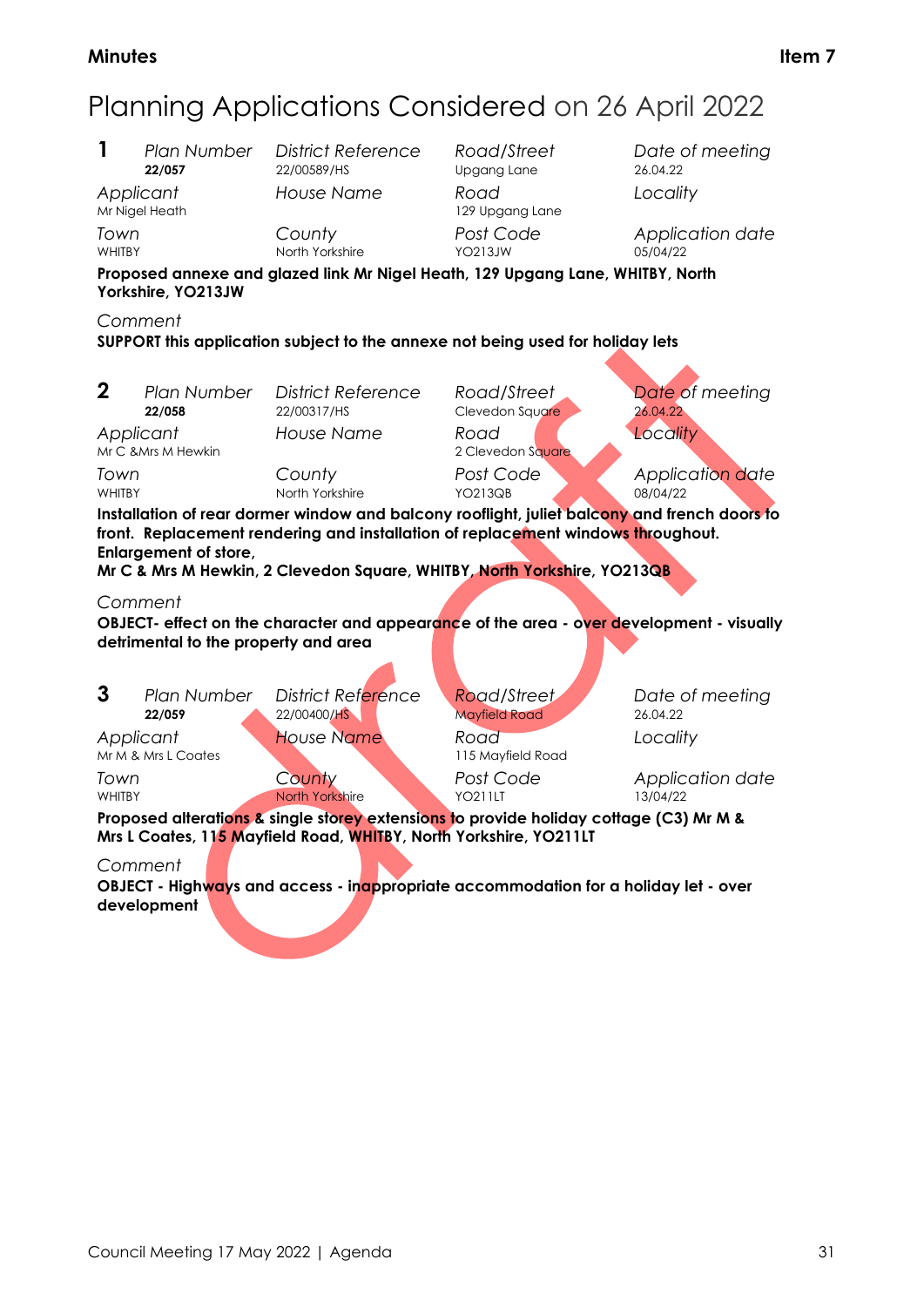| 4                                                                                                                                                                                                                                                                                                    | Plan Number                                                                                                                                                                                                                                                                                                                                                                                                                                                                                                                                                               | <b>District Reference</b>                                                 | Road/Street                            | Date of meeting                     |  |  |  |
|------------------------------------------------------------------------------------------------------------------------------------------------------------------------------------------------------------------------------------------------------------------------------------------------------|---------------------------------------------------------------------------------------------------------------------------------------------------------------------------------------------------------------------------------------------------------------------------------------------------------------------------------------------------------------------------------------------------------------------------------------------------------------------------------------------------------------------------------------------------------------------------|---------------------------------------------------------------------------|----------------------------------------|-------------------------------------|--|--|--|
|                                                                                                                                                                                                                                                                                                      | 22/060                                                                                                                                                                                                                                                                                                                                                                                                                                                                                                                                                                    | 21/02917/LB                                                               | East Terrace                           | 26.04.22                            |  |  |  |
| Applicant                                                                                                                                                                                                                                                                                            | Abel Property Services Limited<br>(Mrs Rosalie Abel)                                                                                                                                                                                                                                                                                                                                                                                                                                                                                                                      | <b>House Name</b>                                                         | Road<br>Kirbys Flats<br>1 East Terrace | Locality                            |  |  |  |
| Town<br>WHITBY                                                                                                                                                                                                                                                                                       |                                                                                                                                                                                                                                                                                                                                                                                                                                                                                                                                                                           | County<br>North Yorkshire                                                 | Post Code<br><b>Y21 3HB</b>            | Application date<br>13/04/22        |  |  |  |
|                                                                                                                                                                                                                                                                                                      | External works including window and door refurbishment/replacement. Installation of a<br>secure bin store siting of CCTC cameras and satellite dish and redesign of rear porches.<br>Refurbishment of Ground Floor railings basement access steps and ground/basement<br>external decoration. Balcony repairs and railing refurbishment. Front and gable render<br>repair, rear re-pointing. Weatherproofing by means of external redecoration. Abel Property<br>Services Limited (Mrs Rosalie Abel), Kirby's Flats, 1 East Terrace, WHITBY, North<br>Yorkshire, YO21 3HB |                                                                           |                                        |                                     |  |  |  |
| Comment                                                                                                                                                                                                                                                                                              |                                                                                                                                                                                                                                                                                                                                                                                                                                                                                                                                                                           |                                                                           |                                        |                                     |  |  |  |
|                                                                                                                                                                                                                                                                                                      |                                                                                                                                                                                                                                                                                                                                                                                                                                                                                                                                                                           | SUPPORT - subject to the refurbishment and retention of the Kirby's sign. |                                        |                                     |  |  |  |
| 5                                                                                                                                                                                                                                                                                                    | Plan Number<br>22/061                                                                                                                                                                                                                                                                                                                                                                                                                                                                                                                                                     | <b>District Reference</b><br>21/02916/FL                                  | Road/Street<br>East Terrace            | Date of meeting<br>26.04.22         |  |  |  |
| Applicant                                                                                                                                                                                                                                                                                            | Able Property Services Limited<br>(Mrs Rosalie Abel)                                                                                                                                                                                                                                                                                                                                                                                                                                                                                                                      | <b>House Name</b>                                                         | Road<br>Kirbys Flats<br>1 East Terrace | Locality                            |  |  |  |
| Town<br>WHITBY                                                                                                                                                                                                                                                                                       |                                                                                                                                                                                                                                                                                                                                                                                                                                                                                                                                                                           | County<br>North Yorkshire                                                 | Post Code<br><b>YO213HB</b>            | <b>Application date</b><br>13/04/21 |  |  |  |
| Alterations to railings, steps, balcony, render and rear porches. Installation of<br>replacement window and door, secure bin store, CCTV cameras and satellite dish, Able<br>Property Services Limited (Mrs Rosalie Abel), Kirby's Flats, 1 East Terrace, WHITBY, North<br>Yorkshire, YO213HB        |                                                                                                                                                                                                                                                                                                                                                                                                                                                                                                                                                                           |                                                                           |                                        |                                     |  |  |  |
| Comment                                                                                                                                                                                                                                                                                              |                                                                                                                                                                                                                                                                                                                                                                                                                                                                                                                                                                           | SUPPORT - subject to the refurbishment and retention of the Kirby's sign. |                                        |                                     |  |  |  |
| 6                                                                                                                                                                                                                                                                                                    | Plan Number<br>22/062                                                                                                                                                                                                                                                                                                                                                                                                                                                                                                                                                     | <b>District Reference</b><br>22/002247/RG4                                | Road/Street<br>mud and sand foreshore  | Date of meeting<br>26.04.22         |  |  |  |
| Applicant                                                                                                                                                                                                                                                                                            | Groundwork NE & Cumbria (Mr<br>Matt Machouki)                                                                                                                                                                                                                                                                                                                                                                                                                                                                                                                             | <b>House Name</b><br>Mud and Sand Foreshore, South                        | Road                                   | Locality                            |  |  |  |
| Town<br><b>WHITBY</b>                                                                                                                                                                                                                                                                                |                                                                                                                                                                                                                                                                                                                                                                                                                                                                                                                                                                           | County<br>North Yorkshire                                                 | Post Code                              | Application date<br>14/04/22        |  |  |  |
| Installation of coir rolls and brushwood fascines fixed with chestnut posts to create a<br>saltmarsh terrace, Groundwork NE & Cumbria (Mr Matt Machouki), Mud and Sand<br>Foreshore, South of the Whitby Road Bridge (A171) adjacent to the East bank of the Rive,<br><b>WHITBY, North Yorkshire</b> |                                                                                                                                                                                                                                                                                                                                                                                                                                                                                                                                                                           |                                                                           |                                        |                                     |  |  |  |

*Comment* **SUPPORT this application**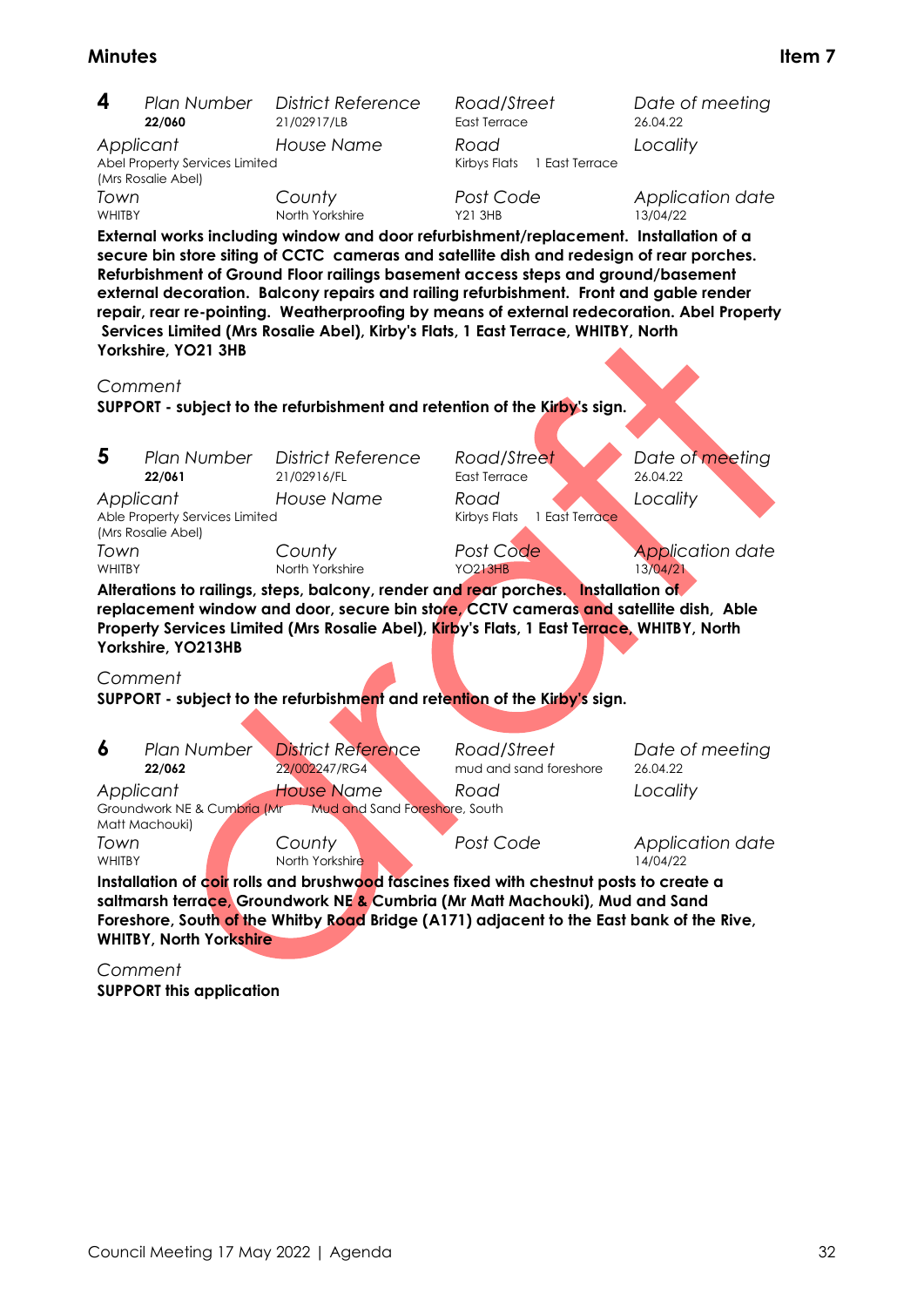|               | <b>Plan Number</b>                                                                      | <b>District Reference</b> | Road/Street                | Date of meeting                 |
|---------------|-----------------------------------------------------------------------------------------|---------------------------|----------------------------|---------------------------------|
|               | 22/063                                                                                  | 22/00374/HS               | <b>Welton Mews</b>         | 26.04.22                        |
| Applicant     | Mr Stuart Gunn                                                                          | House Name                | Road<br><b>Welton Mews</b> | Locality<br><b>Welton Court</b> |
| Town          |                                                                                         | County                    | Post Code                  | Application date                |
| <b>WHITBY</b> |                                                                                         | North Yorkshire           | YO213.JZ                   | 20/04/22                        |
|               | Fraction of two staroy front oxtonsion with belocay Mr Stuart Cunn. Walton Mouse Walton |                           |                            |                                 |

**Erection of two storey front extension with balcony, Mr Stuart Gunn, Welton Mews, Welton Court, WHITBY, North Yorkshire, YO213JZ**

*Comment*

**Support this application**

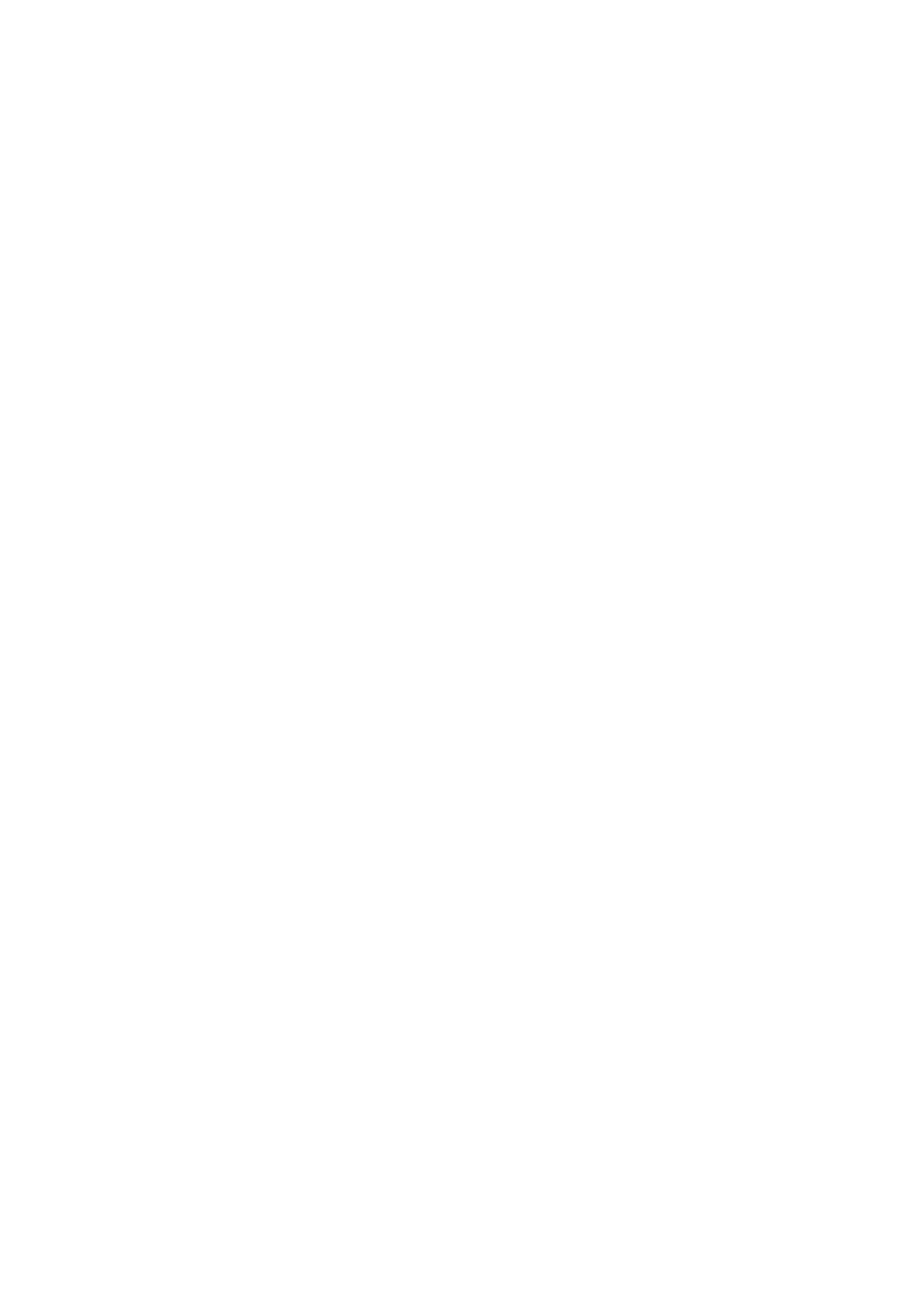## **WHITBY TOWN COUNCIL**

Minutes of the meeting of the **PANNETT ART GALLERY** Committee conducted on **Wednesday 4 May 2022** at 2:00pm in the Normanby Room, Whitby Museum, Pannett Park, Whitby.

- **Present:** Councillors Mrs L Wild (Chair) with Councillors Mrs A Brown (Substitute), Mrs H Coughlan and Mrs N Wilson.
- **Also:** Mrs A Cowey Deputy Clerk, Mrs H Berry Curator and one member of the public

**NOTICE OF MEETING – Public Notice of the Meeting was given in accordance with Schedule 12, paragraph 10(2) of the Local Government Act 1972**

## **277/22 APOLOGIES FOR ABSENCE**

Apologies for inability to attend were received from Councillors R Dalrymple and G Jackson.

**278/22 DECLARATION OF INTERESTS & REQUESTS FOR DISPENSATION** There were no declarations of interest.

## **279/22 MINUTES**

**MOVED** by Councillor Mrs N Wilson, seconded by Councillor Mrs H Coughlan

**RESOLVED** that the Minutes of the meeting of the Pannett Art Gallery Committee held on the 18 December 2021 having be circulated be taken as read and approved.

#### **280/22 PUBLIC PARTICIPATION** No public participation.

## **281/22 CURATORS REPORT**

The Curator went through her report circulated prior to the meeting.

**MOVED** by Councillor Mrs N Wilson, seconded by Councillor Mrs A Brown

**RESOLVED** unanimously that the Curators Report is received.

## **FINANCE**

## **282/22 PAYMENT OF CHEQUES**

**MOVED** by Councillor Mrs L Wild, seconded by Councillor Mrs H Coughlan

**RESOLVED** that the payment of accounts as circulated up to 19 February 2022, totalling £6,969.69 are approved

Members were made aware that the credit card charges had been reduced from over £79.00 per month to £46.68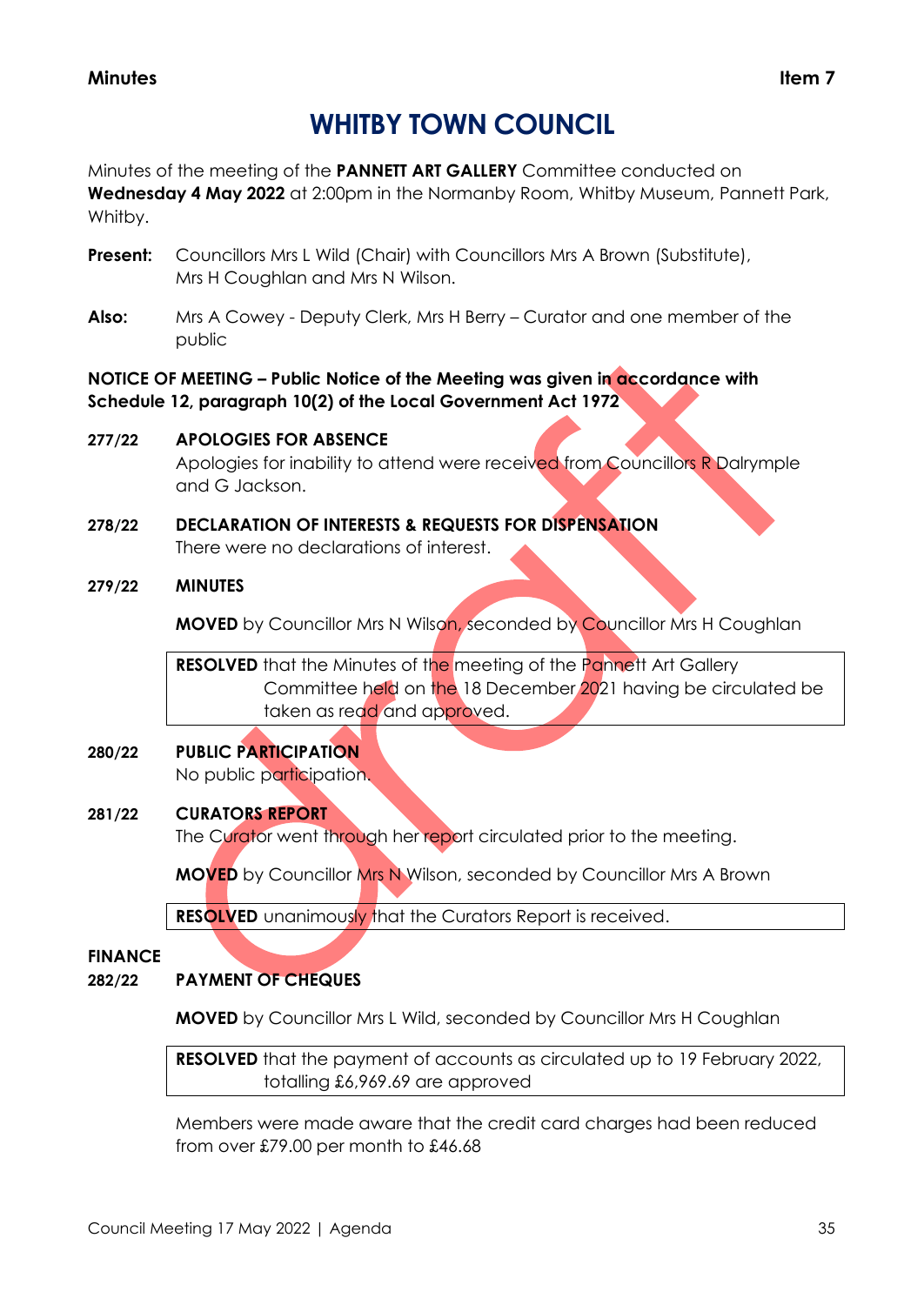## **283/22 SOPER COLLECTION**

The alteration of the front office to form a storeroom/kitchen in readiness for the Soper Collection is nearing completion. It was agreed that a completion date is obtained for the works. It was agreed that the gallery storeroom will also be re-arranged to accommodate this collection, which will incur additional costs.

A request has been received from the trustees of the Soper collection to rename the Weatherill Gallery to the Weatherill/Soper Gallery.

There will be a cost implication of approximately £1,000.00 for transportation costs of the collection which will be split 50/50 between the Soper Trustees and Pannett Art Gallery.

The Committee agreed that funding applications be submitted to obtain grants towards the purchase of bespoke storage cabinets for this collection.

**MOVED** by Councillor Mrs N Wilson, seconded by Councillor Mrs H Coughlan

**RESOLVED** unanimously that there are no objections to the renaming of the Weatherill Gallery to the Weatherill/Soper Gallery once the collection is in place.

**MOVED** by Councillor Mrs H Coughlan, seconded by Councillor Mrs A Brown

**RESOLVED** unanimously that Pannett Art Gallery pays £500.00 towards the transportation costs of the Soper Collection.

## **284/22 ACCREDITATION**

It is anticipated that the Pannett Art Gallery will be invited to re-apply for accreditation in October 2022.

## **285/22 DATE OF NEXT MEETING**

...................................................................

June 2022 to be confirmed.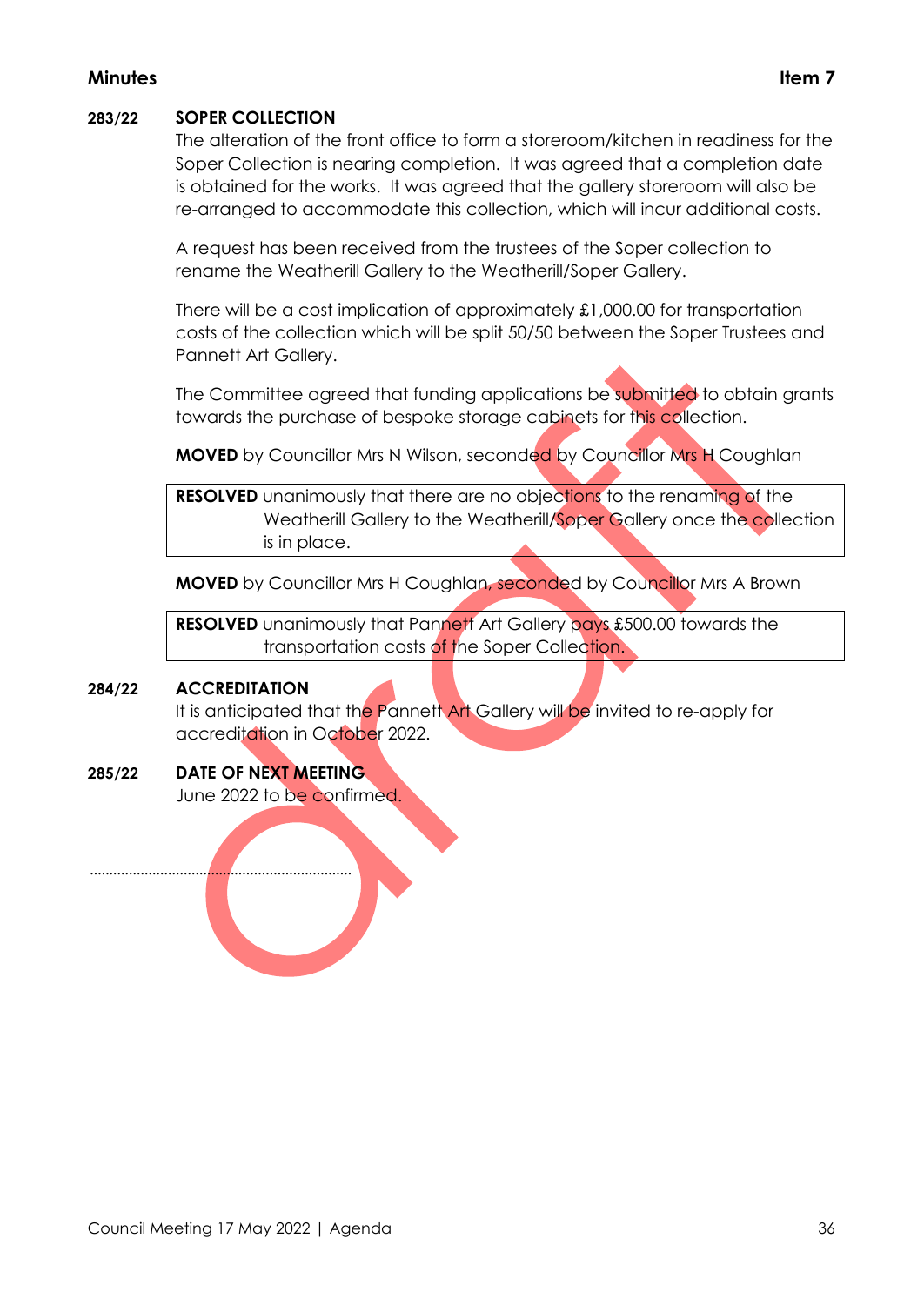## **Appendix A**

## **Imperial War Museum – Peace Rose**

I have identified a suitable cabinet that Scarborough Museums Trust are happy to loan us to display the Peace Rose. I now just need to fill out the facilities reports for the IWM and arrange transport of the Rose and the cabinet.

## **Soper Collection**

This is moving ahead at a rapid pace. We are negotiating a loan agreement and creating additional storage space at the Pannett, though we still need to make more space available.

Due to the scale of the collection, we will need to recruit additional support to administer the loan, at least in the first few years. I am talking to the new Cultural Officer at SBC this week, with a view to him helping me to write an ACE funding application. I have also contacted Gillian Greaves and Katharine Boardman to discuss this with them.

Taking over this collection will cause a major disruption to the Pannett and does push us outside our comfort zone, but it is also a very exciting opportunity that has the potential to be a tremendous attraction for locals and tourists.

## **Environmental Exhibition**

Towards the end of summer we are staging an open exhibition of two dimensional artwork illustrating one small adaptation to lifestyles, that people can easily adopt, to help to tackle climate change, reduce carbon emissions, or improve the environment.

Alongside this I have secured funding to employ an actor to visit local primary schools in the character of an Environmental Superhero, to inspire discussions and ideas. This will be followed up with an artist going into the schools to run a practical workshop on the same theme, generating artworks for the exhibition. There will also be a small number of workshops in the gallery and with community groups.

## **Pannett Extension**

Michael is in conversation with the consultants to negotiate the work required within the budget available.

## **Queens Platinum Jubilee**

Working with Whitby DAG we are inviting local crafters to create items to make up a knitted street party.

## **Exhibitions**

The Tindale photography competition has been well received. The next exhibition is Caedmon College A level Art students, followed by a printmaking exhibition by Hull based artist Richard Lees.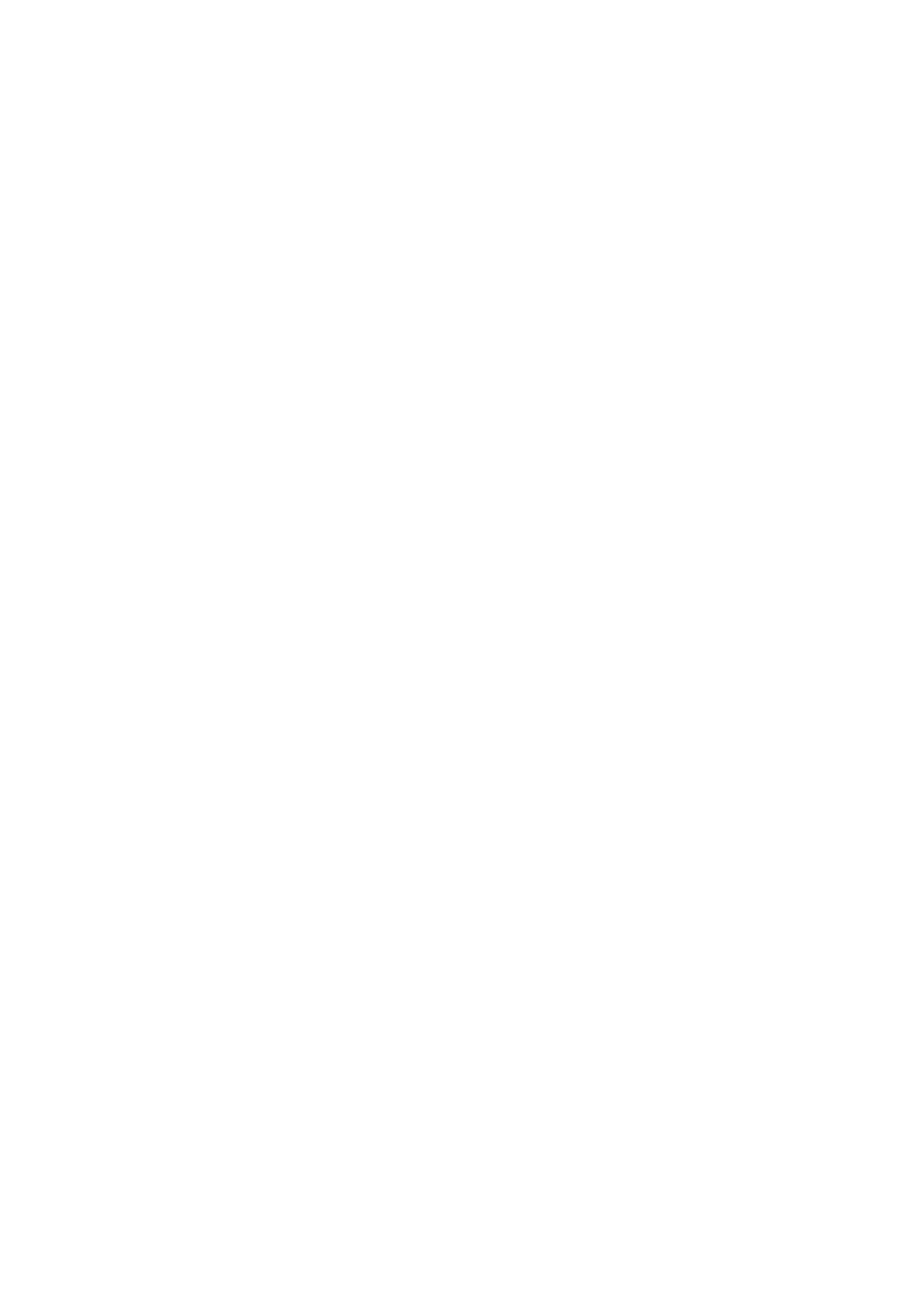## **REVIEW AND ADOPTION OF APPROPRIATE STANDING ORDERS AND FINANCIAL REGULATIONS**

Recent guidance (April 2022) on the model Standing Orders and Financial Regulations, issued by the National Association of Local Councils (NALC) has revised the wording and threshold values referenced in these documents.

These changes cover section 18 of the Standing Orders and section 11 of Financial Regulations. A procurement exercise by a local council is subject to the requirements in s.135 of the Local Government Act 1972 and the Public Contracts Regulations 2015. Contracts are dealt with at three levels:

- Low value contracts (up to £25,000) as defined by Standing Orders and Financial Regulations.
- All contracts over £25,000 but below the threshold below  $£213,477 -$  use of Contracts Finder/ find a tender website and other light touch rules in the 2015 Regulations.
- Public service or supply contract over £213,477, or public works contract over £5,336,937 - Follow most complex procedure.

It is likely that councils considering such high value contracts will require technical and or legal advice from those who specialise in public procurement. Set out below is a very brief overview of the full requirements of the 2015 Regulations – where they apply.

- Procurement must take one of five forms; the open procedure, the restricted procedure, competitive dialogue, the innovations partnership procedure; and competitive procedure with negotiation;
- Accelerated forms of the open procedure and competitive procedure with negotiation and the restricted procedure in situations of urgency that a local council can duly substantiate;
- There is a pre-qualification stage;
- Councils will need to comply with the requirements in respect of tenders;
- Contracts should be awarded on the "most economically advantageous tender (Regulation 67);
- Contracts can be varied without going through a new procurement exercise in specified situations. (Regulation 72).

## **Revised documents are circulated separately for approval.**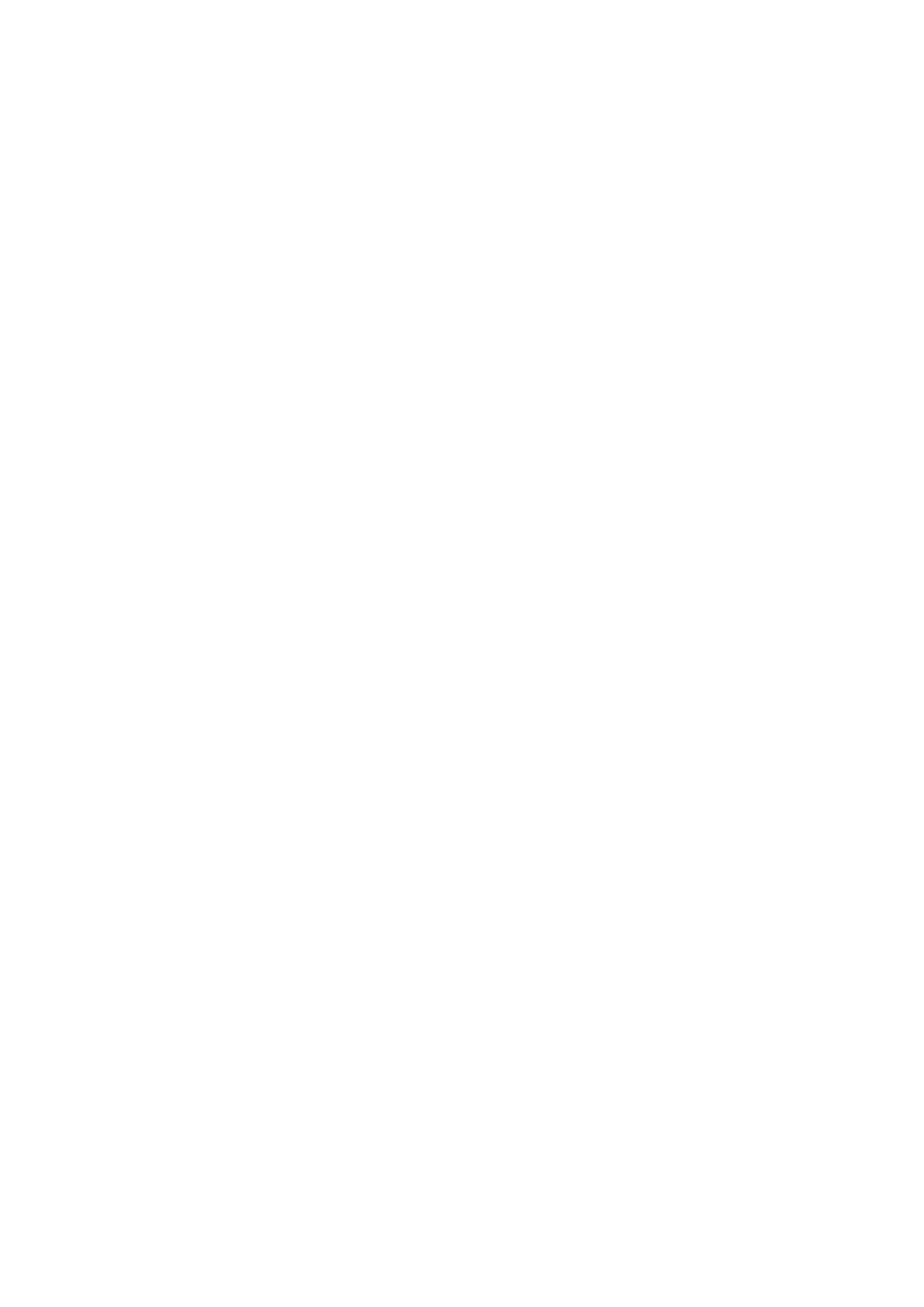## **REPRESENTATIVES OF WHITBY TOWN COUNCIL ON OUTSIDE BODIES 2021/2022**

| <b>OUTSIDE BODY OR WORKING PARTY</b>                                                          | <b>COUNCILLORS REPRESENTING</b><br><b>WHITBY TOWN COUNCIL</b> |
|-----------------------------------------------------------------------------------------------|---------------------------------------------------------------|
| <b>Emergency Plan Working Party (Town</b><br><b>Development &amp; Improvement)</b>            | S Smith, Mrs L Wild, Mrs H Sumner, Vacant                     |
| <b>Town Hall &amp; Market Working Group (Finance</b><br><b>Policy &amp; General Purposes)</b> | R Dalrymple, J Harston, Mrs H Sumner, Mrs L Wild,<br>Vacant   |
| Whitby In Bloom (4)                                                                           | R Dalrymple, J Harston, Mrs L Wild, Vacant                    |
| <b>Friends of Pannett Park Management</b><br>Group (2)                                        | Mrs H Coughlan, R Dalrymple                                   |
| <b>Yorkshire Local Councils Association (2+)</b>                                              | Mrs H Sumner, Vacant                                          |
| <b>North York Moors Nat Park Coastal Area</b><br>Parish Forum (2)                             | Mrs H Sumner, Mrs L Wild                                      |
| <b>Esk Valley Railway (1)</b>                                                                 | J Harston                                                     |
| <b>Harbour Users Consultative Group (1)</b>                                                   | Mrs L Wild                                                    |
| Woodsmith Project Liaison Group <sup>1</sup> (1)                                              | Mrs L Wild                                                    |
| <b>Hambleton &amp; Richmondshire CCG</b><br><b>Stakeholders (2)</b>                           | R Dalrymple, Mrs L Wild                                       |
| s106 York Potash Steering Group                                                               | S Smith                                                       |
| <b>Whitby Hospitality Group</b>                                                               | Vacant, Vacant                                                |

<sup>1</sup> Formerly York Potash Consultative Group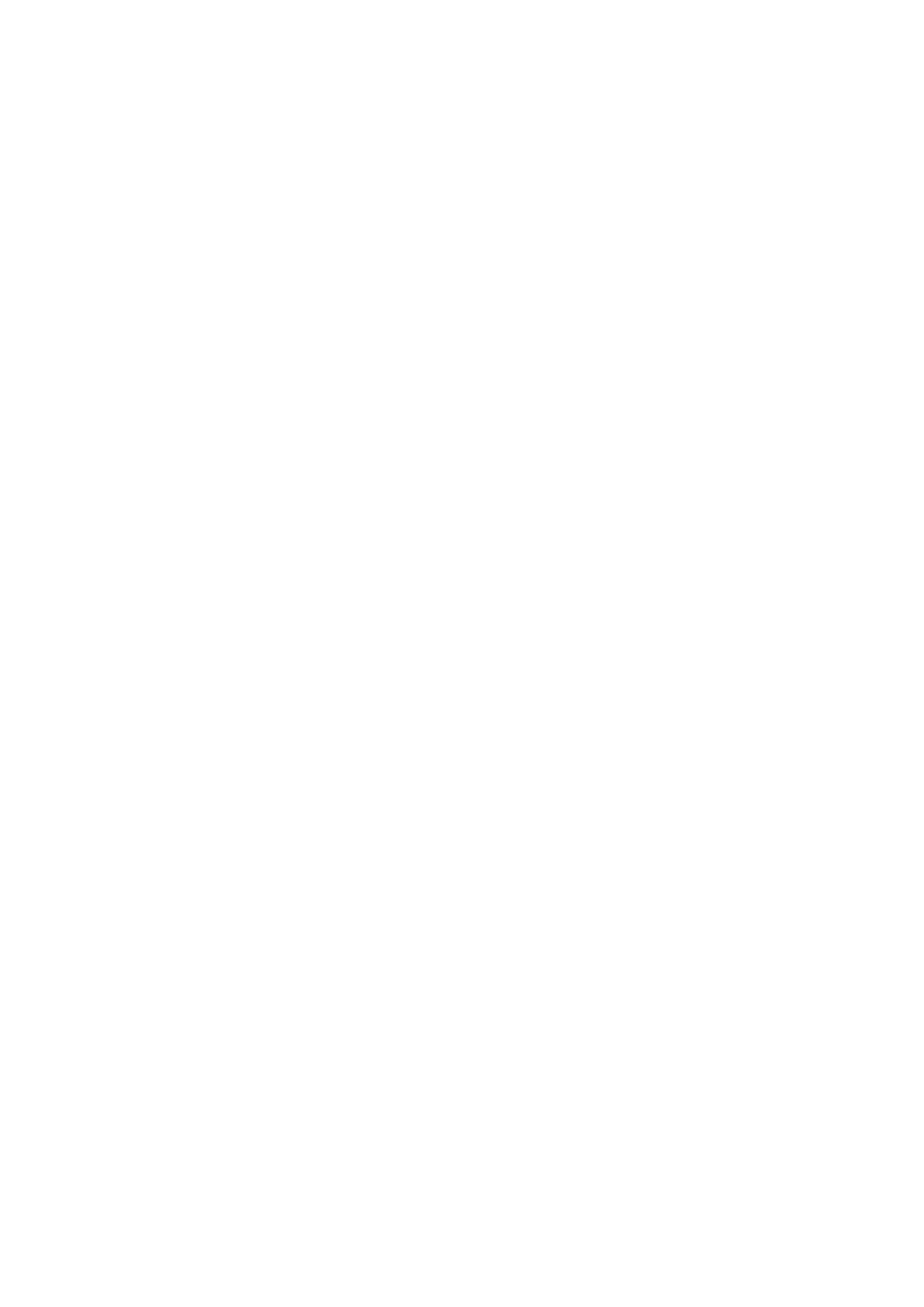## **WHITBY TOWN COUNCIL – CALENDAR OF MEETINGS 2022 – 2023**

## **Bi-monthly Cycle**

All meeting to take place at 18:00 at Pannett Art Gallery/Town Council Offices unless indicated otherwise.

| <b>MAY</b>       | 2022  |                                               |
|------------------|-------|-----------------------------------------------|
| 17               |       | <b>FULL COUNCIL (ANNUAL MEETING)</b>          |
| 24               |       | <b>Planning Committee</b>                     |
| <b>JUNE</b>      |       |                                               |
| $\overline{7}$   |       | Finance Policy and General Purposes Committee |
| 14               |       | <b>Planning Committee</b>                     |
| 21               |       | Town Development & Improvement                |
| 21               | 18:45 | <b>FULL COUNCIL (AGAR)</b>                    |
| 28               | 14:00 | Joint Management Committee                    |
| 28               |       | <b>Planning Committee</b>                     |
| <b>JULY</b>      |       |                                               |
| 5                |       | <b>FULL COUNCIL</b>                           |
| 12               | 14:00 | Human Resources Committee                     |
| 12               |       | <b>Planning Committee</b>                     |
| 19               |       | <b>Harbour Committee</b>                      |
| 26               |       | <b>Planning Committee</b>                     |
| <b>AUGUST</b>    |       |                                               |
| $\overline{2}$   |       | Finance Policy and General Purposes Committee |
| 9                |       | <b>Planning Committee</b>                     |
| 16               |       | Town Development & Improvement Committee      |
| 30               |       | <b>Planning Committee</b>                     |
| <b>SEPTEMBER</b> |       |                                               |
| 6                |       | <b>FULL COUNCIL</b>                           |
| 13               |       | <b>Planning Committee</b>                     |
| 27               | 14:00 | Joint Management Committee                    |
| 27               |       | <b>Planning Committee</b>                     |
| <b>OCTOBER</b>   |       |                                               |
| 4                |       | Finance Policy and General Purposes Committee |
| 11               | 14:00 | Human Resources Committee                     |
| 11               |       | <b>Planning Committee</b>                     |
| 18               |       | Town Development & Improvement Committee      |
| 25               |       | <b>Planning Committee</b>                     |
| <b>NOVEMBER</b>  |       |                                               |
| 8                |       | <b>FULL COUNCIL</b>                           |
| 15               |       | <b>Planning Committee</b>                     |
| 22               |       | <b>Harbour Committee</b>                      |
| 29               |       | <b>Planning Committee</b>                     |
| <b>DECEMBER</b>  |       |                                               |
| 6                |       | Finance Policy and General Purposes Committee |
| 13               | 14:00 | Joint Management Committee                    |
| 13               |       | <b>Planning Committee</b>                     |
| 20               |       | Town Development & Improvement Committee      |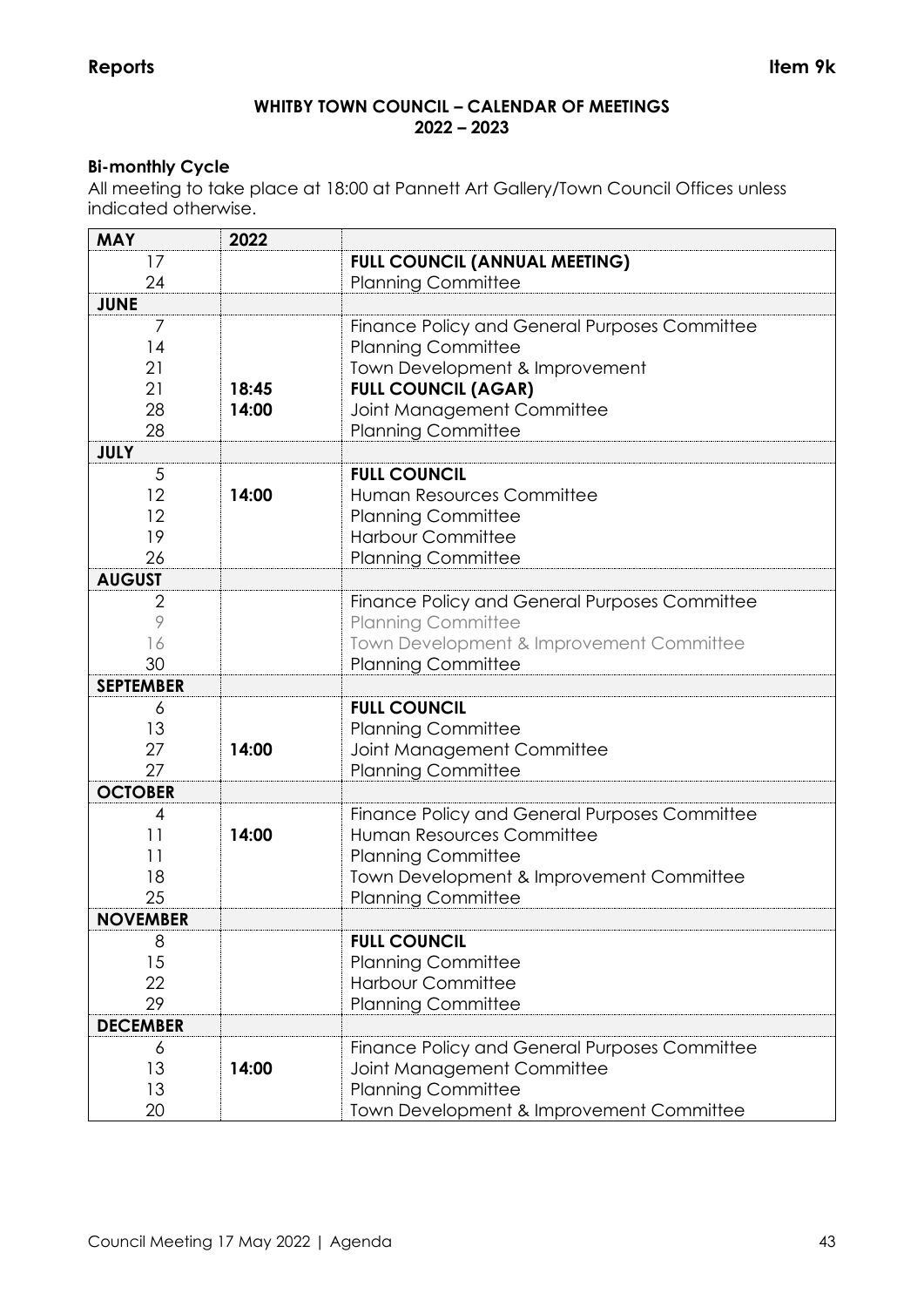| <b>JANUARY</b>  | 2023  |                                               |
|-----------------|-------|-----------------------------------------------|
| 10              | 17:30 | <b>Planning Committee</b>                     |
| 10              |       | <b>FULL COUNCIL (Budget Setting)</b>          |
| 24              | 14:00 | Human Resources Committee                     |
| 24              |       | <b>Planning Committee</b>                     |
| <b>FEBRUARY</b> |       |                                               |
| 7               |       | Finance Policy and General Purposes Committee |
| 14              |       | <b>Planning Committee</b>                     |
| 21              |       | Town Development & Improvement Committee      |
| 28              |       | <b>Planning Committee</b>                     |
| <b>MARCH</b>    |       |                                               |
| 7               |       | <b>FULL COUNCIL</b>                           |
| 14              | 14:00 | Joint Management Committee                    |
| 14              |       | <b>Planning Committee</b>                     |
| 21              |       | <b>Harbour Committee</b>                      |
| 22              | 18:30 | [Annual Town Assembly]                        |
| 28              |       | <b>Planning Committee</b>                     |
| <b>APRIL</b>    |       |                                               |
| 4               |       | Finance Policy and General Purposes Committee |
| 12              | (Wed) | Planning Committee (Due to Easter)            |
| 18              |       | Town Development and Improvement Committee    |
| 25              | 14:00 | Human Resources Committee                     |
| 25              |       | <b>Planning Committee</b>                     |
| <b>MAY</b>      |       |                                               |
| $\overline{2}$  |       | <b>FULL COUNCIL (ANNUAL MEETING)</b>          |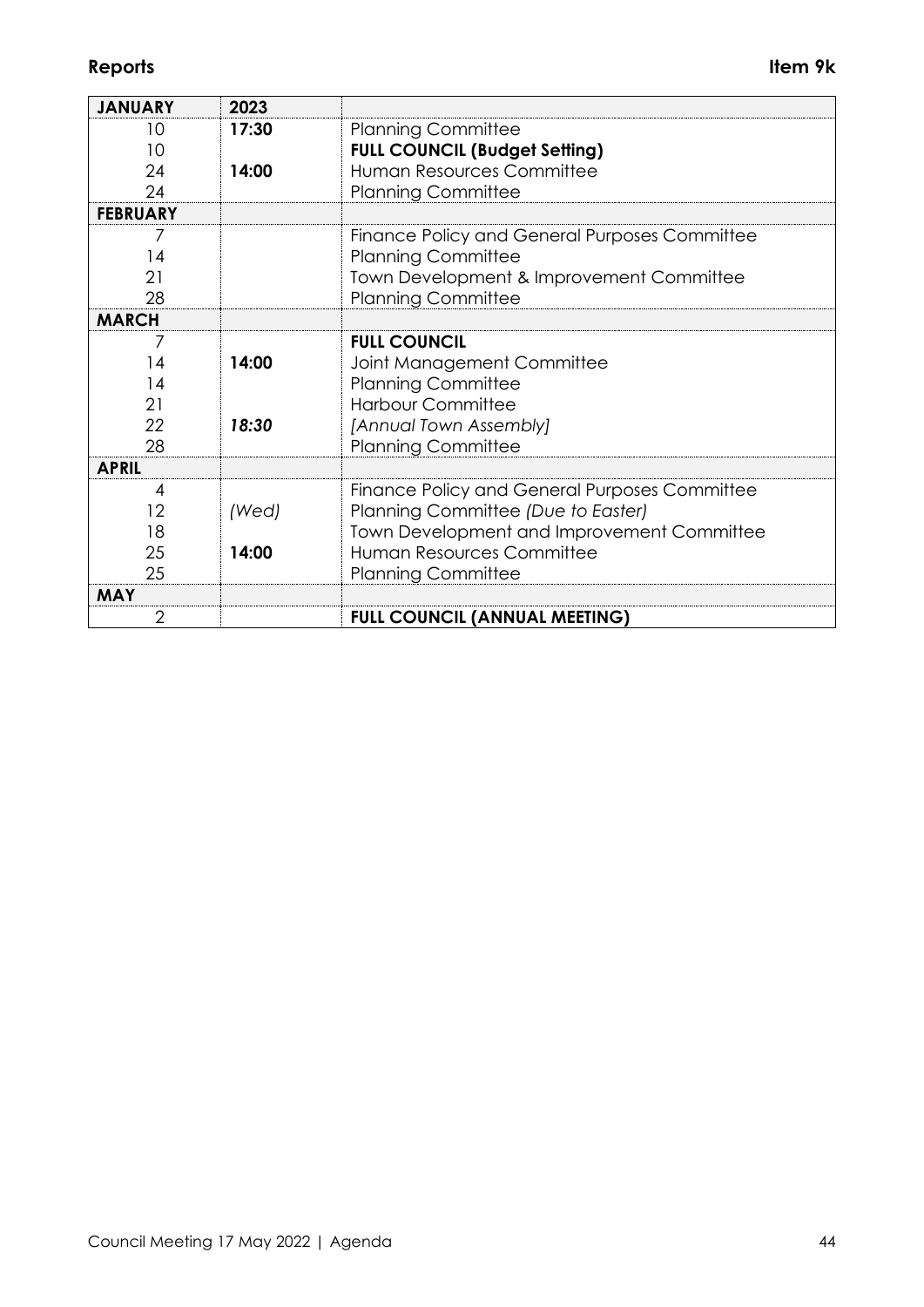## **Reports Item 11**

It has been confirmed by Scarborough Borough Council that, following the recent elections, there remain four vacancies and that the town council should proceed to fill the vacancies by co-option, no later than 28 June 2022.

- Abbey Ward in the Parish of Whitby 1 vacancy
- Stakesby Ward in the Parish of Whitby 1 vacancy
- Town South Ward in the Parish of Whitby 1 vacancy
- West Cliff Ward in the Parish of Whitby 1 vacancy

Previously, the town council has invited expressions of interest in vacancies using its existing co-option procedure. Details of the form used appear at Appendix A.

In anticipation of a decision to proceed at this meeting, a vacancy notice has been published on the town council's website, with an indicative deadline for responses of 7 June.

Members are asked to consider whether to follow this procedure or to modify it in this round. Subject to the decision at 9(k) to set the dates of future meetings, it is **recommended** that candidates for co-option be considered at the Full Council meeting scheduled to take place on 21 June 2022.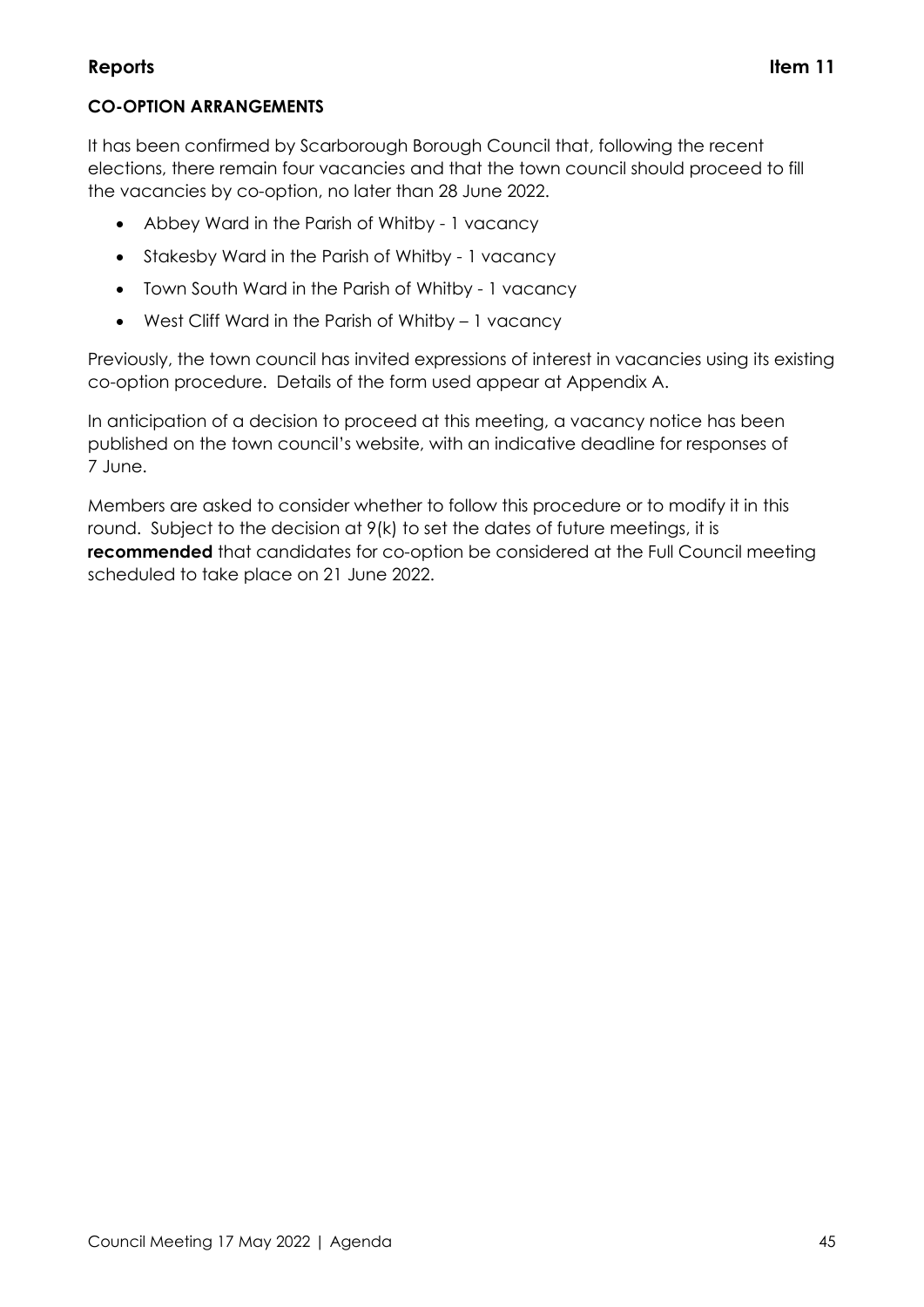## **Procedure**

Applicants are asked to submit a written summary covering their reasons for wishing to be a councillor; previous voluntary / community / council work; any other skills they can bring to the Council; their interests and recent career history.

The criteria are:

"In order to be eligible for co-option as a Whitby Town Councillor you must be a British subject, or a citizen of the Commonwealth or the European Union; and be 18 years of age or over on the 'relevant date' (i.e. the day on which you are nominated or if there is a poll the day of the election). You must additionally be able to meet one of the following qualifications:

- I am registered as a local government elector for the parish of Whitby, **or**
- I have, during the whole of the twelve months preceding the date of my cooption, occupied as owner or tenant, land or other premises in the parish of Whitby, **or**
- My principal or only place of work during those twelve months has been in the parish of Whitby, **or**
- I have during the whole of twelve months resided within 3 miles of the parish of Whitby.

Please note that under Section 80 of the Local Government Act 1972 a person is disqualified from being elected as a Local Councillor or being a member of a Local Council if he/she:

- a) holds any paid office or employment of the local council (other than the office of Chairman) or of a joint committee on which the Council is represented, **or**
- b) is a person who has been adjudged bankrupt or has made a composition or arrangement with his/her creditors\* (but see below), **or**
- c) has within five years before the day of election, or since his/her election, been convicted in the UK, Channel Islands or Isle of Man of any offence and has been sentenced to imprisonment (whether suspended or not) for not less than three months without the option of a fine, **or**
- d) is otherwise disqualified under Part III of the representation of the People Act 1983 for corrupt or illegal practices.

Each application must also carry a nomination proposed and seconded by a voter registered in the relevant ward.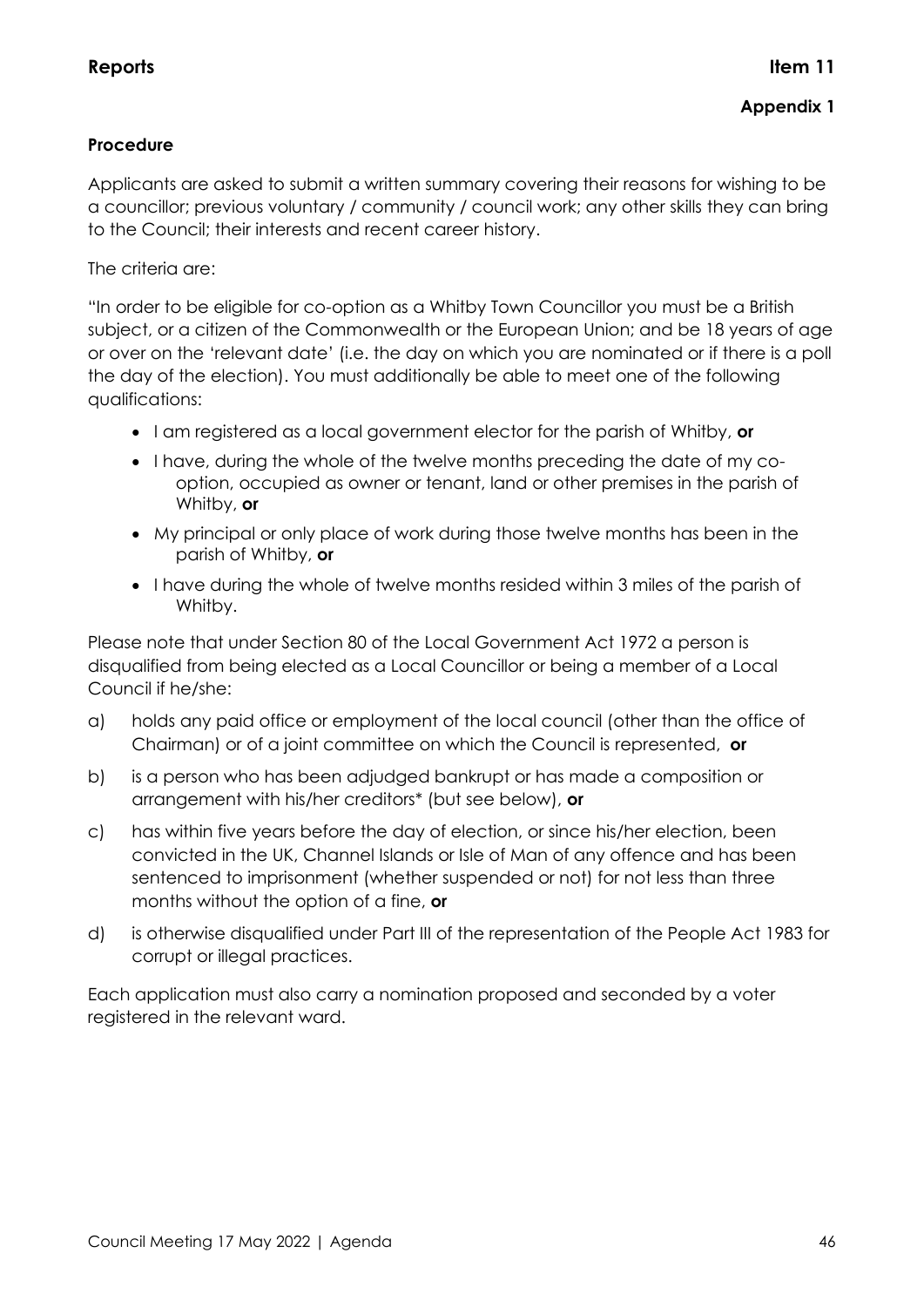## **Clerk's Report Item 13**

## **a) Future Cemetery Provision**

Further to the site visit held at Larpool Lane in November 2021, Jonathan Bramley the Head of Environment and Regulation Services at Scarborough Borough Council would like to have an opportunity to provide feedback from the outcome of the borough's public consultation exercise on future cemetery provision to the Town Council meeting in July.

He will be accompanied by Justin Smith, Director of CDS Group, who are the consultants, assisting with the future cemeteries provision project. Justin will provide a presentation on the work his team have done on various feasibility studies of plots of land in Whitby. They have also been in dialogue with key planning consultees on any future cemetery site developed, such as Environment Agency and North Yorkshire County Council.

Separately, Cllr Abbott has asked that the draft SBC report on this subject is forwarded to members.

## **b) Whitby Town Deal**

It has been confirmed by Barry Harland, the Chair of the Whitby Town deal Board, that all the business case submissions have been approved by central government.

On behalf of the Board, this is great news for Whitby as this allows the projects to move to the delivery phase.

At its next meeting the Town Deal Board will consider its role in this phase.

## **c) Community Alcohol Partnership**

The local police are aiming to set up a Community Alcohol Partnership – CAP for the Whitby area.

They are running a very successful CAP in Scarborough, which launched last July (2021) the schools involved with this are Scalby, Graham, St Augustine's RC and PRS and they are also launching a CAP for the Filey Areas covering Filey Town, Eastfield and Hunmanby with Ebor and George Pindar Academies involved. All CAP resources are completely free of charge and funded by CAP, which is an independent charity are supported by large retailers including Sainsbury's, Tesco, ASDA and Lidl.

Working with CAP, the police aim to involve both Eskdale School and Caedmon College and also possibly Whitby sixth form, the Neighbourhood Policing Team are already invited to a CAP awareness session.

The aim of CAP is to reduce harm from the effects of alcohol to young people, up to age 25 – to correlate with the retailers' Challenge 25 campaign. They will carry out baseline surveys at local off–license premises and also with local residents, who may be affected by alcohol related anti–social behaviour.

NYP website: https://www.northyorkshire.police.uk/news/northyorkshire/news/news/2022/03-march/community-alcohol-partnership-launches-in-fileyeastfield-and-hunmanby/

PCSO Rowland Baxter, who is leading this in Whitby, has invited Whitby Town Council to nominate a representative or to join as one of the Key Partners.

Their first meeting with schools took place last week.